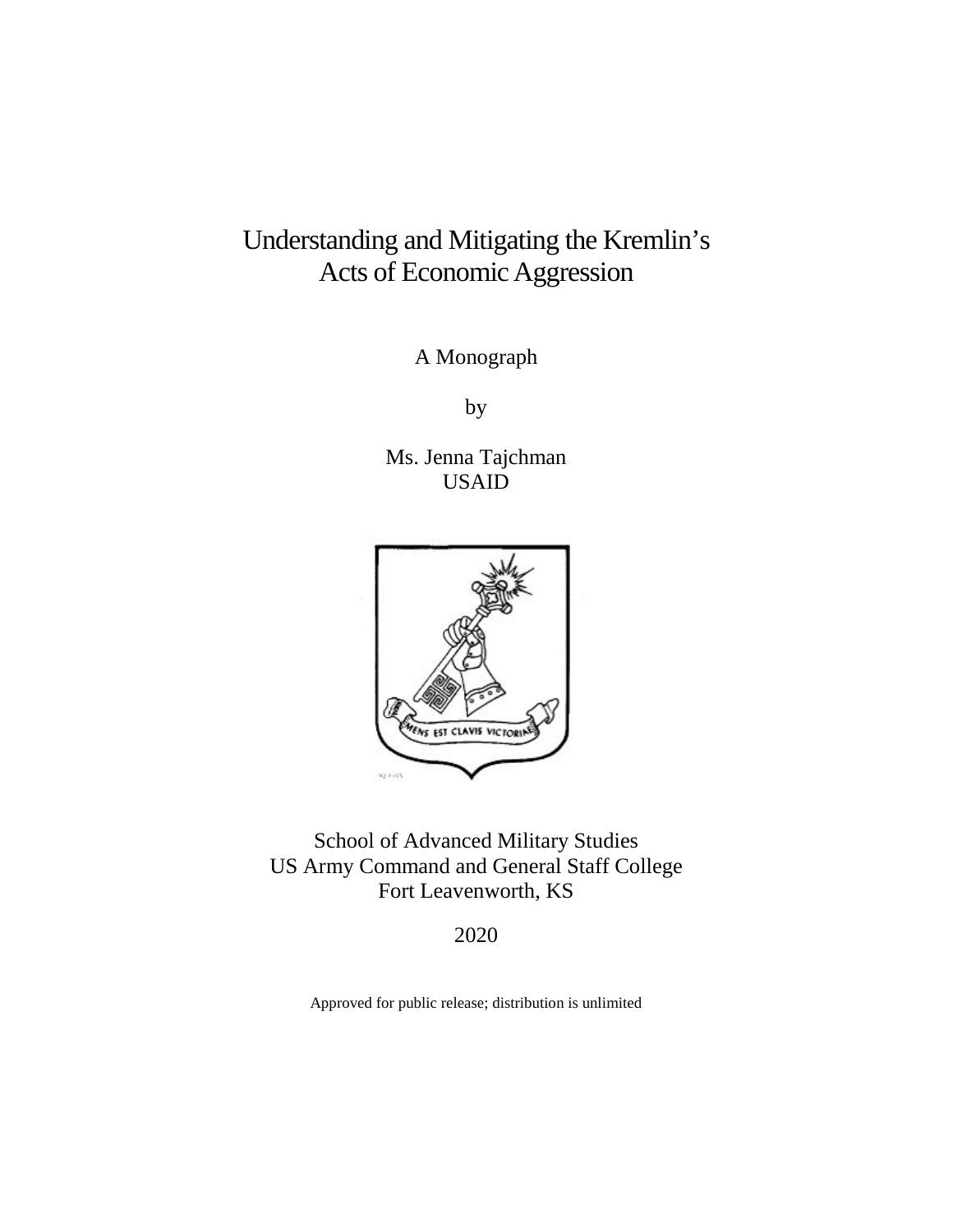| <b>REPORT DOCUMENTATION PAGE</b>                                                                                                                                                                                                                                                                                                                                                                                                                                                                                                                                                                                                                                                                                                                                                                                                                                                                                                                                | Form Approved                                                                                                                                                                                                                                                                                                                                                                                                   |                                   |  |  |  |
|-----------------------------------------------------------------------------------------------------------------------------------------------------------------------------------------------------------------------------------------------------------------------------------------------------------------------------------------------------------------------------------------------------------------------------------------------------------------------------------------------------------------------------------------------------------------------------------------------------------------------------------------------------------------------------------------------------------------------------------------------------------------------------------------------------------------------------------------------------------------------------------------------------------------------------------------------------------------|-----------------------------------------------------------------------------------------------------------------------------------------------------------------------------------------------------------------------------------------------------------------------------------------------------------------------------------------------------------------------------------------------------------------|-----------------------------------|--|--|--|
|                                                                                                                                                                                                                                                                                                                                                                                                                                                                                                                                                                                                                                                                                                                                                                                                                                                                                                                                                                 | OMB No. 0704-0188                                                                                                                                                                                                                                                                                                                                                                                               |                                   |  |  |  |
| Public reporting burden for this collection of information is estimated to average 1 hour per response, including the time for reviewing instructions, searching existing data sources, gathering and maintaining the<br>data needed, and completing and reviewing this collection of information. Send comments regarding this burden estimate or any other aspect of this collection of information, including suggestions for reducing<br>this burden to Department of Defense, Washington Headquarters Services, Directorate for Information Operations and Reports (0704-0188), 1215 Jefferson Davis Highway, Suite 1204, Arlington, VA 22202-<br>4302. Respondents should be aware that notwithstanding any other provision of law, no person shall be subject to any penalty for failing to comply with a collection of information if it does not display a currently<br>valid OMB control number. PLEASE DO NOT RETURN YOUR FORM TO THE ABOVE ADDRESS. |                                                                                                                                                                                                                                                                                                                                                                                                                 |                                   |  |  |  |
| 1. REPORT DATE (DD-MM-YYYY)                                                                                                                                                                                                                                                                                                                                                                                                                                                                                                                                                                                                                                                                                                                                                                                                                                                                                                                                     | 3. DATES COVERED (From - To)                                                                                                                                                                                                                                                                                                                                                                                    |                                   |  |  |  |
| $05 - 21 - 2020$                                                                                                                                                                                                                                                                                                                                                                                                                                                                                                                                                                                                                                                                                                                                                                                                                                                                                                                                                | <b>SAMS</b> Monograph                                                                                                                                                                                                                                                                                                                                                                                           | June 2019 – May 2020              |  |  |  |
| <b>4. TITLE AND SUBTITLE</b>                                                                                                                                                                                                                                                                                                                                                                                                                                                                                                                                                                                                                                                                                                                                                                                                                                                                                                                                    | <b>5a. CONTRACT NUMBER</b>                                                                                                                                                                                                                                                                                                                                                                                      |                                   |  |  |  |
| Understanding and Mitigating the Kremlin's Acts of Economic Aggression                                                                                                                                                                                                                                                                                                                                                                                                                                                                                                                                                                                                                                                                                                                                                                                                                                                                                          | <b>5b. GRANT NUMBER</b>                                                                                                                                                                                                                                                                                                                                                                                         |                                   |  |  |  |
|                                                                                                                                                                                                                                                                                                                                                                                                                                                                                                                                                                                                                                                                                                                                                                                                                                                                                                                                                                 |                                                                                                                                                                                                                                                                                                                                                                                                                 | <b>5c. PROGRAM ELEMENT NUMBER</b> |  |  |  |
| 6. AUTHOR(S)                                                                                                                                                                                                                                                                                                                                                                                                                                                                                                                                                                                                                                                                                                                                                                                                                                                                                                                                                    | <b>5d. PROJECT NUMBER</b>                                                                                                                                                                                                                                                                                                                                                                                       |                                   |  |  |  |
| Jenna Tajchman                                                                                                                                                                                                                                                                                                                                                                                                                                                                                                                                                                                                                                                                                                                                                                                                                                                                                                                                                  | <b>5e. TASK NUMBER</b>                                                                                                                                                                                                                                                                                                                                                                                          |                                   |  |  |  |
|                                                                                                                                                                                                                                                                                                                                                                                                                                                                                                                                                                                                                                                                                                                                                                                                                                                                                                                                                                 |                                                                                                                                                                                                                                                                                                                                                                                                                 | <b>5f. WORK UNIT NUMBER</b>       |  |  |  |
| 7. PERFORMING ORGANIZATION NAME(S) AND ADDRESS(ES)                                                                                                                                                                                                                                                                                                                                                                                                                                                                                                                                                                                                                                                                                                                                                                                                                                                                                                              |                                                                                                                                                                                                                                                                                                                                                                                                                 | 8. PERFORMING ORGANIZATION REPORT |  |  |  |
| School of Advanced Military Studies (SAMS)                                                                                                                                                                                                                                                                                                                                                                                                                                                                                                                                                                                                                                                                                                                                                                                                                                                                                                                      |                                                                                                                                                                                                                                                                                                                                                                                                                 | <b>NUMBER</b>                     |  |  |  |
| 201 Reynolds Avenue                                                                                                                                                                                                                                                                                                                                                                                                                                                                                                                                                                                                                                                                                                                                                                                                                                                                                                                                             |                                                                                                                                                                                                                                                                                                                                                                                                                 |                                   |  |  |  |
| Fort Leavenworth, KS 66027-2134                                                                                                                                                                                                                                                                                                                                                                                                                                                                                                                                                                                                                                                                                                                                                                                                                                                                                                                                 |                                                                                                                                                                                                                                                                                                                                                                                                                 |                                   |  |  |  |
| 9. SPONSORING / MONITORING AGENCY NAME(S) AND ADDRESS(ES)                                                                                                                                                                                                                                                                                                                                                                                                                                                                                                                                                                                                                                                                                                                                                                                                                                                                                                       |                                                                                                                                                                                                                                                                                                                                                                                                                 | 10. SPONSOR/MONITOR'S ACRONYM(S)  |  |  |  |
| Command and General Staff College                                                                                                                                                                                                                                                                                                                                                                                                                                                                                                                                                                                                                                                                                                                                                                                                                                                                                                                               |                                                                                                                                                                                                                                                                                                                                                                                                                 | CGSC                              |  |  |  |
| 731 McClellan Avenue                                                                                                                                                                                                                                                                                                                                                                                                                                                                                                                                                                                                                                                                                                                                                                                                                                                                                                                                            |                                                                                                                                                                                                                                                                                                                                                                                                                 |                                   |  |  |  |
| Fort Leavenworth, KS 66027-1350                                                                                                                                                                                                                                                                                                                                                                                                                                                                                                                                                                                                                                                                                                                                                                                                                                                                                                                                 | <b>11. SPONSOR/MONITOR'S REPORT</b><br><b>NUMBER(S)</b>                                                                                                                                                                                                                                                                                                                                                         |                                   |  |  |  |
| <b>12. DISTRIBUTION / AVAILABILITY STATEMENT</b>                                                                                                                                                                                                                                                                                                                                                                                                                                                                                                                                                                                                                                                                                                                                                                                                                                                                                                                |                                                                                                                                                                                                                                                                                                                                                                                                                 |                                   |  |  |  |
| Approved for Public Release; Distribution Unlimited                                                                                                                                                                                                                                                                                                                                                                                                                                                                                                                                                                                                                                                                                                                                                                                                                                                                                                             |                                                                                                                                                                                                                                                                                                                                                                                                                 |                                   |  |  |  |
| <b>13. SUPPLEMENTARY NOTES</b>                                                                                                                                                                                                                                                                                                                                                                                                                                                                                                                                                                                                                                                                                                                                                                                                                                                                                                                                  |                                                                                                                                                                                                                                                                                                                                                                                                                 |                                   |  |  |  |
| <b>14. ABSTRACT</b>                                                                                                                                                                                                                                                                                                                                                                                                                                                                                                                                                                                                                                                                                                                                                                                                                                                                                                                                             |                                                                                                                                                                                                                                                                                                                                                                                                                 |                                   |  |  |  |
|                                                                                                                                                                                                                                                                                                                                                                                                                                                                                                                                                                                                                                                                                                                                                                                                                                                                                                                                                                 | Former Soviet and Russian economies are interdependent. The Kremlin uses economic aggression tools to maintain this interdependency<br>and retain these countries as buffer states with the European Union and North Atlantic Treaty Organization (NATO). If the US government<br>understands these interdependencies, it can reduce the impact of the Kremlin's economic aggression on targeted countries and, |                                   |  |  |  |

subsequently, lower their political and economic risk of standing firm against the Kremlin. Therefore, this research examined three phenomena: (1) how the Kremlin exploited economic independency to coerce its buffer states; (2) how the US government reacted to the Kremlin's economic aggression broadly and in Moldova; and (3) if and how US government foreign assistance helped Moldova to decrease its economic dependence on Russia from 2003 to 2019. It found that the Kremlin primarily used four geoeconomic tools to coerce its buffer states: economic aid, trade policy, energy supplies, and migrant labor policy. The most effective tool was economic aid provided to frozen conflicts within its buffer states, which prevented them from joining NATO and the European Union. In the Moldovan case, the Kremlin used these four geoeconomic tools in an attempt to stop Moldova from aligning with the West. Subsequently, the US government took policy actions and provided foreign assistance to counter the Kremlin's economic aggression in Moldova from 2003 to 2019. Through the US Agency for International Development, the US government helped Moldovan citizens to decrease their economic dependence on Russia, most significantly in the areas of export markets and seasonal labor migration.

#### **15. SUBJECT TERMS**

Economic aggression, economic coercion, Russia, Kremlin, Former Soviet Union, Moldova, foreign assistance, frozen conflicts, labor migration, trade

| <b>16. SECURITY CLASSIFICATION OF:</b> |                                      |                              | <b>17. LIMITATION</b><br><b>OF ABSTRACT</b> | <b>18. NUMBER</b><br><b>OF PAGES</b> | <b>19a. NAME OF RESPONSIBLE PERSON</b>                       |
|----------------------------------------|--------------------------------------|------------------------------|---------------------------------------------|--------------------------------------|--------------------------------------------------------------|
| a. REPORT<br><sup>•</sup> Jnclassified | <b>b. ABSTRACT</b><br>: Inclassified | c. THIS PAGE<br>Unclassified | Unclassified                                |                                      | 19b. TELEPHONE NUMBER (include area<br>code)<br>913-758-3302 |

**Standard Form 298 (Rev. 8-98) Prescribed by ANSI Std. Z39.18**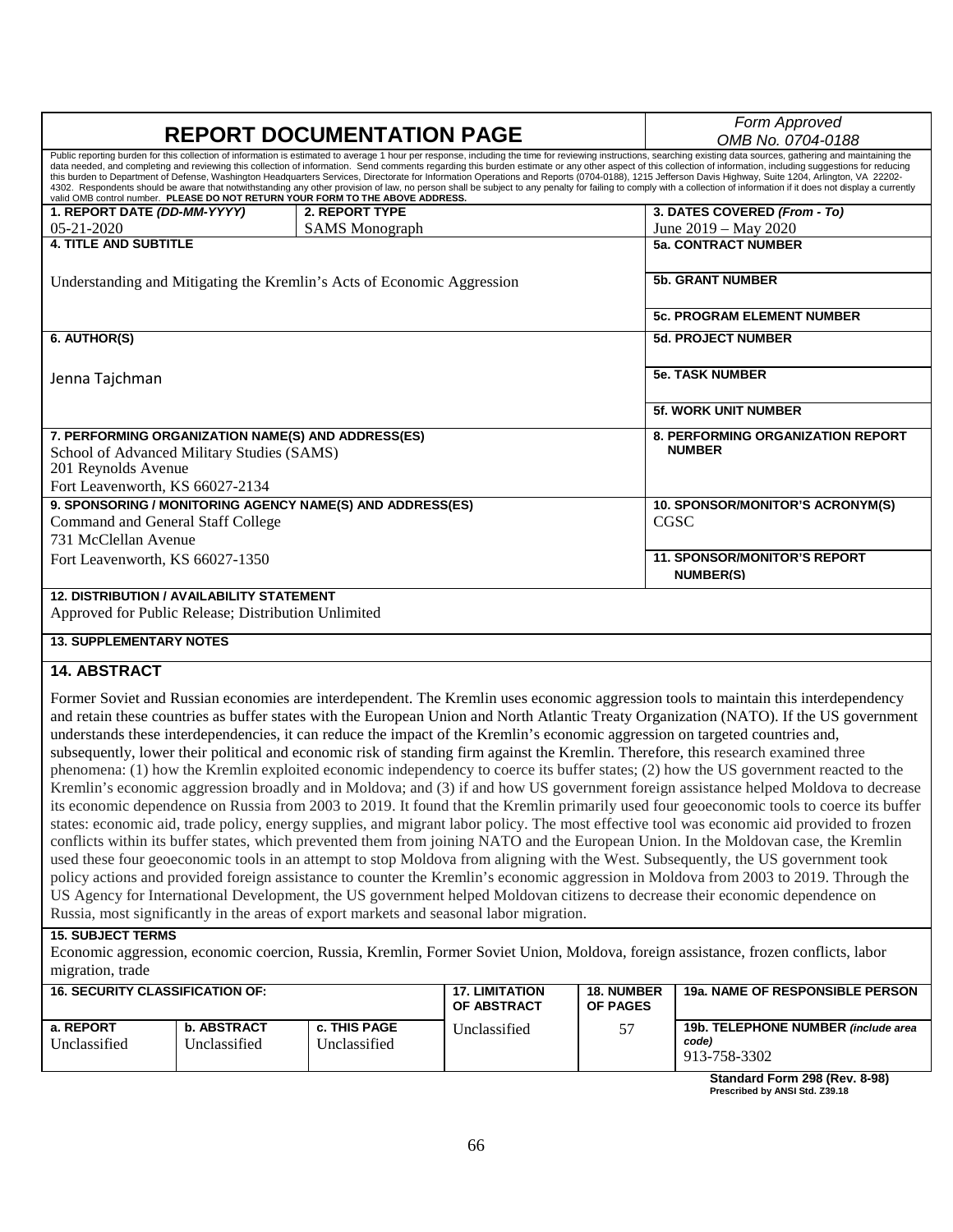# Monograph Approval Page

Name of Candidate: Ms. Jenna Tajchman

Monograph Title: Understanding and Mitigating the Kremlin's Acts of Economic Aggression

Approved by:

| G. Scott Gorman, PhD                   | , Monograph Director                            |
|----------------------------------------|-------------------------------------------------|
| Barton L. Johnke, COL                  | , Seminar Leader                                |
| Brian A. Payne, COL                    | , Director, School of Advanced Military Studies |
| Accepted this 21st day of May 2020 by: |                                                 |

\_\_\_\_\_\_\_\_\_\_\_\_\_\_\_\_\_\_\_\_\_\_\_\_\_\_\_\_\_\_\_\_\_\_, Acting Director, Graduate Degree Programs Prisco R. Hernandez, PhD

The opinions and conclusions expressed herein are those of the student author and do not necessarily represent the views of the US Army Command and General Staff College, USAID, or any other government agency. (References to this study should include the foregoing statement.)

Fair use determination or copyright permission has been obtained for the inclusion of pictures, maps, graphics, and any other works incorporated into this manuscript. A work of the US government is not subject to copyright, however further publication or sale of copyrighted images is not permissible.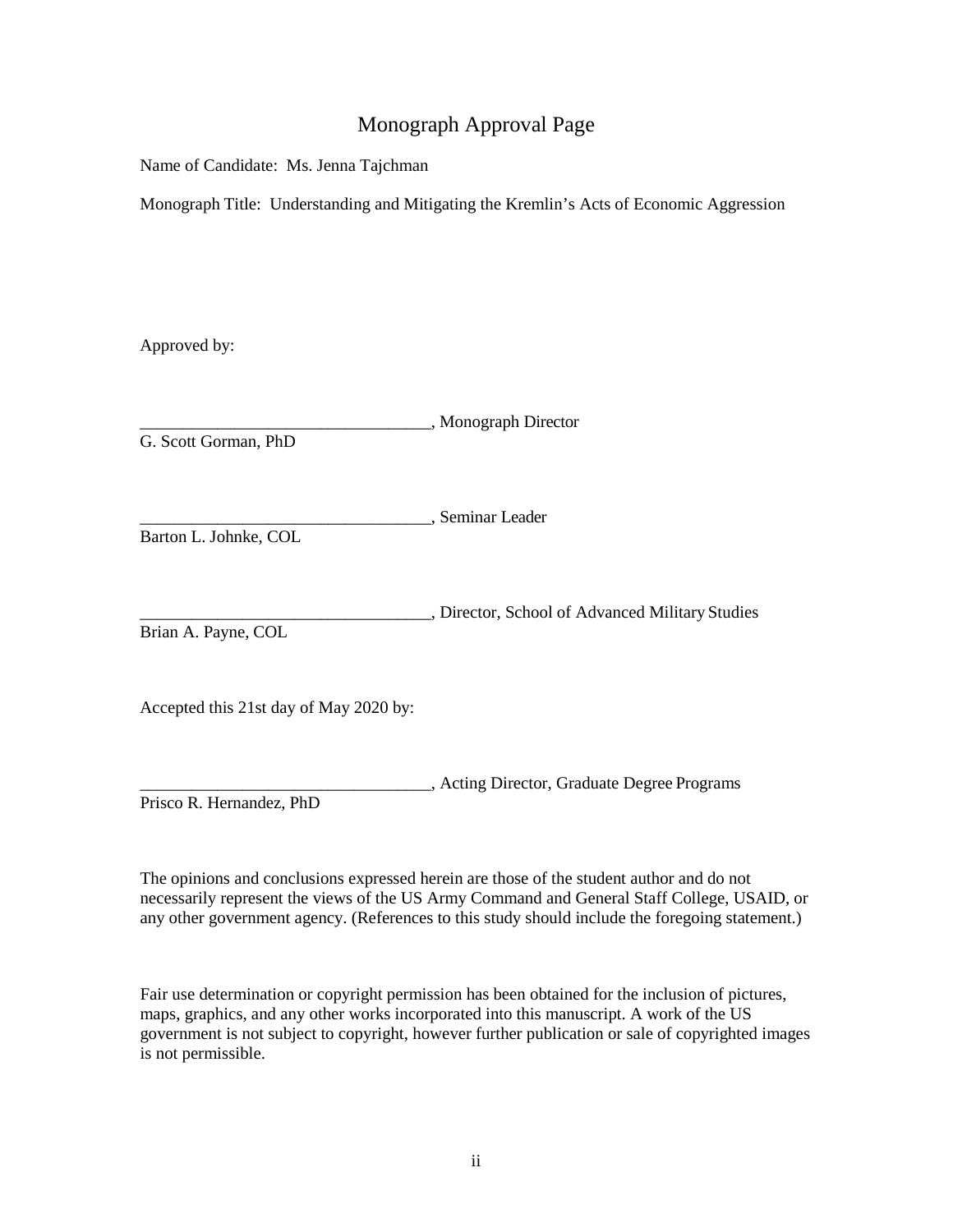#### Abstract

Understanding and Mitigating the Kremlin's Acts of Economic Aggression, by Ms. Jenna Tajchman, 56 pages.

Former Soviet and Russian economies are interdependent. The Kremlin uses economic aggression tools to maintain this interdependency and retain these countries as buffer states with the European Union and North Atlantic Treaty Organization (NATO). If the US government understands these interdependencies, it can reduce the impact of the Kremlin's economic aggression on targeted countries and, subsequently, lower their political and economic risk of standing firm against the Kremlin. Therefore, this research examined three phenomena: (1) how the Kremlin exploited economic independency to coerce its buffer states; (2) how the US government reacted to the Kremlin's economic aggression broadly and in Moldova; and (3) if and how US government foreign assistance helped Moldova to decrease its economic dependence on Russia from 2003 to 2019. It found that the Kremlin primarily used four geoeconomic tools to coerce its buffer states: economic aid, trade policy, energy supplies, and migrant labor policy. The most effective tool was economic aid provided to frozen conflicts within its buffer states, which prevented them from joining NATO and the European Union. In the Moldovan case, the Kremlin used these four geoeconomic tools in an attempt to stop Moldova from aligning with the West. Subsequently, the US government took policy actions and provided foreign assistance to counter the Kremlin's economic aggression in Moldova from 2003 to 2019. Through the US Agency for International Development, the US government helped Moldovan citizens to decrease their economic dependence on Russia, most significantly in the areas of export markets and seasonal labor migration.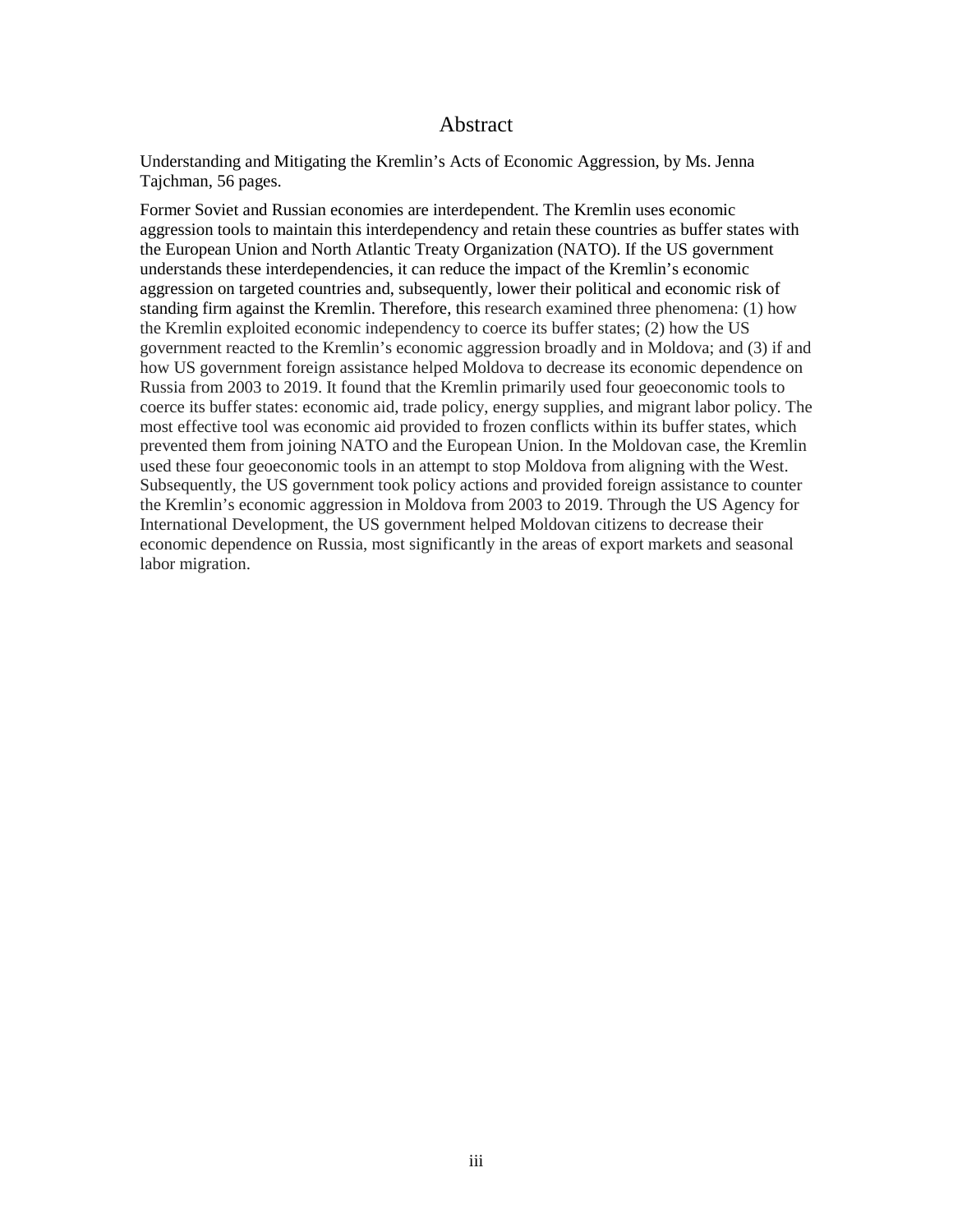# Contents

| Chapter Five: USG Efforts to Combat the Kremlin's Economic Aggression37 |  |
|-------------------------------------------------------------------------|--|
|                                                                         |  |
|                                                                         |  |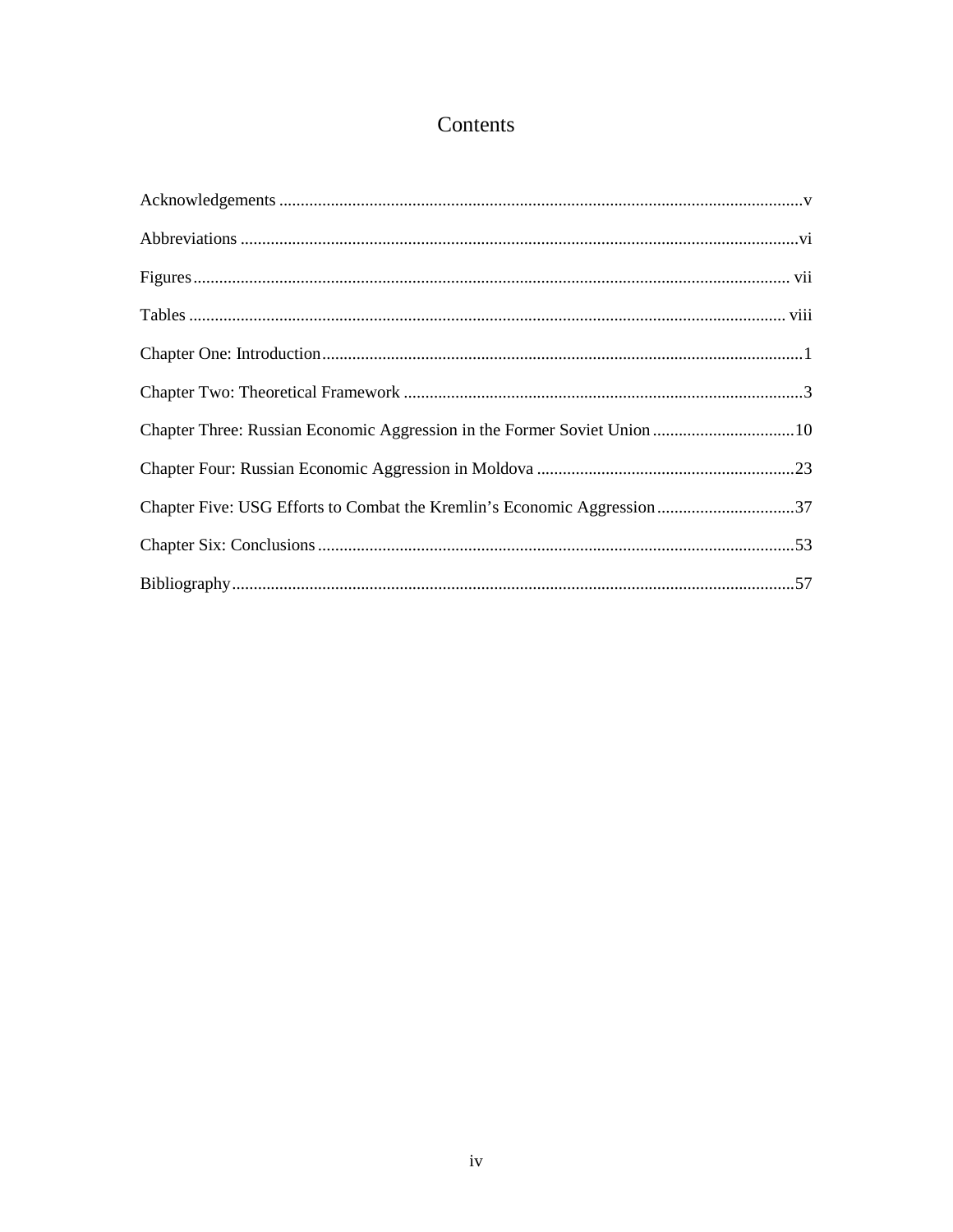# Acknowledgements

<span id="page-5-0"></span>I wish to acknowledge my friends, colleagues, and acquittances throughout the former Soviet Union who took time to help me understand the context of their respective countries and regions. Even more importantly, I wish to thank my amazing husband for challenging my perspectives while also broadening and deepening my understanding of both the Moldovan and former Soviet spaces. Lastly, I wish to thank my SAMS monograph director, seminar leader, professors, and classmates. These individuals enriched my abilities to analyze this problem and present subsequent evidence so that others may also understand why and how the Kremlin uses economic aggression.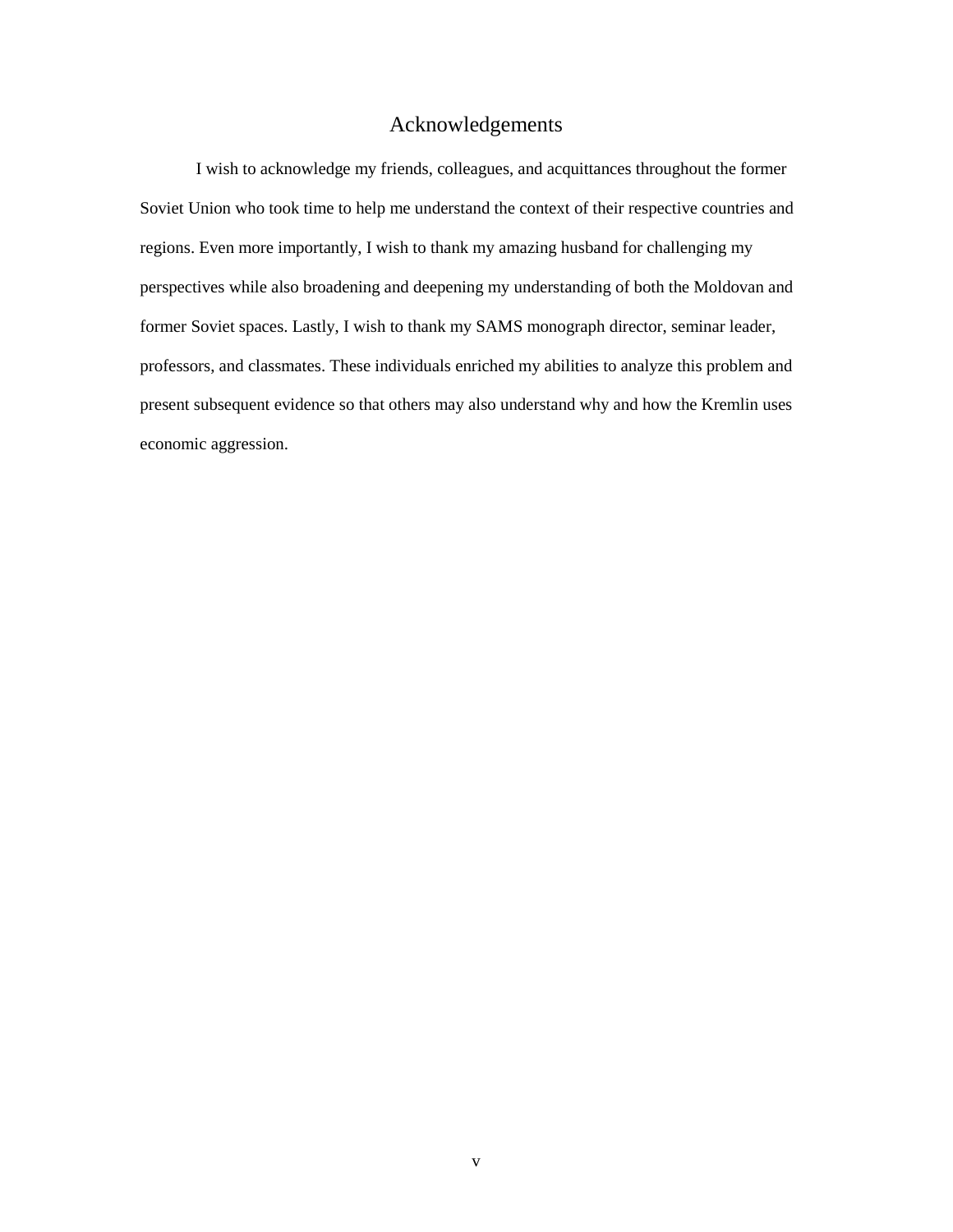# Abbreviations

<span id="page-6-0"></span>

| AA            | <b>European Union Association Agreements</b>                   |
|---------------|----------------------------------------------------------------|
| <b>CIS</b>    | Commonwealth of Independent States                             |
| <b>CISFTA</b> | Commonwealth of Independent States Free Trade Area             |
| <b>CMKI</b>   | Countering Malign Kremlin Influence                            |
| <b>CRIEEA</b> | Countering Russian Influence in Europe and Eurasia Act of 2017 |
| <b>CRIF</b>   | Countering Russian Influence Fund                              |
| <b>DCFTA</b>  | Deep and Comprehensive Free Trade Area                         |
| <b>DOD</b>    | Department of Defense                                          |
| <b>EAEU</b>   | Eurasian Economic Union                                        |
| <b>EDI</b>    | European Deterrence Initiative                                 |
| EU            | European Union                                                 |
| <b>FSR</b>    | Former Soviet Republic                                         |
| <b>GDP</b>    | <b>Gross Domestic Product</b>                                  |
| <b>MCC</b>    | Millennium Challenge Corporation                               |
| <b>NATO</b>   | North Atlantic Treaty Organization                             |
| <b>NSC</b>    | <b>National Security Council</b>                               |
| <b>NSS</b>    | <b>National Security Strategy</b>                              |
| <b>OSCE</b>   | Organization for Security Co-operation in Europe               |
| TBT           | <b>Technical Barrier to Trade</b>                              |
| <b>USAID</b>  | US Agency for International Development                        |
| <b>WTO</b>    | World Trade Organization                                       |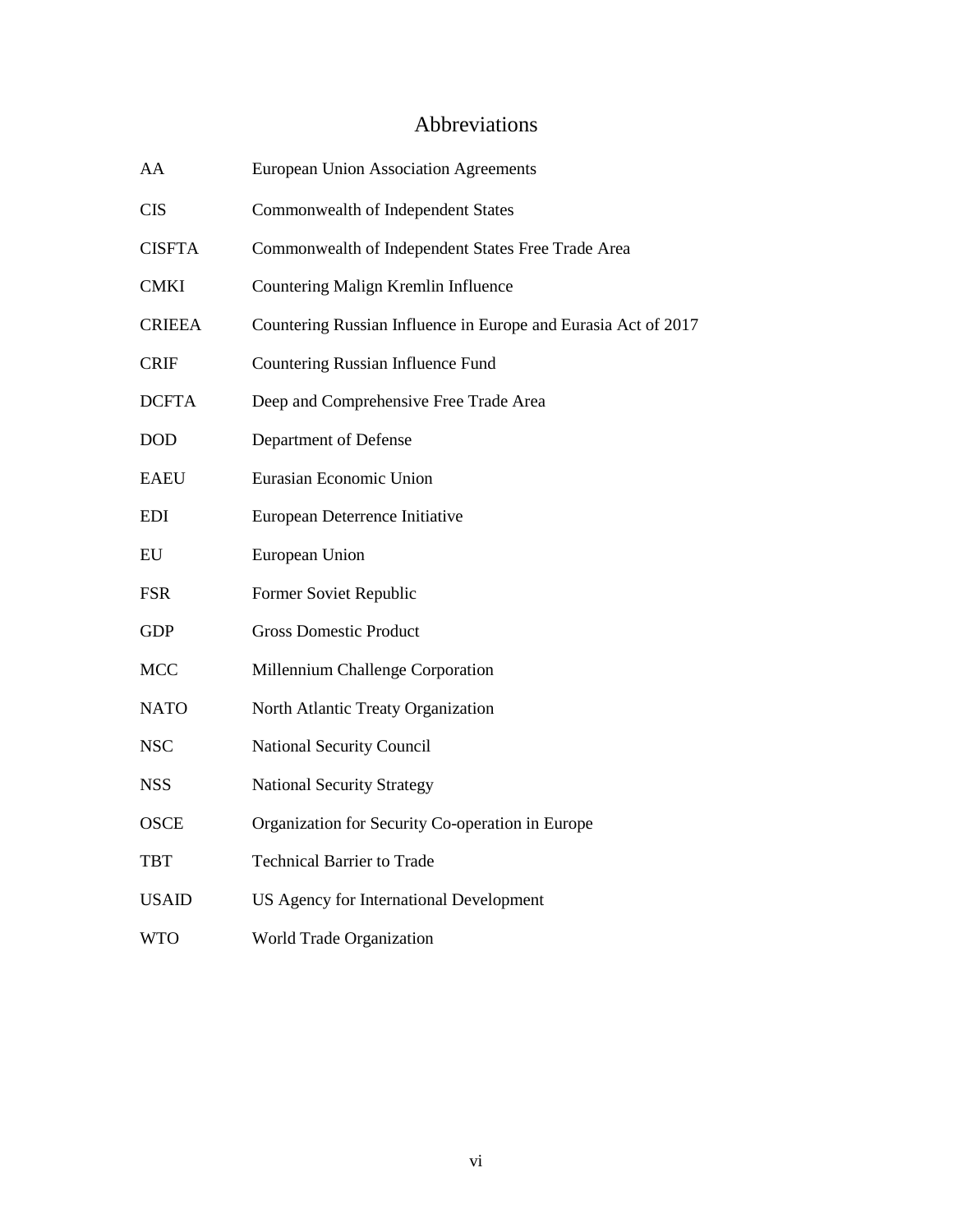# Figures

<span id="page-7-0"></span>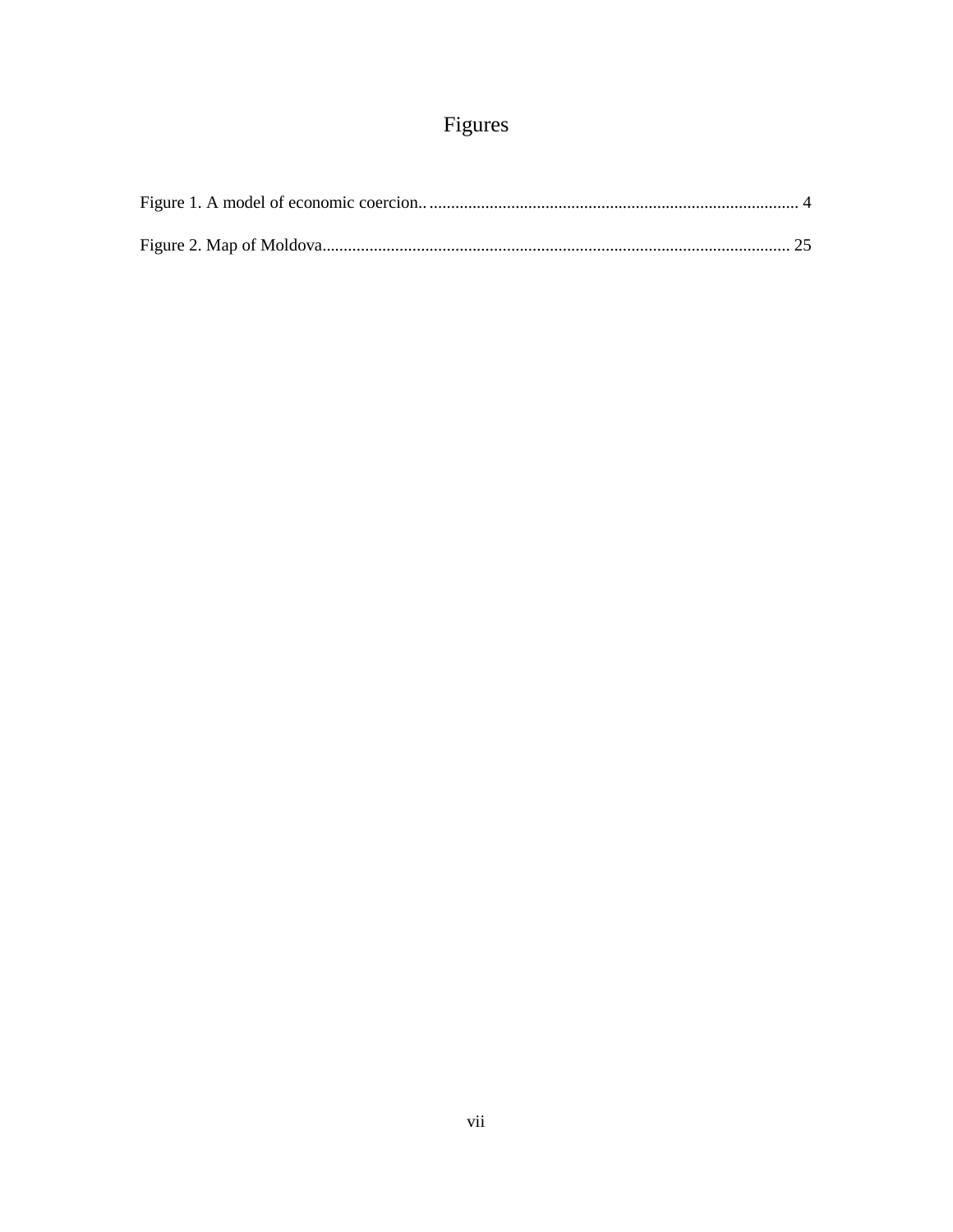# Tables

<span id="page-8-0"></span>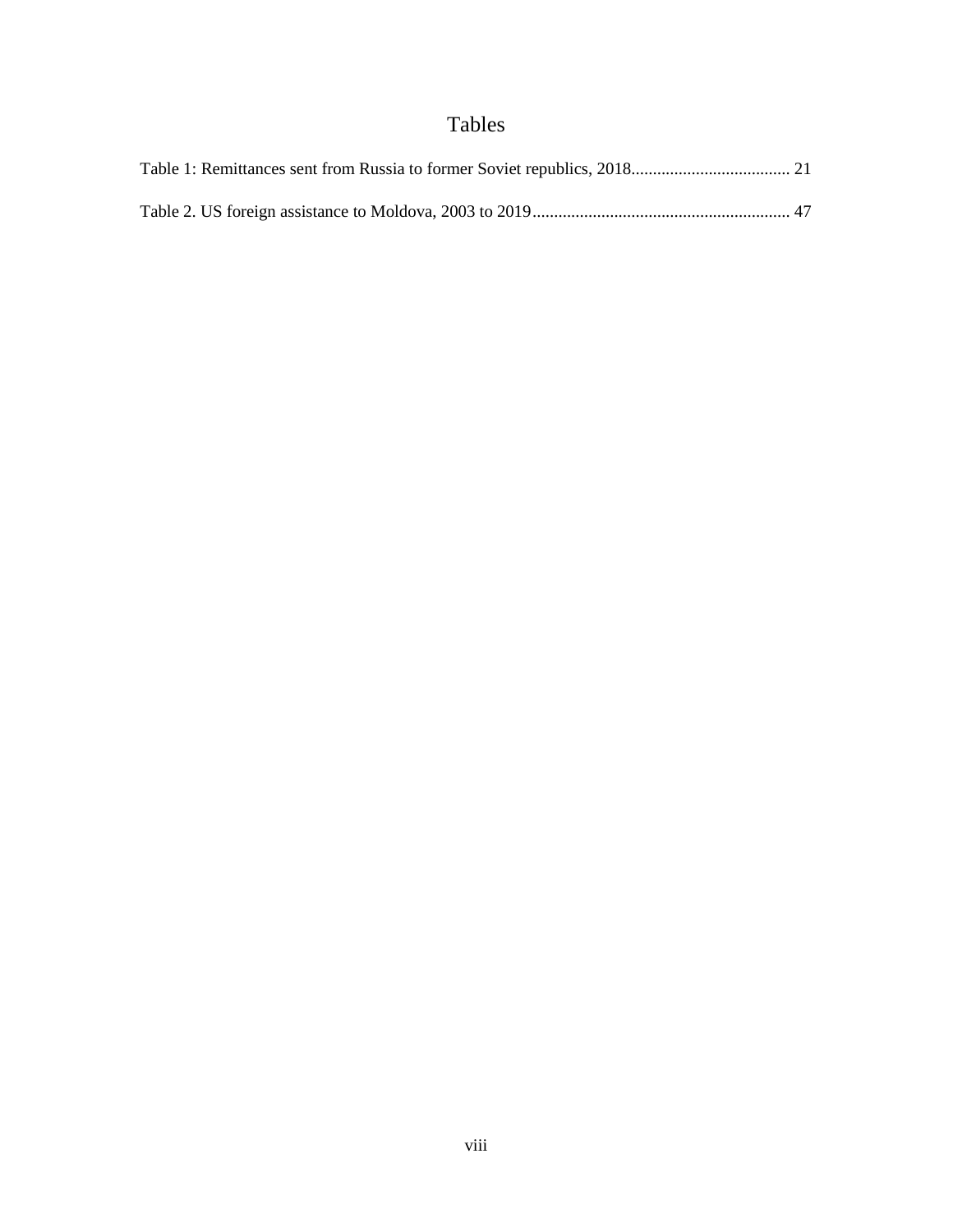#### Chapter One: Introduction

<span id="page-9-0"></span>In 2003, many former Soviet republics (FSRs) were economically dependent on Russia. This dependence included export markets, remittances generated by migrant workers, and the source of natural gas needed to heat homes and power industry. Simultaneously, many FSRs, including the frontline nations of Georgia, Moldova, and Ukraine, began aligning with the European Union (EU) and United States, while also cooperating with the North Atlantic Treaty Organization (NATO). The Kremlin, losing influence over these countries to Western nations and organizations, used forms of economic aggression to "punish" them in an attempt to force their governments to align with the Kremlin.<sup>1</sup> Over the past sixteen years, many FSRs acquiesced when threatened with trade blockades, migrant labor restrictions, and energy supply cuts. Recognizing the coercive economic power of the Kremlin over FSRs, the US government deployed targeted foreign assistance, primarily implemented by the US Agency for International Development (USAID), to decrease these countries' economic dependence on Russia. However, the Kremlin continues to coerce countries through economic aggression.

There is a growing volume of research and discussions centered on the Kremlin's economic aggression towards FSRs. However, there is no exclusive study focusing on the actions and implications in Moldova. Further, publicly available reviews of USAID foreign assistance activities in Moldova stop in 2012. They focus mostly on USAID efforts, fail to describe the greater US government strategy governing these activities, and provide limited information on effective measures to counter the Kremlin's economic aggression.

#### Research Question

l

Did US government foreign assistance help Moldova decrease its economic dependence on Russia from 2003 to 2019?

<sup>1</sup> Eugene Rumer et al., *Illusions vs Reality: Twenty-Five Years of U.S. Policy Toward Russia, Ukraine, and Eurasia* (Washington, DC: Carnegie Endowment for International Peace, February 2017), 20- 23.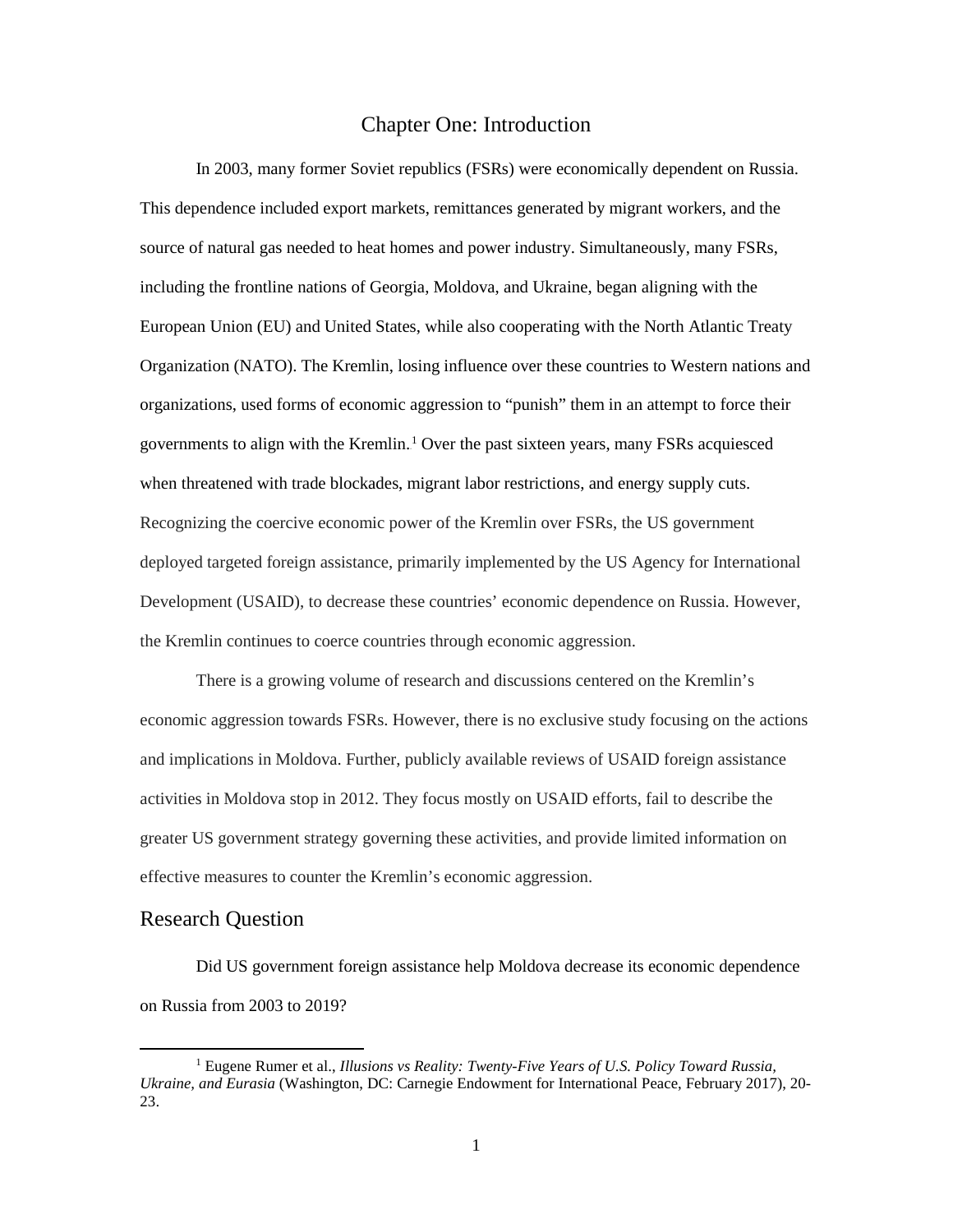## Hypothesis

From 2003 to 2019, the Kremlin made a series of economic aggression attempts to coerce FSRs, including Moldova, to comply with the Kremlin's political will. During this time, US foreign assistance helped Moldova to decrease its economic dependence on Russia.

## Methodology

This research aims to understand if, why, and how the US government helped to decrease Moldova's economic dependence on Russia from 2003 to 2019. To do so, the monograph first develops a theoretical framework to address the research question and hypothesis. Next, it examines the landscape of tools available to the Kremlin to coerce others, the use of these tools against FSRs, and the Kremlin's coercive behavior as applied to Moldova from 2003 to 2019. It then identifies the US government's policies and strategies to counter this behavior as well as the results of the US government's effort implemented through foreign assistance in Moldova. The research concludes by asking if the US government's assistance did increase Moldova's ability to stand firm in the face of the Kremlin's threats.

# Significance of this Study

The Kremlin uses several forms of aggression against FSRs, many of which are US allies, to coerce them to comply with its will. Military aggression is very visible in international media. However, economic aggression is often less known and the true political context driving it frequently remains unclear. Further, economic aggression usually negatively affects a greater percentage of the population than military aggression. Should the US government wish to effectively partner with FSRs to increase their independent decision-making ability, it must understand the economic interdependency of former Soviet economies with Russia and the tools available to the Kremlin to coerce FSRs. With this understanding, the US government can use targeted foreign assistance help these countries to take actions to ensure that future anticipated or actual economic aggression by the Kremlin has minimal coercive power over them. This, in turn,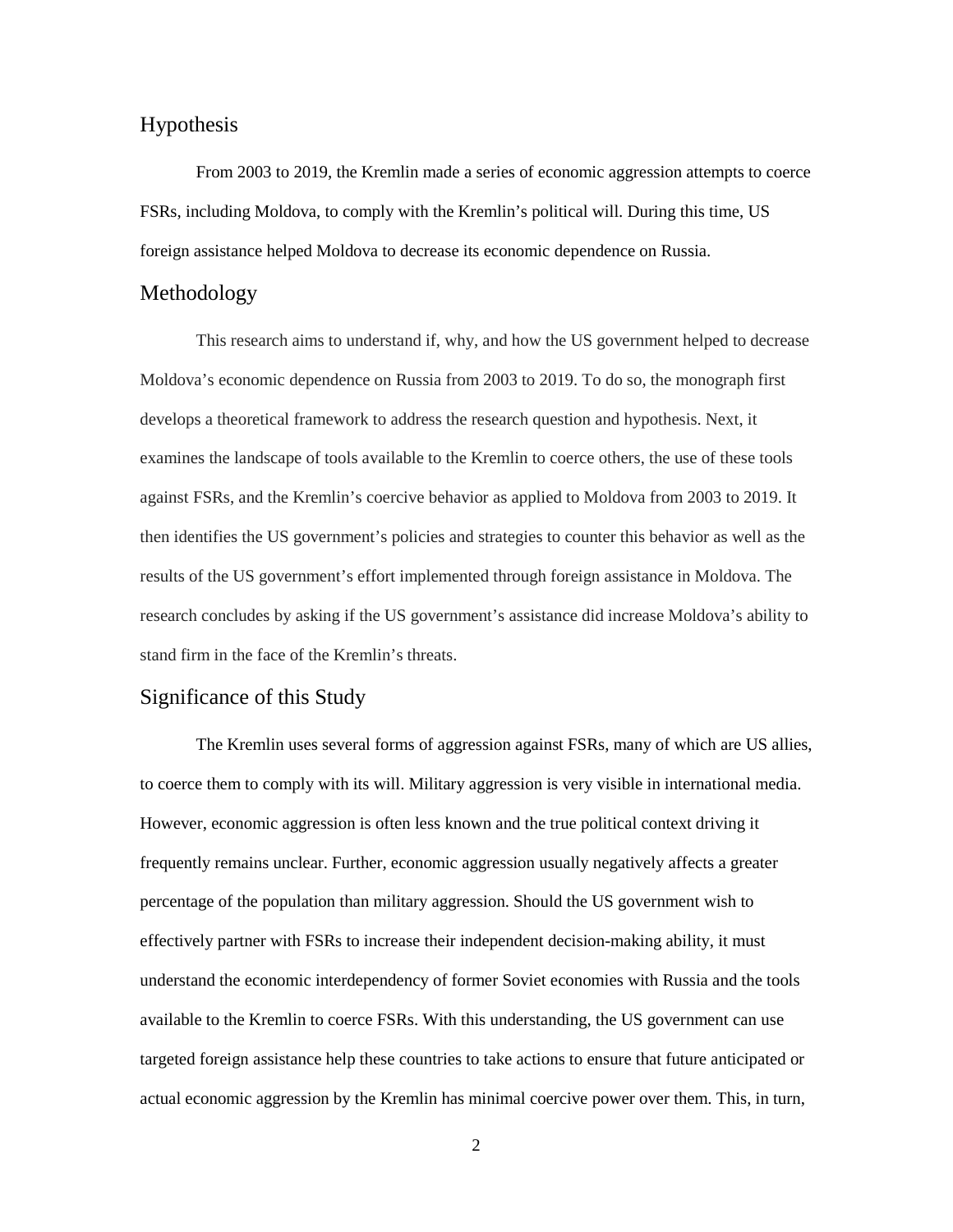will allow our allies to make the best possible low-risk decisions with minimal consequences from the Kremlin. In July 2019, USAID launched its Countering Malign Kremlin Influence development framework to direct further foreign assistance programing in FSRs.<sup>2</sup> This monograph also intends to inform implementation of that development framework to increase its likelihood of success.

## Chapter Two: Theoretical Framework

<span id="page-11-0"></span>Economic coercion tools are increasingly known, studied, and used to attempt to force belligerents to acquiesce. Likewise, foreign assistance is increasingly successful in providing incentives and tools to countries targeted by acts of economic coercion so that they can minimize their risk associated with not complying with the aggressor government's will. Following is a review of the applicable theory and literary materials to develop this study's theoretical framework and bring clarity to terms used in this monograph. This section also includes a brief discussion on the role of foreign assistance to support US government national interests, including countering the Kremlin's influence over our allies. The chapter concludes with a theoretical framework, which will inform the analysis conducted in subsequent chapters to answer the monograph's research question.

## Economic Coercion and Geoeconomics

l

Daniel Drezner (2003) defines *economic coercion* as "the threat or act by a sender government or governments to disrupt economic exchange with the target state, unless the target acquiesces to an articulated demand."<sup>3</sup> He goes on to describe the following economic coercion theory model of action:

The sender threatens to interrupt the status quo and block a stream of economic change with the target unless the sanctioned country acquiesces to a specific demand made by the

<sup>2</sup> *USAID Administrator Mark Green's Remarks on Countering Malign Kremlin Influence*, Press Release (Washington, DC: US Agency for International Development, July 5, 2019).

<sup>3</sup> Daniel W. Drezner, "The Hidden Hand of Economic Coercion," *International Organization* 57, no. 3 (2003): 643.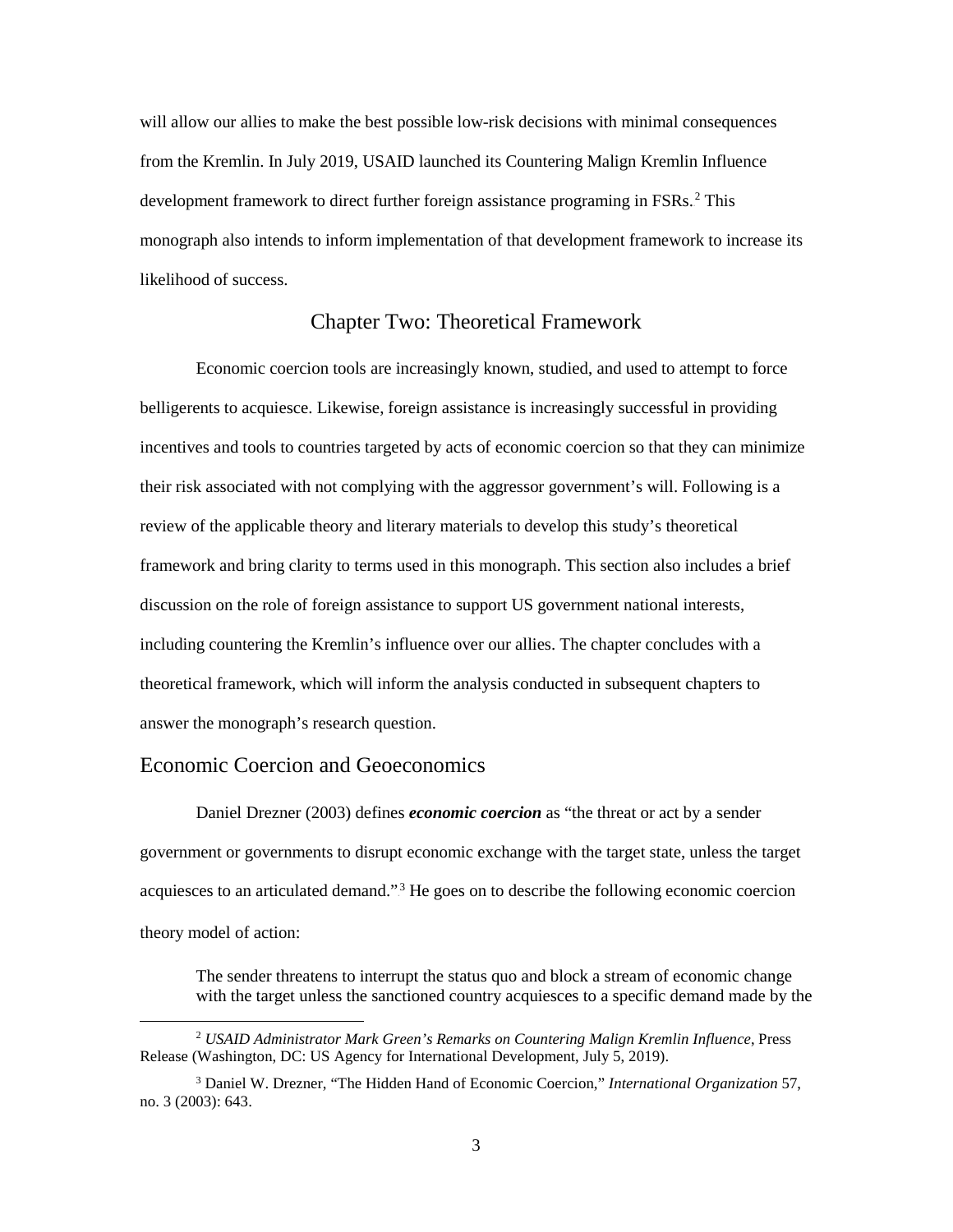sender. If the target complies, sanctions are not imposed. If the target stands firm, the sender faces a choice between backing down or carrying out its threat and imposing sanctions. Sanctions impose costs on both the target and sender relative to the status quo by disrupting economic exchange. There are differences within the individual modeling efforts, but this is the basic narrative. $4$ 



<span id="page-12-0"></span>Figure 1. A model of economic coercion. Daniel W. Drezner, "The Hidden Hand of Economic Coercion," *International Organization,* 57, no. 3 (2003), 645.

Linking economic coercion to geopolitical aims, in their book *War by Other Means*, Robert Blackwill and Jennifer Harris, 2016, discussed means to conduct war beyond military interventions. They focused heavily on *geoeconomics*, which they defined as, "The use of economic instruments to promote and defend international interests, and to produce beneficial geopolitical results; and the effects of other nations' economic actions on a country's geopolitical goals."<sup>5</sup> Further, they emphasized that geoeconomics "combines the logic of geopolitics with the tools of economics, viewing the economic actions and options of a given state as embedded within larger realities of state power."<sup>6</sup>

 $4$  Drezner, 645.

<sup>5</sup> Robert D. Blackwill and Jennifer M. Harris, *War by Other Means* (Cambridge: The Belknap Press of Harvard University Press, 2016), 20.

 $6$  Ibid, 24.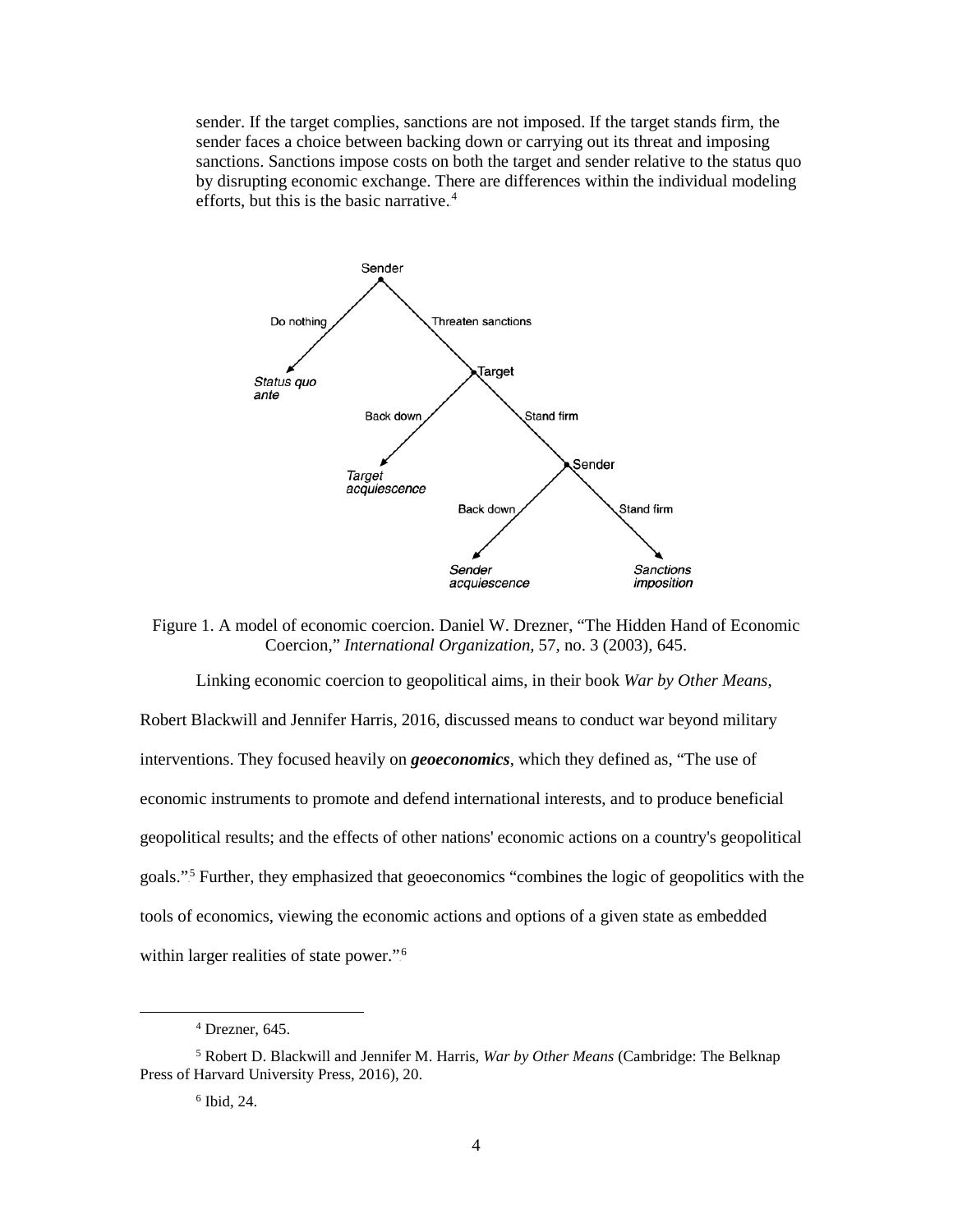Blackwill and Harris identified seven economic tools that can be applied to geopolitics: trade policy, investment policy, economic and financial sanctions, cyber, aid and economic assistance, financial and monetary policy, and energy and commodities.<sup>7</sup> Further, a government is more capable of effectively using geoeconomics to their benefit if they have "geoeconomic endowments." These endowments are: (1) the ability to control outbound investment; (2) large domestic markets with a high degree of domestic control that can quickly respond to import bans; (3) influence over commodity and energy flows; and (4) control over the global financial system. ${}^{8}$ 

 In *Shrewd Sanctions*, Meghan O'Sullivan described how economic tools are an alternative to the use of force through military action and can complement diplomatic efforts to protect US interests abroad.<sup>9</sup> She highlighted the use of foreign assistance as an incentive to combat threats to US interests. Though specifically applied to the US context, O'Sullivan identified the importance of coercive economic actions, referring to sanctions, to isolate and pressure countries to submit to US will.<sup>10</sup> She defined *sanctions* as, "Deliberate withdrawal of normal trade or financial relations for foreign policy purposes."<sup>11</sup> She noted that they are most easily applied when the sender believes it dominates the world's economy and will feel minimal impact resulting from their implementation.<sup>12</sup>

O'Sullivan also shared observations on US application of unilateral sanctions. She found that, despite globalization and economic integration, unilateral sanctions can cause political and economic damage to the target. These sanctions were most effective when targeted at products that had very limited alternative market opportunities; thus, the country could not easily switch to

l

2.

<sup>7</sup> Blackwill & Harris, 49.

<sup>8</sup> Ibid, 87-92.

<sup>9</sup> Meghan L. O'Sullivan, *Shrewd Sanctions* (Washington, DC: Brookings Institution Press, 2013),

 $10$  Ibid, 3.

 $11$  Ibid, 12.

<sup>12</sup> Ibid, 13-14.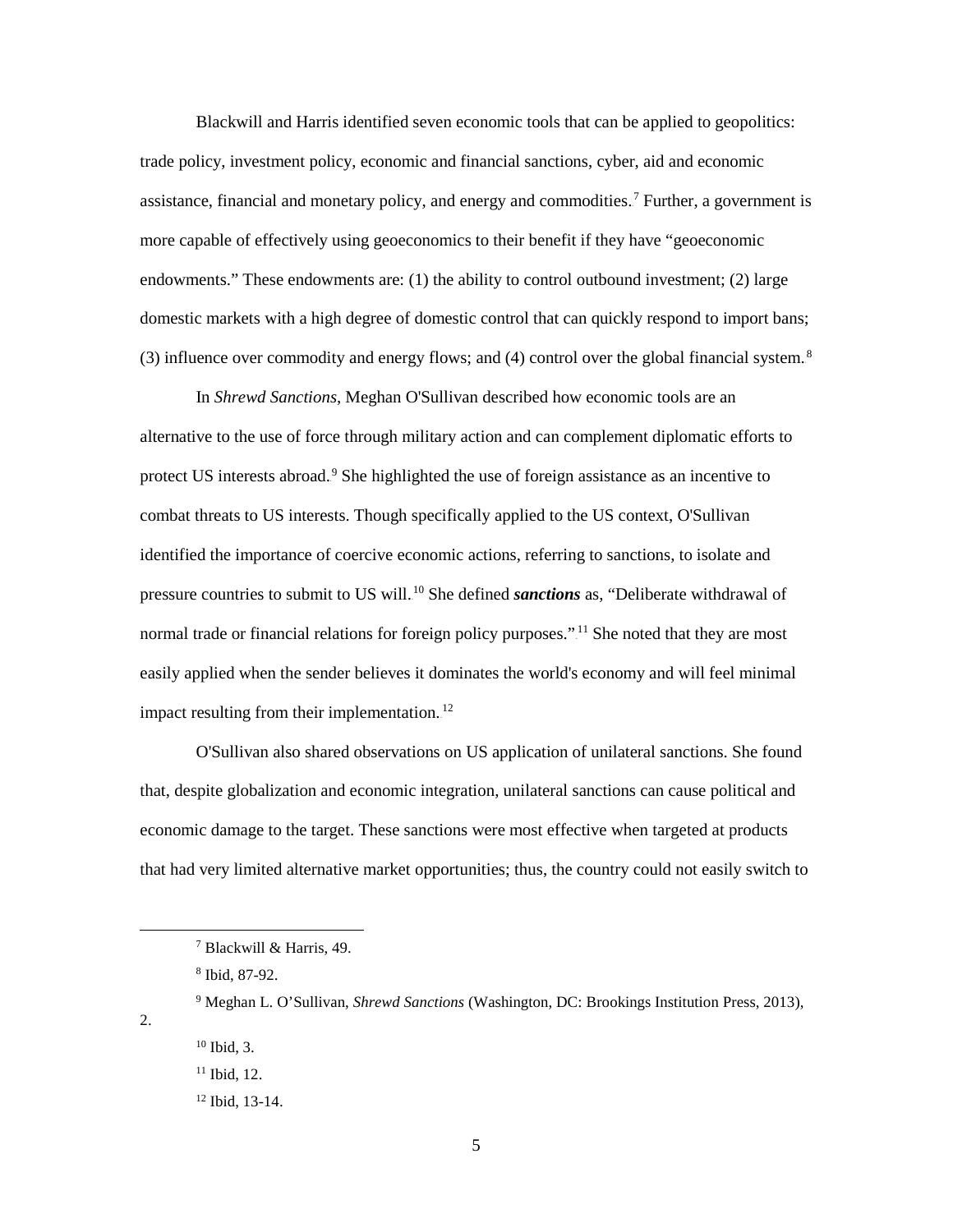new markets for these products.<sup>13</sup> Typically, sanctions are perceived to have negative effects. However, as O'Sullivan cited, in Libya in 1982, US sanctions on their oil forced the Libyan government to invest in European markets causing Libyan-European market integration and providing more lucrative markets for Libyan oil.<sup>14</sup>

#### US Foreign Assistance

The National Security Council (NSC) develops US national security interests articulated through the National Security Strategy (NSS). Through the interagency process, the NSC allows the US government to determine its national security foreign policy first and its implementation instrument or mix of instruments second.<sup>15</sup> The Department of Defense (DOD), State Department, and USAID deploy defense, diplomacy, and development policy instruments, respectively, to protect national security interests abroad.

USAID is the US government's lead development agency. It implements US foreign policy by expanding stable, free societies, creating markets and trade partners for the United States, and fostering good will abroad on behalf of the American people. USAID receives the largest allocation of foreign assistance among government agencies and implements long-term development and humanitarian assistance programs. The US government defines *foreign assistance* as, "Aid given by the United States to other countries to support global peace, security, and development efforts, and provide humanitarian relief during times of crisis. It is a strategic, economic, and moral imperative for the United States and vital to US national security." <sup>16</sup>

<sup>13</sup> O'Sullivan, 303.

<sup>14</sup> Ibid, 403.

<sup>15</sup> D. Robert Worley, *Orchestrating the Instruments of Power: A Critical Examination of the U.S. National Security System* (Lincoln: University of Nebraska Press, 2015), 308-309.

<sup>16</sup> Dianne E. Rennack and Susan G. Chesser, *Foreign Assistance Act of 1961: Authorizations and Corresponding Appropriations*, (Washington, DC: Congressional Research Service, R40089, 2011), 1-3; USAID, "Who We Are," accessed 5 August 2019, https://www.usaid.gov/who-we-are. The US government also delivers foreign assistance in the form of Security Assistance. Security Assistance is delivered primarily through the Department of Defense. The Department of State also implements security assistance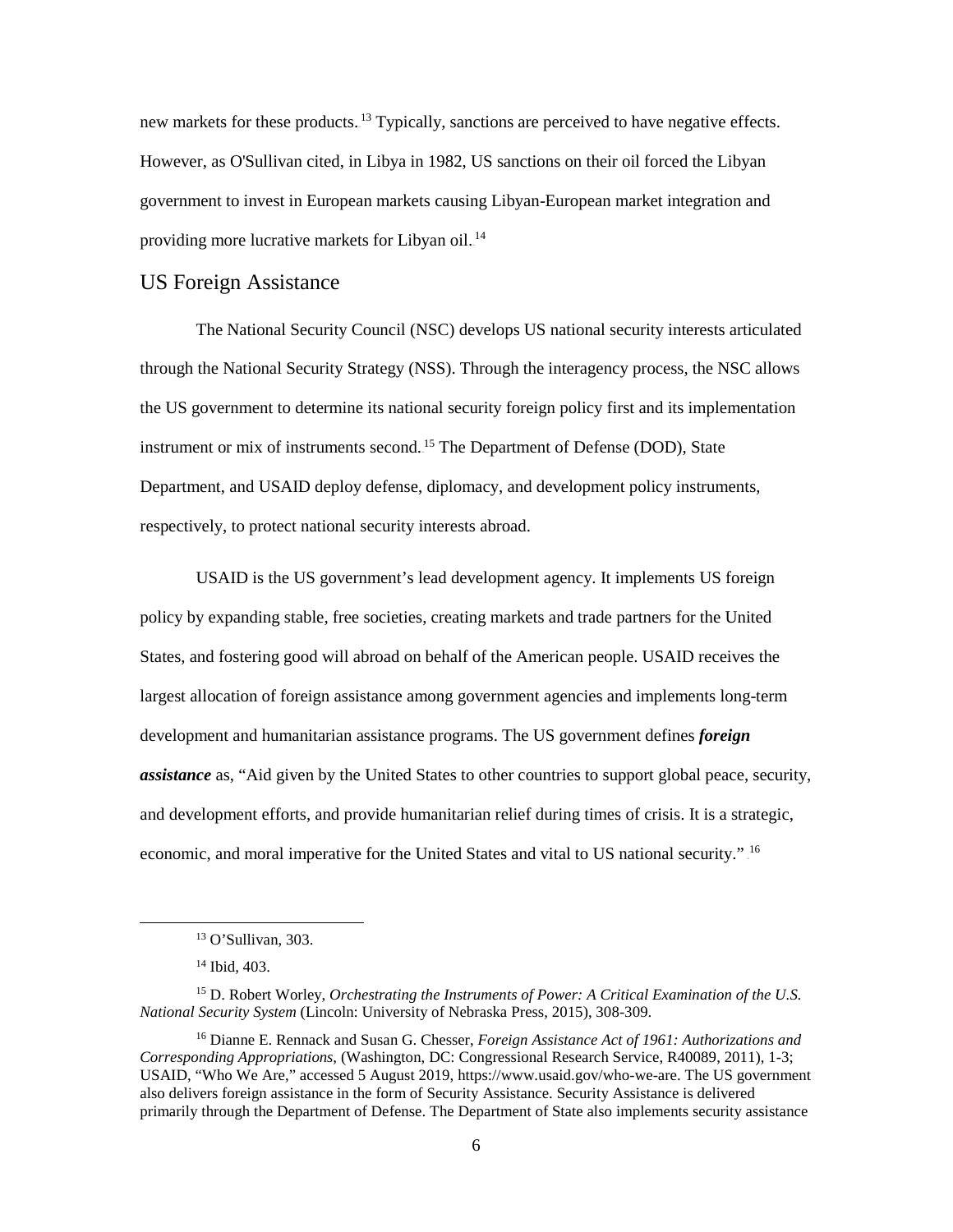Though foreign assistance is often considered a development instrument, Robert Worley (2015) classified it as an economic instrument that complements military assistance under a broader foreign aid umbrella.<sup>17</sup> The State Department directs both USAID's and DOD's foreign aid implementation to assure it aligns with US government foreign policy objectives, as outlined in the NSS.

# Post-Cold War Foreign Policy and Assistance

In October 1992, President George H.W. Bush signed the Freedom for Russia and Emerging Eurasian Democracies and Open Markets Act, also known as the Freedom Support Act, into law. This act, passed by Congress with bipartisan support, authorized the US government to provide foreign assistance to twelve newly independent states.<sup>18</sup> The act intended to help these countries transform from command-and-control to free-market economies, promote democracy, denuclearize, and protect human rights. Both the Bush and Clinton administrations supported the foreign policy argument that the economic security of FSRs would improve US national security.<sup>19</sup> The Freedom Support Act would go on to provide \$15 billion of assistance to twelve FSRs from 1992 to  $2012.^{20}$ 

l

<sup>19</sup> Kimberly A. Zeuli and Vernon W. Ruttan, "US Assistance to the Former Soviet Empire: Toward a Rationale for Foreign Aid," *The Journal of Developing Areas* 30, no. 4 (July 1996): 514-515.

programs. Source: US Department of State, "What is U.S. Government Foreign Assistance?", accessed 6 August 2019, https://www.foreignassistance.gov/

<sup>17</sup> Worley, 232.

<sup>18</sup> The twelve republics were: Armenia, Azerbaijan, Belarus, Georgia, Kazakhstan, Kyrgyzstan, Republic of Moldova, Russian Federation, Tajikistan, Turkmenistan, Ukraine, Uzbekistan. All were FSRs. The Freedom Support Act also assisted socialist republics that were not part of the Soviet Union. These included Czechoslovakia (present day Czech Republic and Slovakia), Bulgaria, Poland, and Romania, which are all now members of the EU. Source: Philip H. Gordon and Daniel Rosenblum, "The Freedom Support Act: 20th Anniversary," last modified September 21, 2012, accessed December 22, 2019, https://2009-2017.state.gov/p/eur/rls/rm/2012/198152.htm.

<sup>&</sup>lt;sup>20</sup> "The Freedom Support Act: 20th Anniversary."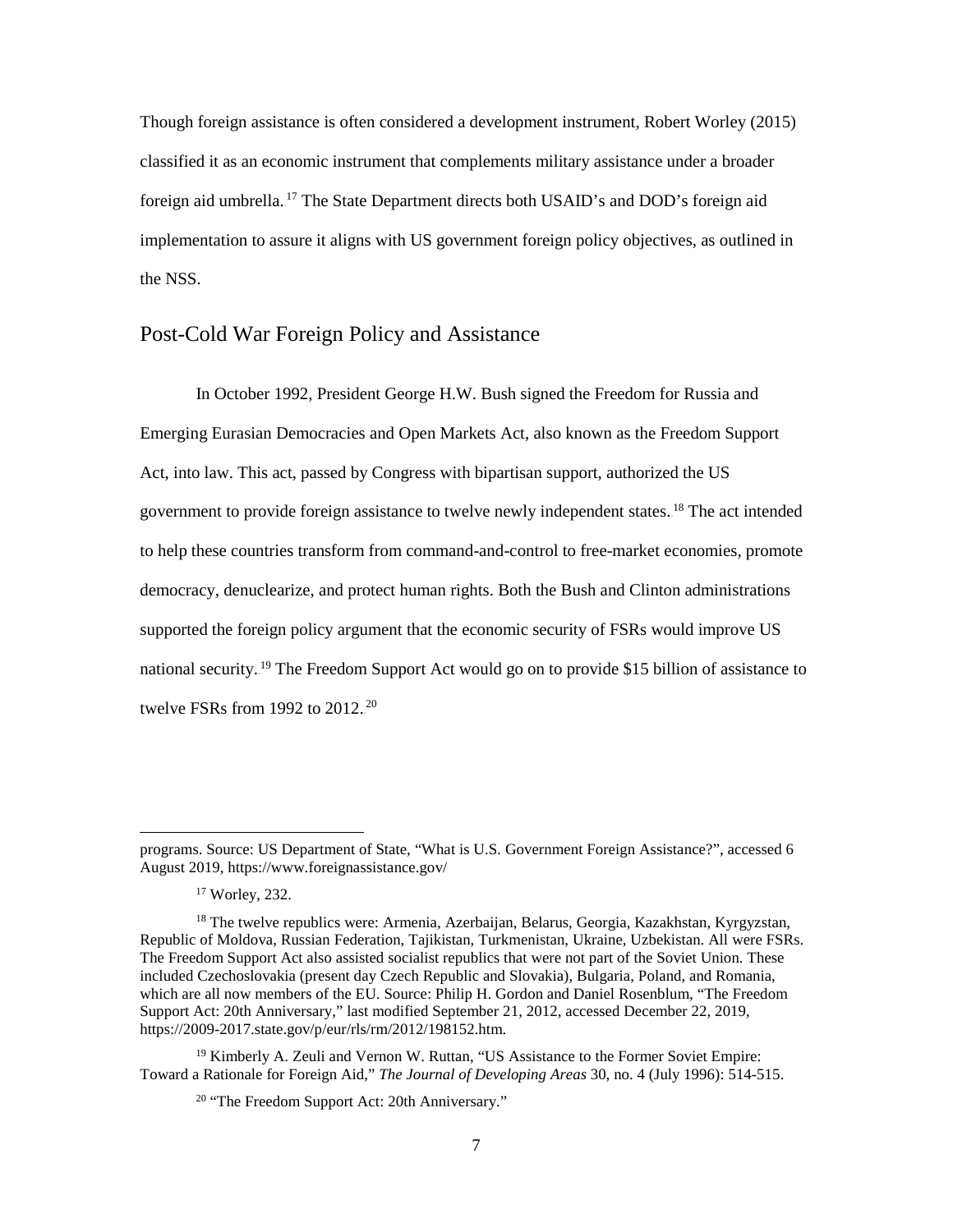Though the Freedom Support Act strengthened relations with many FSRs, US-Russian relations soured. In 2008, Russia began illegally occupying Georgia's South Ossetia and Abkhazia regions and recognized their independence. In 2014, it annexed Crimea from Ukraine and invaded the Donbass region. Following these sovereignty violations, the US government upheld the "Stimson Doctrine" and refused to recognize the Russian-forced territorial changes.

The Stimson Doctrine originated in 1931 to 1933 when US Secretary of State Henry Stimson developed the US response to Japanese occupation of Manchuria. Stimson recommended a policy of non-recognition of the Japanese regime in Manchuria and its newly acquired territory. Under the Stimson Doctrine, the US policy of non-recognition of territorial changes executed in violation of treaties became a preliminary action before use of economic sanctions or military force. Declaring non-recognition of the aggressor's actions also established the ideological grounds for a war should it develop.<sup>21</sup>

Currently, in addition to Georgia and Ukraine, the US government also applies the Stimson Doctrine to Transnistria, Moldova. In 1992, Russian troops supported local separatists to occupy the Transnistrian territory. From 1992 to present, this Russian-backed territory operates as an autonomous region within Moldova and remains a frozen conflict.<sup>22</sup> The US government does not recognize this territorial change and adheres to the policy that Moldova must retain Transnistria to ensure its territorial integrity.

<sup>21</sup> Richard N. Current, "The Stimson Doctrine and the Hoover Doctrine," *The American Historical Review* 59, no. 3 (April 1954): 540–542.

 $^{22}$  A "frozen conflict" typically describes a situation where an active armed conflict ended, but there is no mutually agreed upon political resolution or treaty. These territories are often unrecognized by the international community and are sometimes called "gray zones." For a more detailed discussion on FSR frozen conflicts, please see: Agnia Grigas, *Frozen Conflicts, A Tool Kit for US Policymakers* (Atlantic Council, Dinu Patriciu Eurasian Center, July 2016); Cristian Urse, "Solving Transnistria: Any Optimists Left?," *Connections* 7, no. 1 (2008), 59.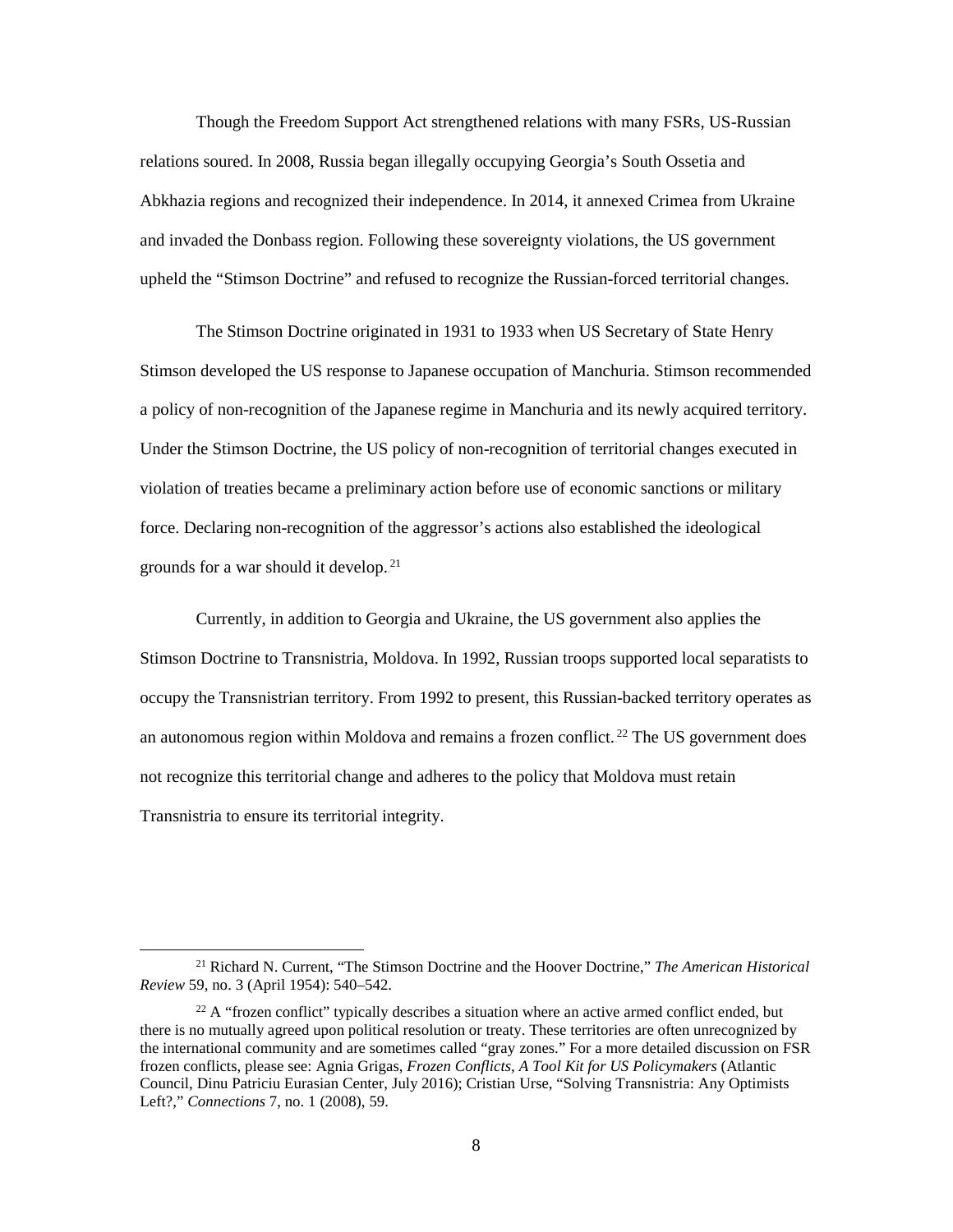# Theoretical Framework

Blackwill and Harris shared a conclusion about Ukraine, which could be applied to any FSR, "The only hope for Ukraine to withstand Moscow's disruptive policies is to stabilize its economy, and that in turn depends extensively on American and European use of geoeconomic tools—trade, loans, grants—and the assistance of international lending institutions."<sup>23</sup> Considering this observation and based on the previous discussion of economic coercion and geoeconomic tools as well as the roles and purposes of US government foreign assistance, the proceeding research will test the following theoretical framework. The framework consists of three theories.

First, *if* the Kremlin decides to force its will on a target country, *then* it will threaten to disrupt economic exchange with the target country (Drezner) by using one or more geoeconomic tools (Blackwill and Harris) to coerce the target country to acquiesce.

Second, *if* the US government observes the Kremlin's use of economic aggression against a FSR *then* the US government will deploy foreign assistance to the target country to offset the impact of the Kremlin's aggressive act.

Third, *if* the target country uses US foreign assistance to mitigate the effects of the Kremlin's economic aggression, *then* the target country will no longer perceive the Kremlin's economic aggression acts as threatening enough to prevent it from making political, economic, and military decisions counter to the Kremlin's demand.

This framework intends to inform how the US government responds to the Kremlin's acts of economic aggression against any FSR. This research will apply the framework to the target country of Moldova.

<sup>&</sup>lt;sup>23</sup> Blackwill and Harris, 256.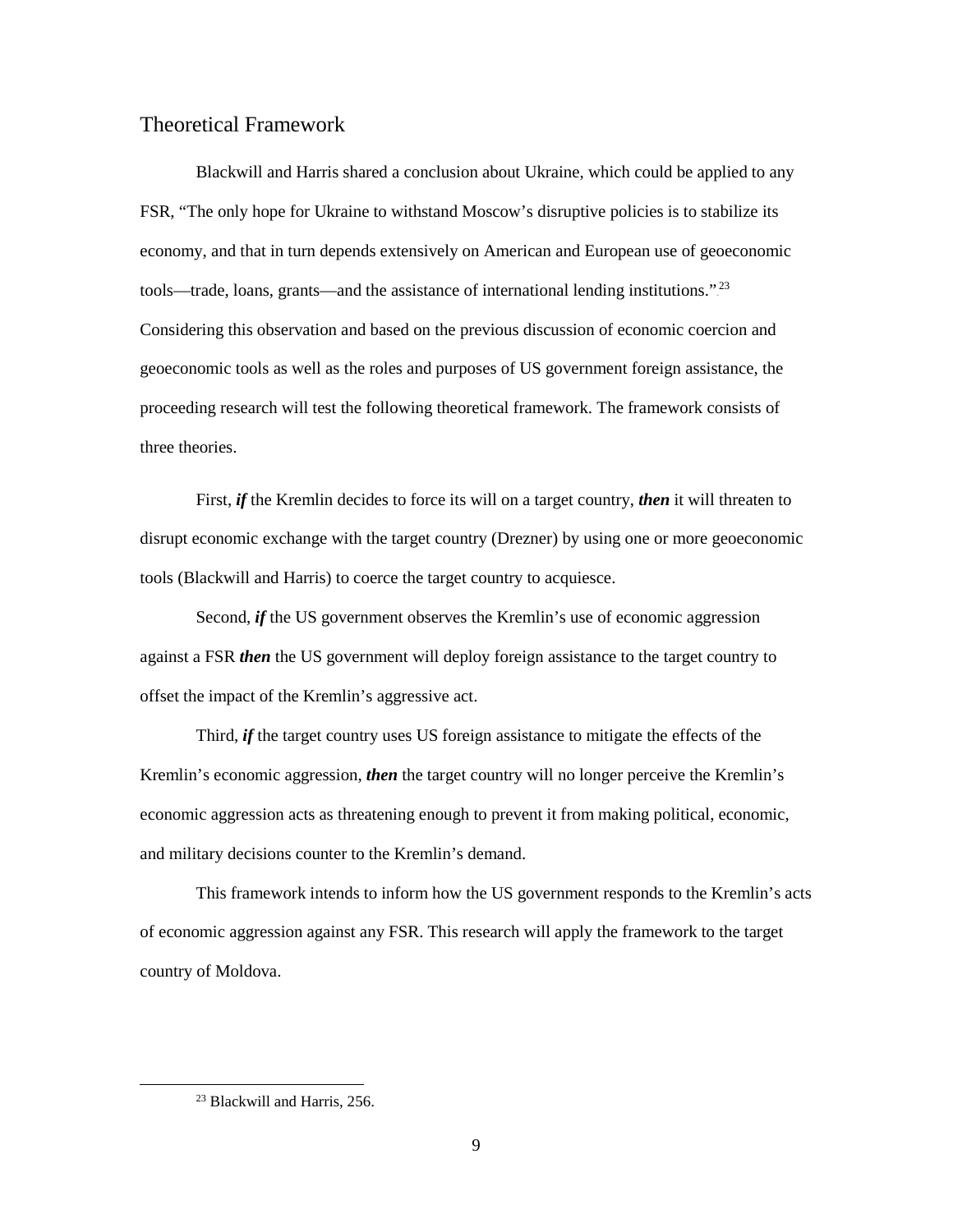<span id="page-18-0"></span>Chapter Three: Russian Economic Aggression in the Former Soviet Union Chapter Three will evaluate the first portion of the theoretical framework:

*If* the Kremlin wishes to force its will on a target country, *then* it will threaten to disrupt economic exchange with the target country (Drezner) by using one or more geoeconomic tools (Blackwill and Harris) to coerce the target country to acquiesce.

 To evaluate this theory, this chapter will identify the Kremlin's view of its near abroad and associated political goals. Then, it will outline the breadth of geoeconomic tools available to the Kremlin and describe application of these tools in its near abroad. Chapter Five will then take the same theory and apply it to evaluate how the Kremlin used its geoeconomic tools to coerce Moldova from 2003 and 2019 and the associated impacts.

## The Kremlin's Near Abroad

As a continental power, Russia sought buffers states, mostly located in Eastern Europe, to distance itself from its Western European historic adversaries.<sup>24</sup> Starting in 1992, Russia began viewing its "near abroad", which are its former Soviet neighbors, as states with limited sovereignty. They believed that these states cannot survive without Russia--therefore they will return.<sup>25</sup> The Baltic States quickly distanced themselves from Russia, but the other FSRs remained close. For those that remained close, the Kremlin then forced them to make a binary choice: choose Russia or become Russia's enemy.<sup>26</sup> No matter their choice, the FSRs find themselves in a tug-a-war between the Kremlin and the West.

From the Kremlin's perspective, NATO's enlargement was the West's way of redrawing its spheres of influence. These new Western spheres were encroaching on FSRs, which were the

 $\overline{\phantom{a}}$ 

<sup>24</sup> Worley, 101.

<sup>25</sup> James Sherr, *The New East-West Discord: Russian Objectives, Western Interests.* (Clingendael Institute, 2015), 17.

<sup>26</sup> Denis Cenusa et al., *Russia's Punitive Trade Policy Measures Towards Ukraine, Moldova and Georgia*, Centre for European Policy Studies Working Document (Brussels, September 2014), 12.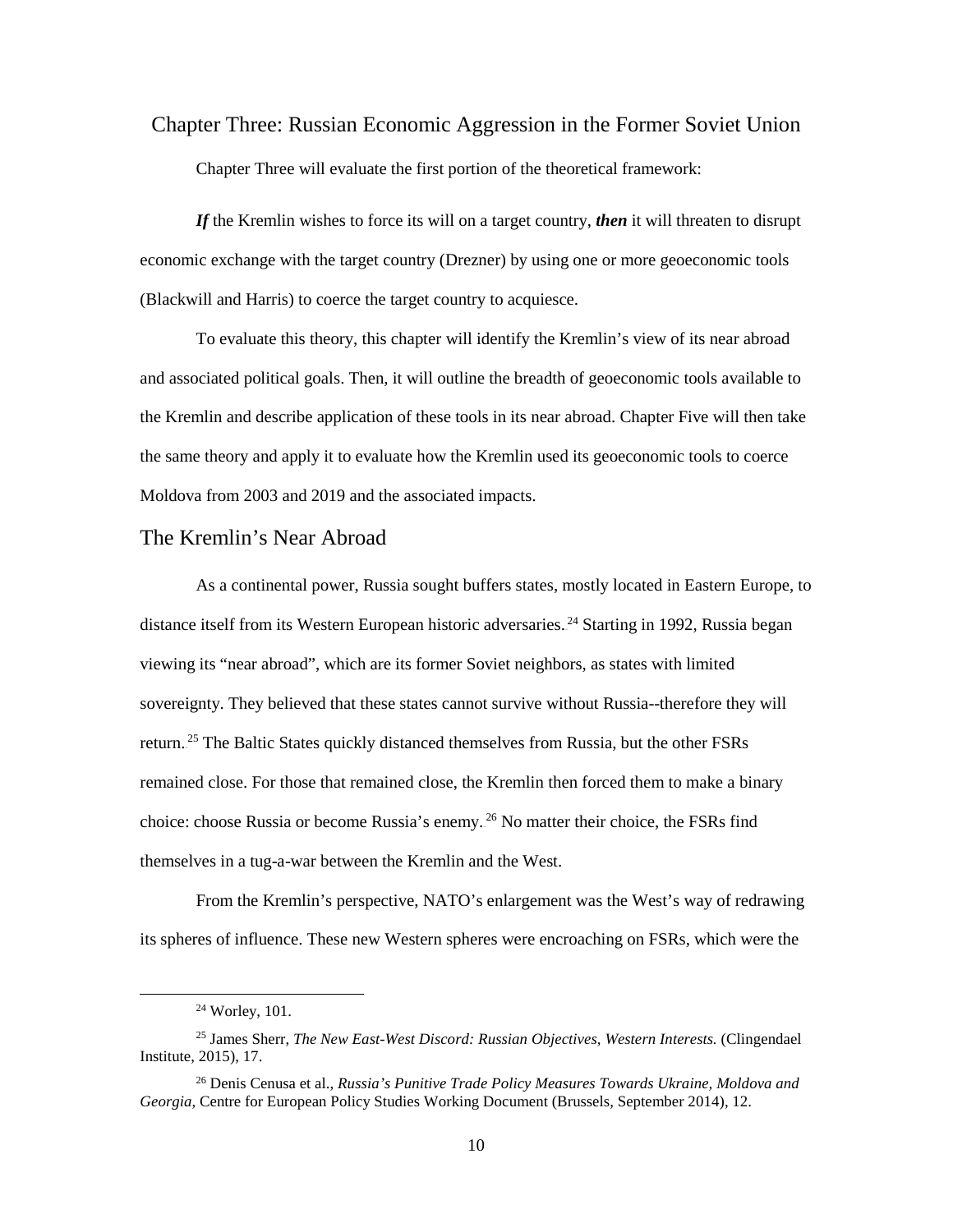main zones of competition between Russia and the West. Therefore, restricting Georgia's, Moldova's, and Ukraine's abilities to move westward became an indicator of the Kremlin's ability to retain influence over its buffer states.<sup>27</sup> It also reflected the Kremlin's ability or inability to be a great power.

## The Kremlin's Economic Tools

A high priority for the Kremlin is maintaining influence over its neighbors to ensure they remain buffer states that keep the EU at a distance. As early as 2000, Russian's foreign policy recognized that it may need to use "all its available economic leaves and resources for upholding its national interests."<sup>28</sup> The Kremlin proceeded to use economic aggression to influence its targeted buffer states.

The Kremlin created economic power through exclusive institutional balancing. For example, together with Belarus and Kazakhstan, Russia created Commonwealth of Independent States (CIS) in 1991. In 2011, the Kremlin partnered with Belarus and Kazakhstan again to create the CIS Free Trade Area (CISFTA). Today, nine FSRs are part of the CISFTA. In 2014, the Kremlin created another integration plan, the Eurasian Economic Union (EAEU), to offer an exclusive alternative to the EU and the World Trade Organization (WTO) for those FSRs who had yet to join.<sup>29</sup> The Kremlin then attempted, with varying success, to economically coerce the FSRs to join the EAEU rather than the EU or WTO. It continued to force the binary choice of Russia or no Russia.<sup>30</sup>

 $\overline{a}$ 

<sup>27</sup> Rumer et al., 24.

<sup>&</sup>lt;sup>28</sup> "The Foreign Policy Concept of the Russian Federation" (The Russian Federation, June 28, 2000).

 $29$  The EAEU largely emerged from and replaced the Eurasian Economic Community. The EAEU is separate from the Eurasian Customs Union.

<sup>30</sup> Denis Cenusa et al., 12.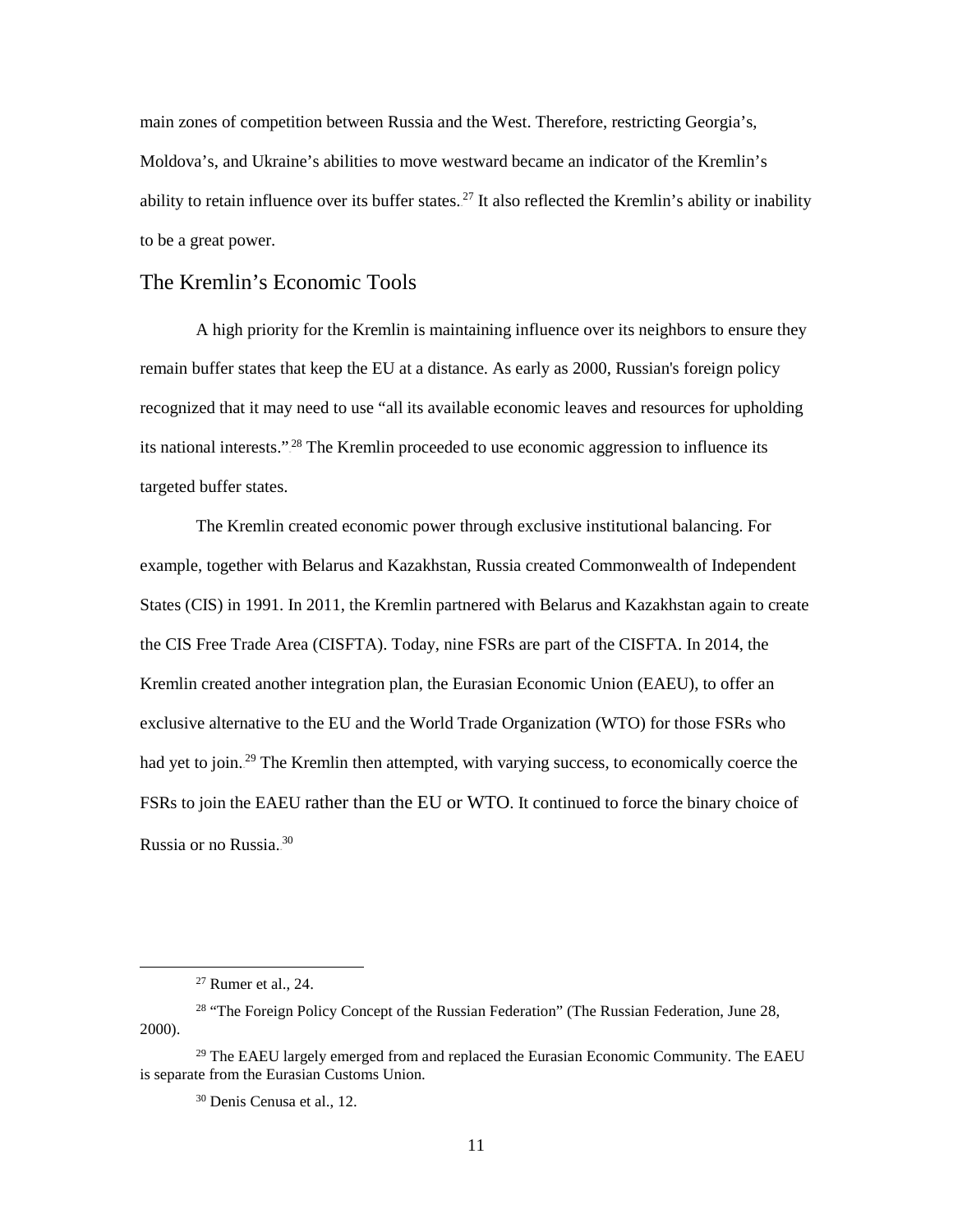Institutional balancing was not enough. As identified by Blackwill and Harris, the Kremlin has seven economic tools at its disposal. Following is a review of how the Kremlin has historically used each tool.

#### Energy and Commodities

Oil and gas revenues fund Russia's economy, drive its geopolitical ambitions, and guide its international relations.<sup>31</sup> Russia is the second largest producer of natural gas, behind the United States. From 2005 to 2018, Gazprom, a Russian parastatal, earned over \$1.6 trillion in revenue.<sup>32</sup> The Kremlin used this money to reduce its national debt, buy foreign exchange reserves, and fund its geopolitical priorities.<sup>33</sup> For example, in 2010, Ukraine agreed to let Russia's Black Sea fleet remain in Crimea in exchange for a gas price discount that would supposedly save Ukraine \$40 billion over ten years.<sup>34</sup> The Kremlin tore up the agreement after annexing Crimea in 2014.<sup>35</sup> Similarly, in 2011, when Belarus faced economic hardship and struggled to feed itself, the Kremlin offered \$14 billion of loans and reduced gas prices in exchange for full control over the gas pipeline that transits Belarus, carrying Russian gas to Europe.<sup>36</sup> Expanding its influence, Gazprom purchased the gas companies in Armenian and Kyrgyzstan in 2014.<sup>37</sup> Gazprom also owns fifty percent of Moldovagaz, a Moldovan-Russian

 $\overline{a}$ 

<sup>31</sup> Nikos Tsafos, *Who's Afraid of Russian Gas? Bridging the Transatlantic Divide*, CSIS Briefs (Center for Strategic and International Studies, May 2018), 2.

<sup>32</sup> "Gazprom OAO Revenue 2006-2019," *Macrotrends LLC*, accessed January 22, 2020, https://www.macrotrends.net/stocks/charts/OGZPY/gazprom-oao/revenue.

 $33$  Tsafos, 2.

<sup>&</sup>lt;sup>34</sup> Philip P. Pan, "Ukraine to Extend Russia Naval Base Lease, Pay Less for Natural Gas," *Washington Post*, April 22, 2010.

<sup>35</sup> Alexander Cooley, *Whose Rules, Whose Sphere? Russian Governance and Influence in Post-Soviet States*, Task Force White Paper (Carnegie Endowment for International Peace, June 30, 2017).

<sup>36</sup> Andrew E. Kramer, "Gas Deal with Belarus Gives Control of Pipeline to Russia," *New York Times*, November 25, 2011.

<sup>37</sup> Blackwill & Harris, 85.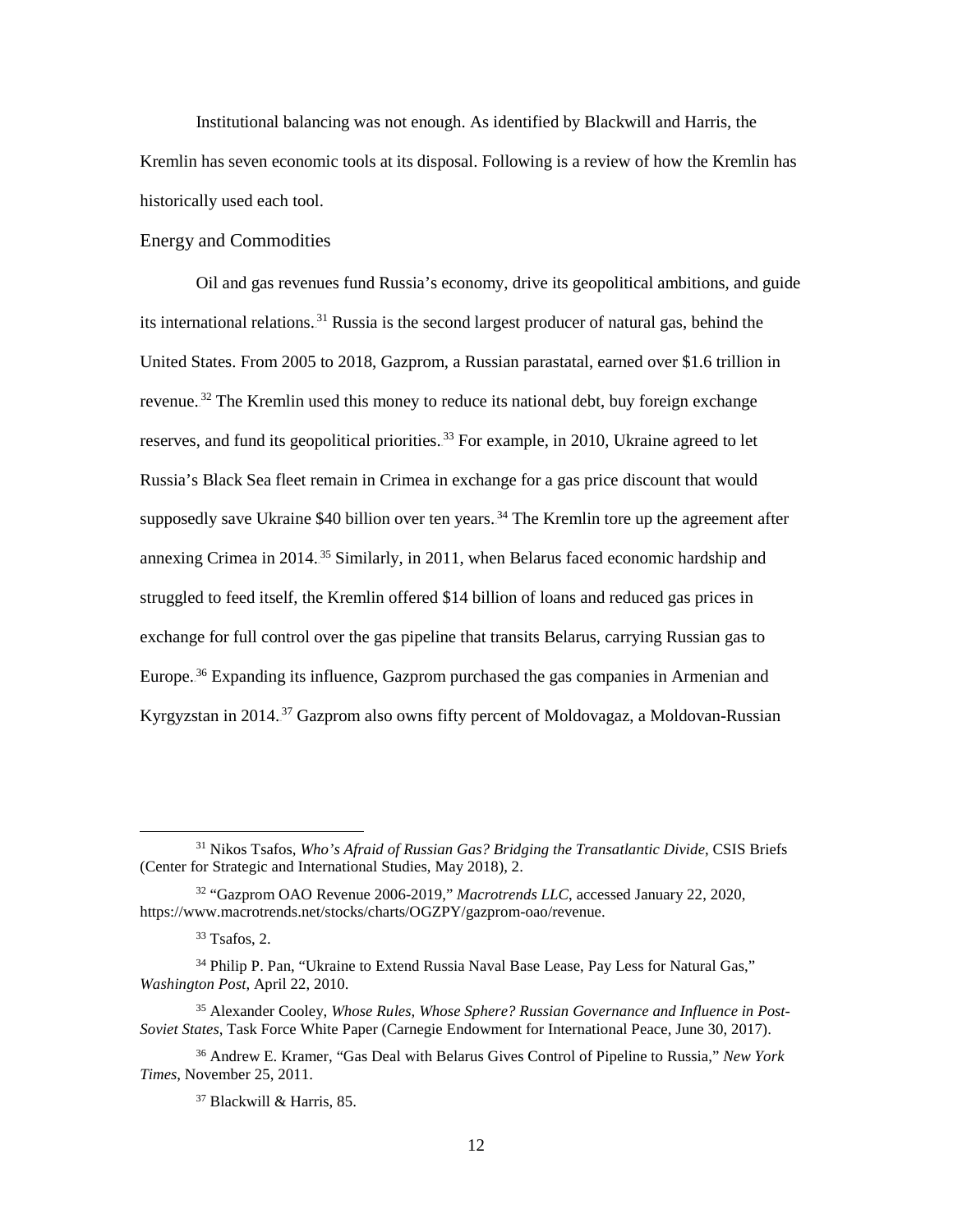joint stock company, and has on-going gas development projects in Kazakhstan, Kyrgyzstan, and Uzbekistan.<sup>38</sup>

Natural gas supply is vital to many FSRs. They use gas to generate electricity that powers industry and heats homes during extremely cold winters. Unlike oil, which can be transported easily by ship, rail, or truck, gas is most often transported by pipelines, especially to and through the FSRs, many of which are landlocked. During the Soviet Union, pipelines were built to transfer Siberian gas to many FSRs and into Western Europe. These predefined linkages lend nicely to monopolization, on which the Kremlin frequently capitalizes. From 1991 to 2013, the Kremlin threatened or actually cutoff gas more than fifty times.<sup>39</sup> When gas cutoffs are threatened, governments are faced with decisions to shutdown industry and fears that some citizens may freeze to death during the dead of winter. They have little choice but to give into the Kremlin's demands.

January 1, 2009 marked a pivotal moment in Russian gas trade. Following an inability of Russia and Ukraine to settle on a price for Russian gas supply to Ukraine and the transit tariff for Russian gas to traverse Ukraine, Russia cut gas supplies to Ukraine. This not only affected Ukraine. Over eighty percent of Russian gas destined for Europe transited Ukrainian territory in 2009. Thus, sixteen EU member states and Moldova received no gas supplies from January 7 to 20, 2009. This damaged Russia's reputation as a gas supplier and Ukraine's reputation as a dependable gas transit country. It caused Europe and Russia to look for alternative transit routes. Europe also began exploring other sources of gas and ways to support FSRs dependent on

<sup>38</sup> Maria Shagina, "Moldova´s Fragile Energy Security," *New Eastern Europe*, last modified March 14, 2018, accessed January 22, 2020, https://neweasterneurope.eu/2018/03/14/moldovas-energysecurity; "Projects," *Gazprom*, accessed January 22, 2020, https://www.gazprom.com/projects/.

<sup>39</sup> Keith Johnson, "Putin's Gas Gambit Backfires," *Foreign Policy*, December 12, 2013.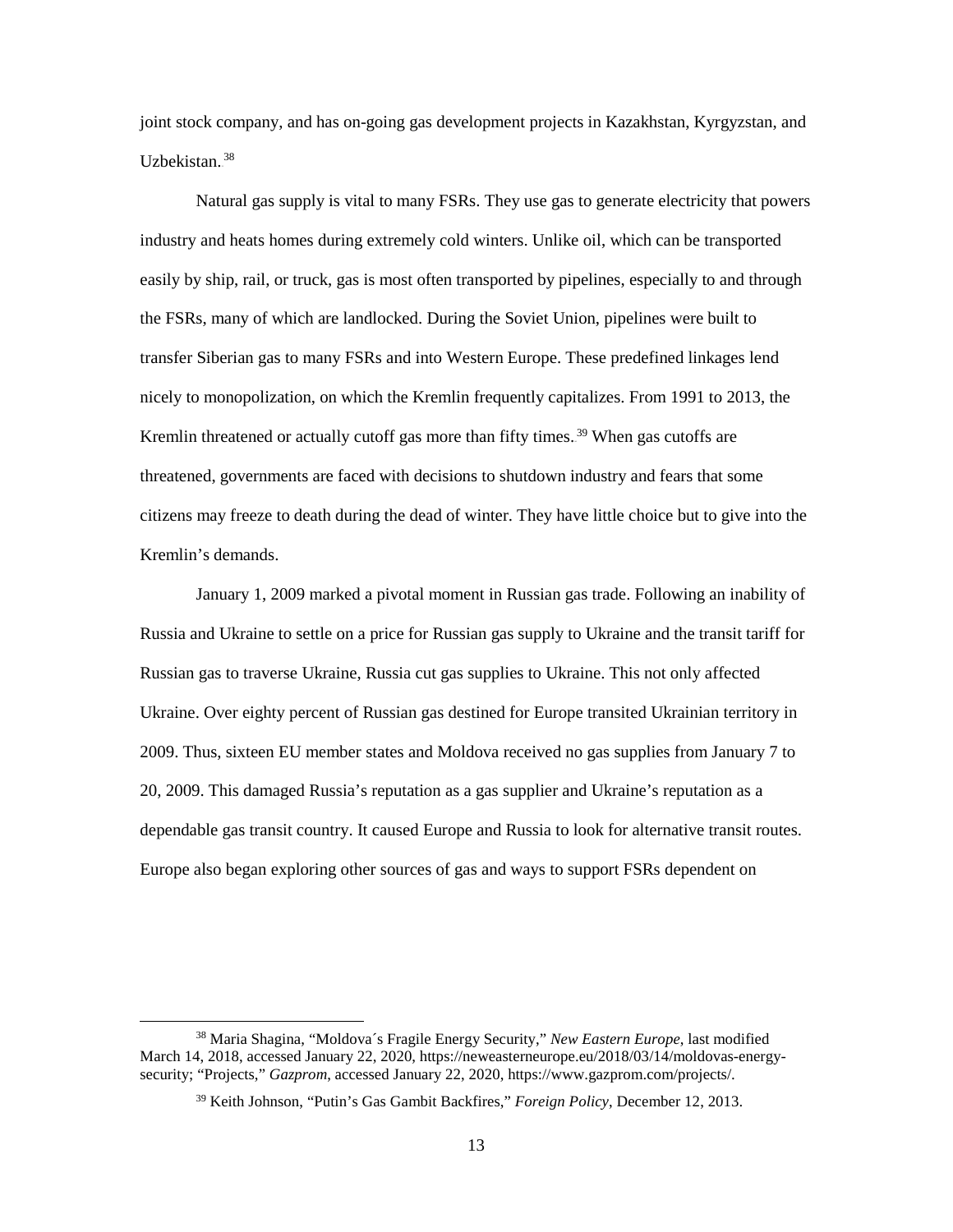Russian gas.<sup>40</sup> A 2017 Baker Institute study concluded that the Kremlin's attempts to use energy as a weapon ultimately drove countries out its orbit.<sup>41</sup>

In 2015, Ukraine reduced its dependence on Russian gas supplies by buying reverse flows from the EU.<sup>42</sup> However, as of 2016, Belarus, Estonia, Latvia, and Moldova were completely dependent on Russian gas.<sup>43</sup> With few or no viable gas alternatives, these countries remain vulnerable to the Kremlin's use of gas cutoffs as a form of economic coercion. Trade Policy

According to Blackwill and Harris, trade can be used through positive inducement, however, countries may use it to coerce others.<sup>44</sup> During the Soviet Union, Russia was the primary destination for FSR products. Thus, after the dissolution of the Soviet Union, those relationships persisted and trading with Russia remained a familiar, and often the easiest, option for most FSRs. Russia continued to reinforce these historical trade ties with preferential trade terms.<sup>45</sup> The Kremlin became well positioned to use trade as a geoeconomic tool, and so it would.

 The Kremlin leverages the CISFTA to support its geopolitical agenda. Standing firm on its threat that countries must choose either Russia or the EU, but not both, in 2016 the Kremlin suspended Ukraine's duty-free trade with Russia under the CISFTA. The Kremlin took this action after Ukraine signed EU Association Agreements (AA) that included free trade with the EU. The

<sup>40</sup> Simon Pirani, Jonathan Stern, and Katja Yafimava, *The Russo-Ukrainian Gas Dispute of January 2009: A Comprehensive Assessment* (Oxford Institute for Energy Studies, February 2009), 1.

<sup>41</sup> Gabriel Collins, *Russia's Use of the "Energy Weapon" in Europe*, Issue Brief (Rice University's Baker Institute for Public Policy, July 18, 2017).

<sup>42</sup> "Ukraine," *US Energy Information Administration*, accessed January 27, 2020, https://www.eia.gov/international/analysis/country/UKR.

<sup>43</sup> Anna Shiryaevskaya and Elena Mazneva, "Russian Gas," *Bloomberg*, July 8, 2018.

<sup>44</sup> Blackwill & Harris, 50.

<sup>45</sup> Paul Stronski and Richard Sokolsky, *The Return of Global Russia* (Washington, DC: Carnegie Endowment for International Peace, 2017), 7.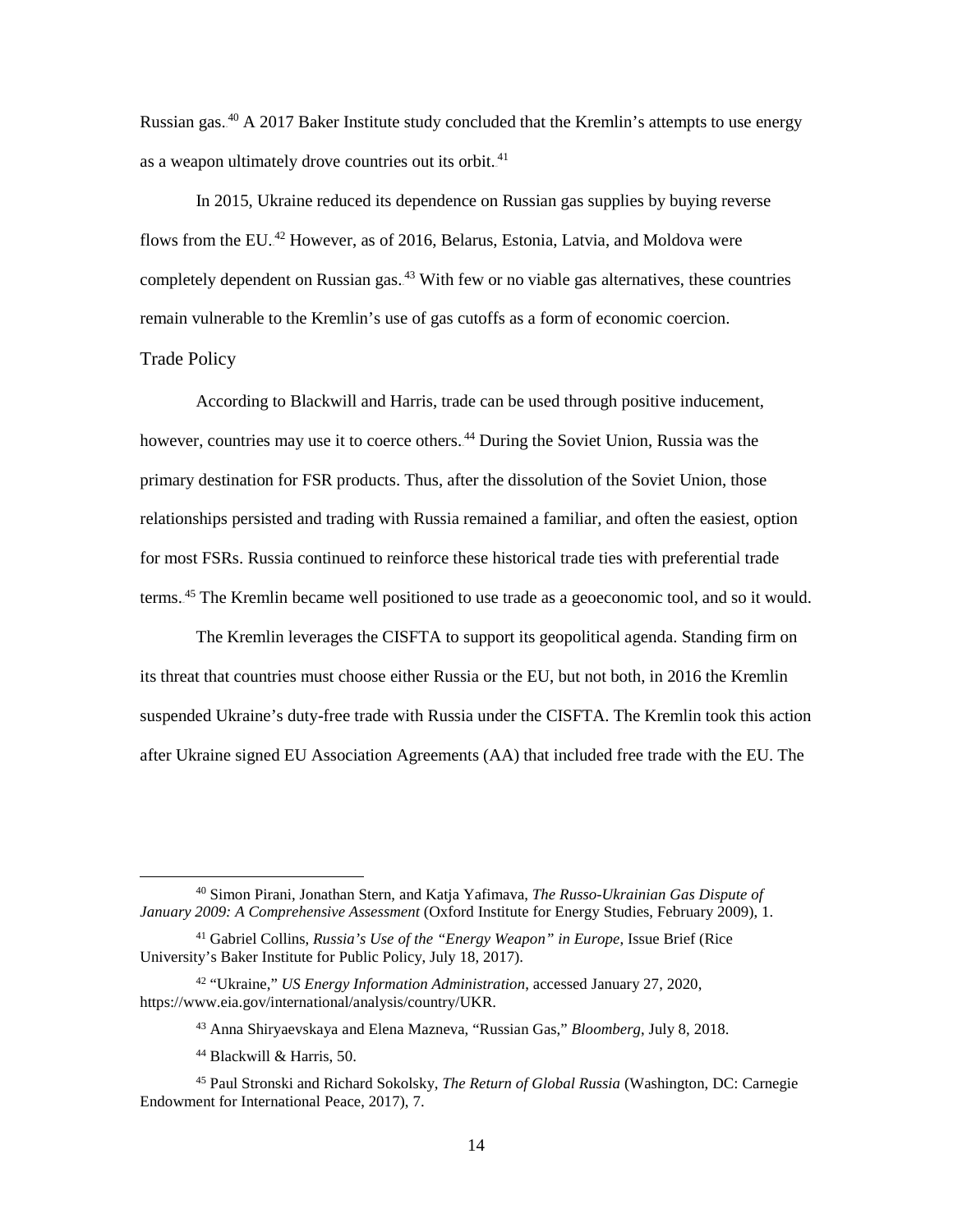Kremlin's actions only affected Russian-Ukrainian trade. No other CISFTAs signatories followed suit. $^{46}$ 

In other cases, the Kremlin successfully used technical barriers to trade (TBTs) to ban select imports from target countries. TBTs typically result from countries imposing new product standards on imported goods, usually agricultural products.<sup>47</sup> This could be a sanitary or phytosanitary standard like food safety, limits on the presence of pests or pesticides, or a quality standard. Often, the testing procedures for these standards are not transparent to the exporting nation. Thus, once a TBT is imposed, the importing nation uses this new technical barrier to limit or stop importation of the selected goods. TBTs may result in customs agents destroying products at the customs control points of the importing country. When the products do not reach their final destination, the importer does not pay the exporter who, subsequently, does not pay the agribusinesses and farmers who supplied the goods. Thus, TBTs prove advantageous when imposed on agricultural products originating from agrarian nations.

 When neighboring countries chose to align with Western influences—whether the EU or NATO—the Kremlin frequently threatened and imposed TBTs. These barriers were imposed on food products of neighboring countries following their actions to align with the EU. For example, in 2014, the Kremlin banned imports of Ukrainian Roshen-branded chocolates following a 2013 disagreement between Russia and Ukraine over gas transit and the possibility that Ukraine would sign a free trade agreement with the EU. Similar TBTs were imposed on the EU, Georgia, Lithuania, Moldova, Tajikistan, and the United States.<sup>48</sup>

 $\overline{a}$ 

<sup>46</sup> "Russia Suspends Free Trade Agreement with Ukraine," *The Moscow Times*, December 16, 2015.

<sup>47</sup> "Technical Information on Technical Barriers to Trade," *World Trade Organization*, accessed January 27, 2020, https://www.wto.org/english/tratop\_e/tbt\_e/tbt\_info\_e.htm.

<sup>48</sup> Katelyn Fossett, "This Man Decides Whether Russians Consume Moldovan Wine, Lithuanian Cheese, and Ukrainian Chocolate," *Foreign Policy*, October 10, 2013.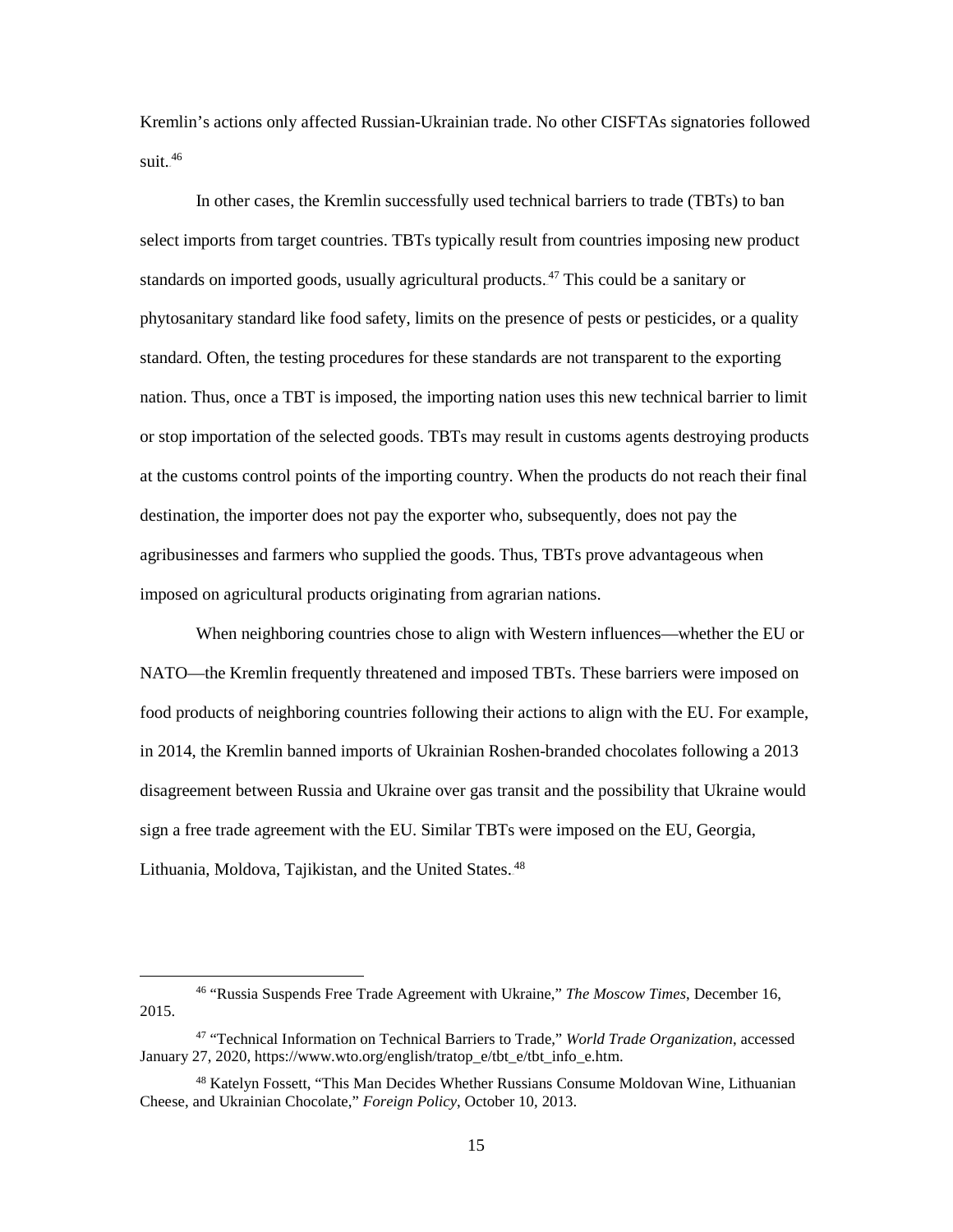#### Economic and Financial Sanctions

Blackwill and Harris identified two key variables to successful sanctions: (1) global market share, which is most effective when a country monopolizes supplies of a commodity or good; and (2) domestic market size or loss of access to that market.<sup>49</sup> Russia dominates the supply of gas to many FSRs. Thus, raising the price or cutting the supply is an effective tool of coercion. When the Russian market was a substantial buyer of goods, imposing trade embargoes on those goods can prove devastating to the target countries. When assessing the vulnerability of sectors to embargoes, Moldovan analyst Ana Popa highlighted two factors that influence the impact of the embargoes: (1) the percentage of the product's contribution to a country's gross domestic product (GDP); and (2) the sector's exposure as defined by the number of people deriving income from the sector.<sup>50</sup> In 2014, reacting to EU sanctions placed on Russia following its actions in Ukraine, the Kremlin imposed trade blockades on agricultural products originating from the EU including fruit, vegetables, and dairy products.<sup>51</sup> Lithuania and Poland were the most affected countries. Prices in the fruit and vegetable sectors fell 13.3 percent in Lithuania and 11.2 percent in Poland.<sup>52</sup> However, Russia had over EUR 3.4 billion of welfare loss from its selfimposed ban of EU food products, whereas the EU's welfare loss was only EUR 126 million.<sup>53</sup> The Kremlin has used access to energy resources and access to their domestic consumer market as tools of economic coercion against FSRs and the EU, but with varying impacts on the receiver and sender.

<sup>49</sup> Blackwill & Harris, 58

<sup>50</sup> Ana Popa, *Moldova and Russia: Between Trade Relations and Economic Dependence* (Chisinau: Expert-Grup, April 2015).

<sup>51</sup> Susanne Kraatz, *The Russian Embargo: Impact on the Economic and Employment Situation in the EU*, Briefing, Employment and Social Affairs (Brussels: European Parliament, 2014), 3-6.

<sup>&</sup>lt;sup>52</sup> Pierre Boulanger et al., "Russian Roulette at the Trade Table: A Specific Factors CGE Analysis of an Agri-Food Import Ban," *Journal of Agricultural Economics* 67, no. 2 (2016), 279.

<sup>53</sup> Ibid, 285.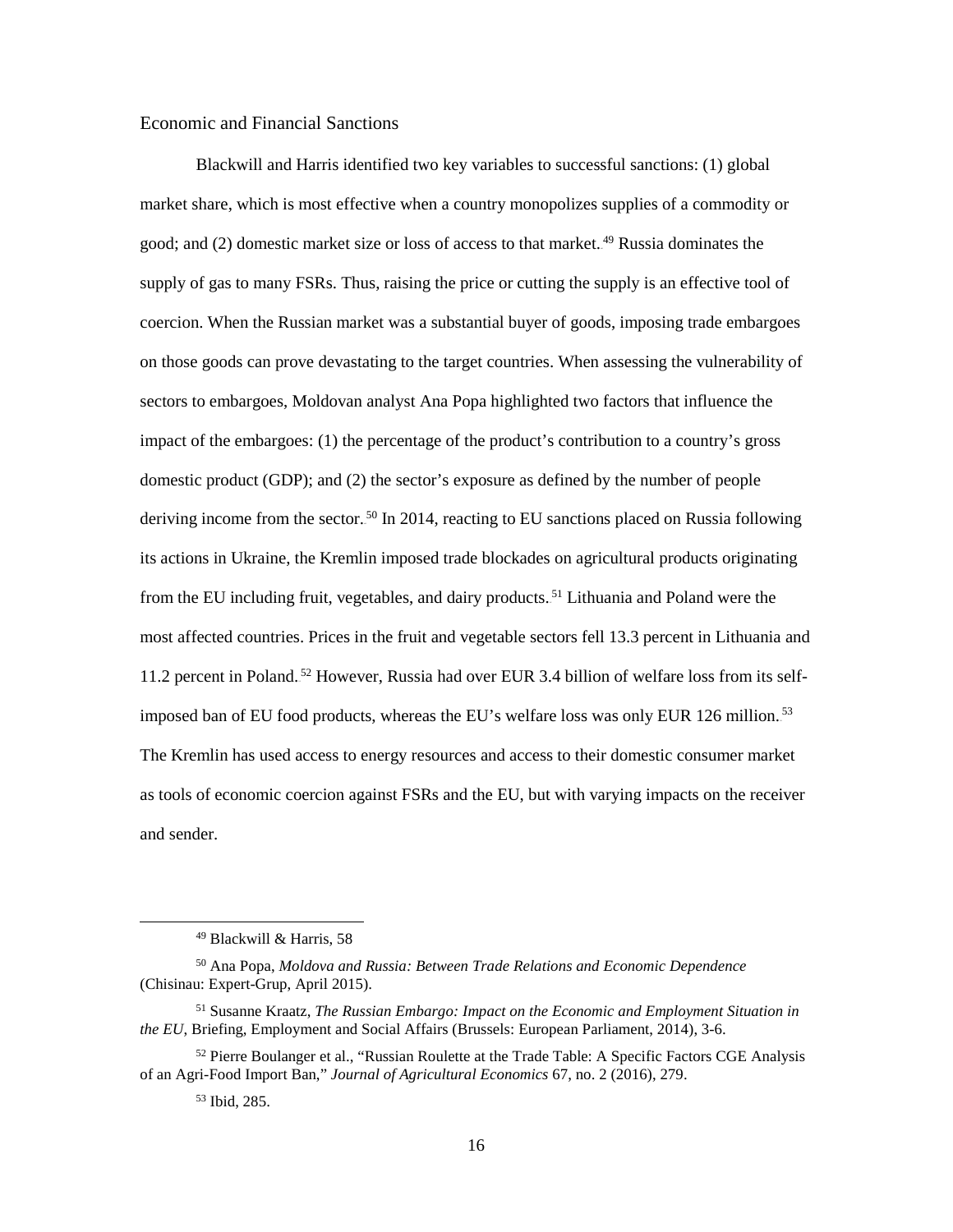#### Aid and Economic Assistance

Blackwill and Harris disaggregated aid into military aid, bilateral development assistance, and humanitarian assistance. They called it geoeconomic aid when it is used to by strategic influence.<sup>54</sup> Historically, the Kremlin has used bilateral development and military assistance to accomplish its political goals.

The Kremlin uses bilateral assistance packages to aid its immediate neighbors. A *Financial Times* article estimated that the Kremlin spends between \$7 billion and \$12 billion annually to support Belarus, which entices it to remain a member in the EAEU.<sup>55</sup> In December 2013, the Kremlin offered a "bailout package" to help Ukraine's struggling economy. This followed Russia's imposition of sanctions on Ukraine and Ukraine not signing EU political and free-trade agreements in November 2013. Ukraine accepted the package.

The Kremlin's economic assistance to Ukraine was not welcomed by all. Ukrainian President Yanukovich's acceptance of the Kremlin's aid as a trade for closer ties with the EU sparked domestic outrage. Many Ukrainians proceeded to march on the Kyiv's Independence Square, known as Maidan, in February 2014. Yanukovich then fled across the Russian border. The Ukrainian parliament impeached him, installed an interim president, and signaled a strong desire to turn west. Realizing that the Kremlin was losing its strong hold in Ukraine, in March 2014, Russia annexed Crimea and invaded the Donetsk and Lugansk regions of eastern Ukraine. These conflicts persist with uncertain endings.

 The most powerful geoeconomic tools the Kremlin possesses is the economic assistance provided to breakaway regions within FSRs. These may be regions that existed before the Soviet Union dissolved (Nagorno-Karabakh in Azerbaijan, 1988), those created during the transition to independence (Transnistria in Moldova, 1992), or new territories created by the Kremlin

<sup>54</sup> Blackwill & Harris, 68.

<sup>55</sup> Lilia Shevtsova, "Putin's Attempt to Recreate the Soviet Empire Is Futile," *Financial Times*, January 7, 2014.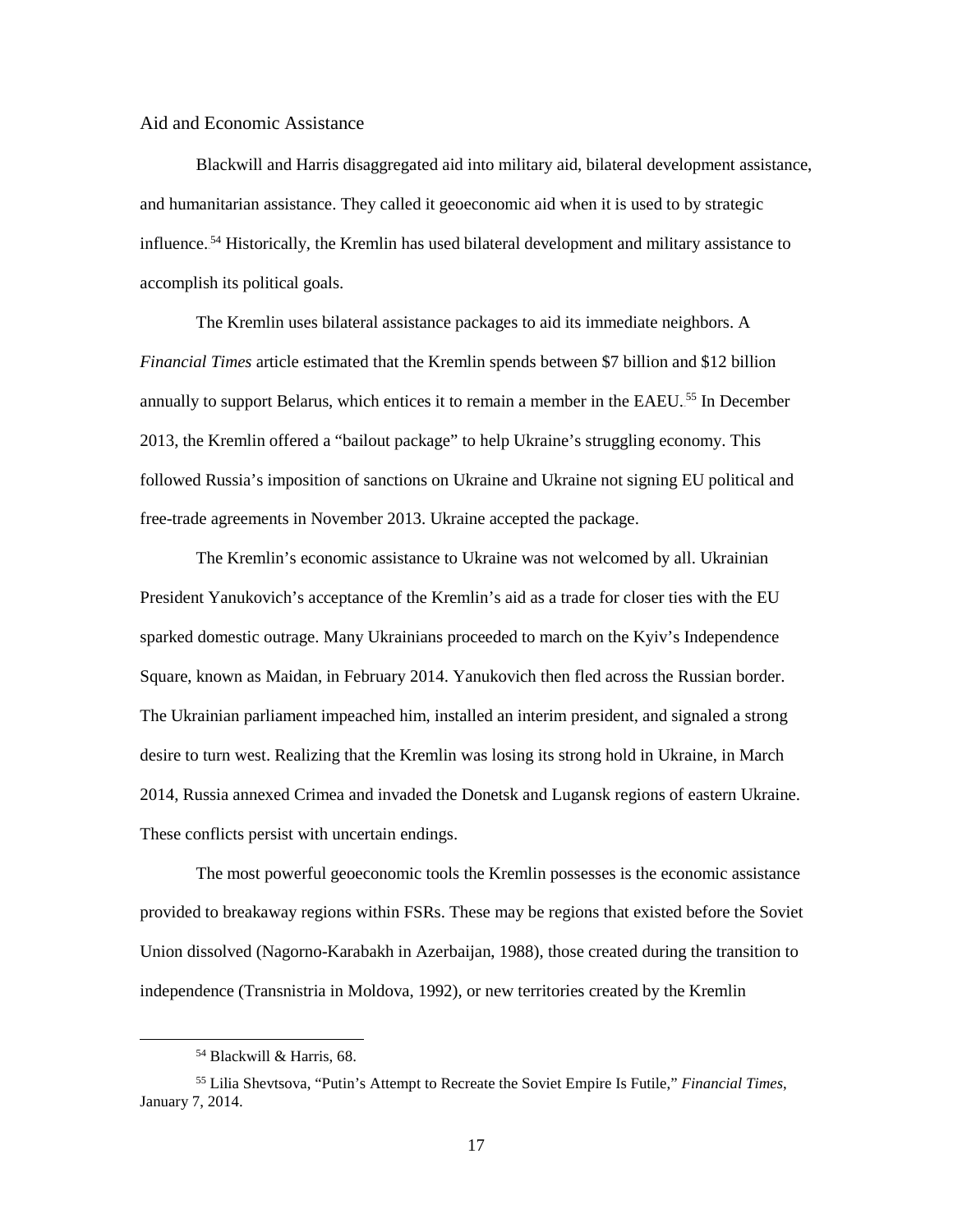(Donbass in Ukraine, 2014). In total, the Kremlin supports eight breakaway regions.<sup>56</sup> All these regions, except Crimea, have parallel governing institutions that are not under the parent nation, little to no official recognition as a territory, Russian support to and infiltration of their security and intelligence organizations, and their own currencies.<sup>57</sup> These largely ungoverned spaces raise security concerns to NATO and the EU and restrict the host countries from joining these organizations. The value of the Kremlin's financial support to these regions is unknown. What is known is that these economies are not self-sustaining and would collapse without Kremlin intervention.

#### Investment Policy

l

State-directed foreign direct investment, including government-to-government investments, is a geoeconomic tool to influence target countries. The volume of Russian state investment abroad is unknown. What is known is that the Kremlin's largest investment opportunity is directing state-owned Gazprom. This includes the purchase of part or all of FSR national gas companies and gas distribution infrastructure (Moldova in 2006; Armenia and Kyrgyzstan in 2014), which allows the Kremlin to control these companies and infrastructure. A 2014 article in the Russian newspaper *Gazeta* shared that annual Russian investment in Ukraine and Moldova was \$2 billion and \$70 million, respectively. Whether or not this is state investment, the Kremlin can direct businessmen to start or stop investing in FSRs.<sup>58</sup>

<sup>56</sup> These eight regions are: Donetsk, Luhansk, Crimea, and Sevastopol in Ukraine; Abkhazia and South Ossetia in Georgia; Transnistria in Moldova; and Nagorno-Karabakh in Azerbaijan. Source: Janusz Bugajski, *Unresolved Conflicts Benefit Moscow* (Center for European Policy Analysis, July 31, 2018).

<sup>57</sup> Cooley, *Whose Rules, Whose Sphere? Russian Governance and Influence in Post-Soviet States.*

<sup>&</sup>lt;sup>58</sup> Сергей Алексашенко, "Европейский выбор: преступление и наказание [European Choice: Crime and Punishment]," *Газета.Ru* (Moscow, July 6, 2014), accessed January 23, 2020, https://www.gazeta.ru/comments/2014/07/05\_a\_6098741.shtml.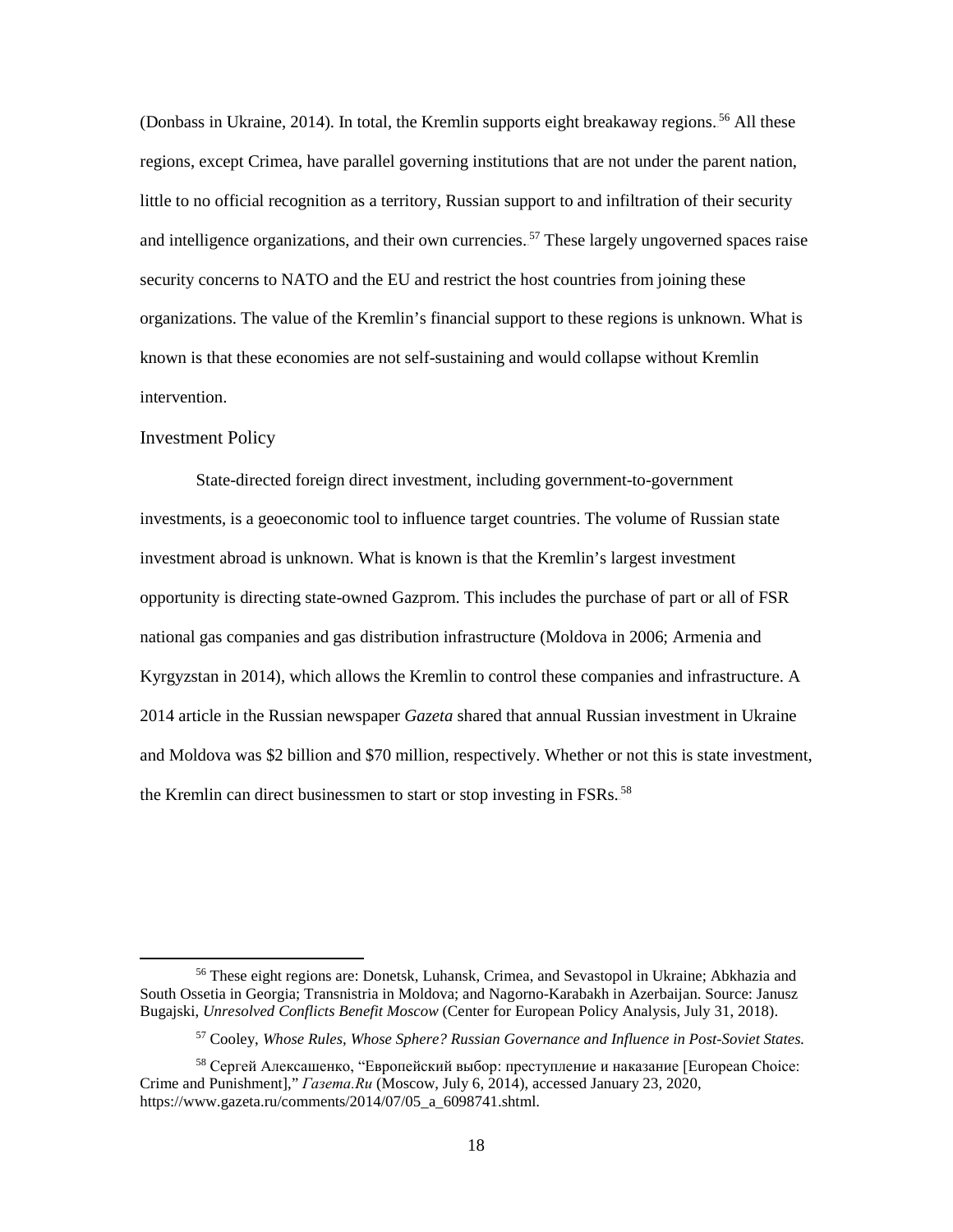#### Financial and Monetary Policy

According to Blackwill and Harris, there are three financial and monetary policy geoeconomic tools: (1) a country's currency global footprint; (2) the ability to raise low-cost funds; and (3) the ability to affect another country's borrowing costs.<sup>59</sup>

In today's world, there are only two reserve currencies—the dollar and euro. However, many FSRs send migrant laborers to Russia who remit home in Russian rubles. Thus, when the Russian ruble devalues, the value of remittances decreases. For example, in 2014, a fifty percent devaluation in the Russian ruble caused Tajikistan's remittances to halve contributing to Tajikistan's growth rate shrinking from 7.4 percent in 2013 to 4.2 percent in 2015.<sup>60</sup> Though many FSRs are dependent on the Russian ruble, the Kremlin has little incentive to devalue its currency to punish others because it would cause hardship at home. Further, as the Kremlin's revenues decrease because of lower oil and gas prices, it has less resources to use to affect the financial and monetary policies of others.

#### Cyber

 $\overline{\phantom{a}}$ 

 Blackwill and Harris shared that for a cyberattack to be considered geoeconomic, it should meet two criteria: (1) it must be state-sponsored and (2) it must attempt economic influence. They further defined geoeconomic cyberattacks as "those making use of economic or financial market mechanisms and seeking to impose economic costs as part of a larger geopolitical agenda." Among the FSRs, the Kremlin directed a cyberattack on Estonia in 2007 following their removal of a Soviet war monument. The attack disabled government agency websites including two national banks and impacted all major commercial banks and telecommunication companies. In 2015 and 2016, Russian hackers, believed to be directed by

<sup>59</sup> Blackwill & Harris, 75-76.

<sup>60</sup> Edward Lemon, "Dependent on Remittances, Tajikistan's Long-Term Prospects for Economic Growth and Poverty Reduction Remain Dim," Migration Policy Institute, last modified November 14, 2019, accessed February 29, 2020, https://www.migrationpolicy.org/article/dependent-remittancestajikistan-prospects-dim-economic-growth.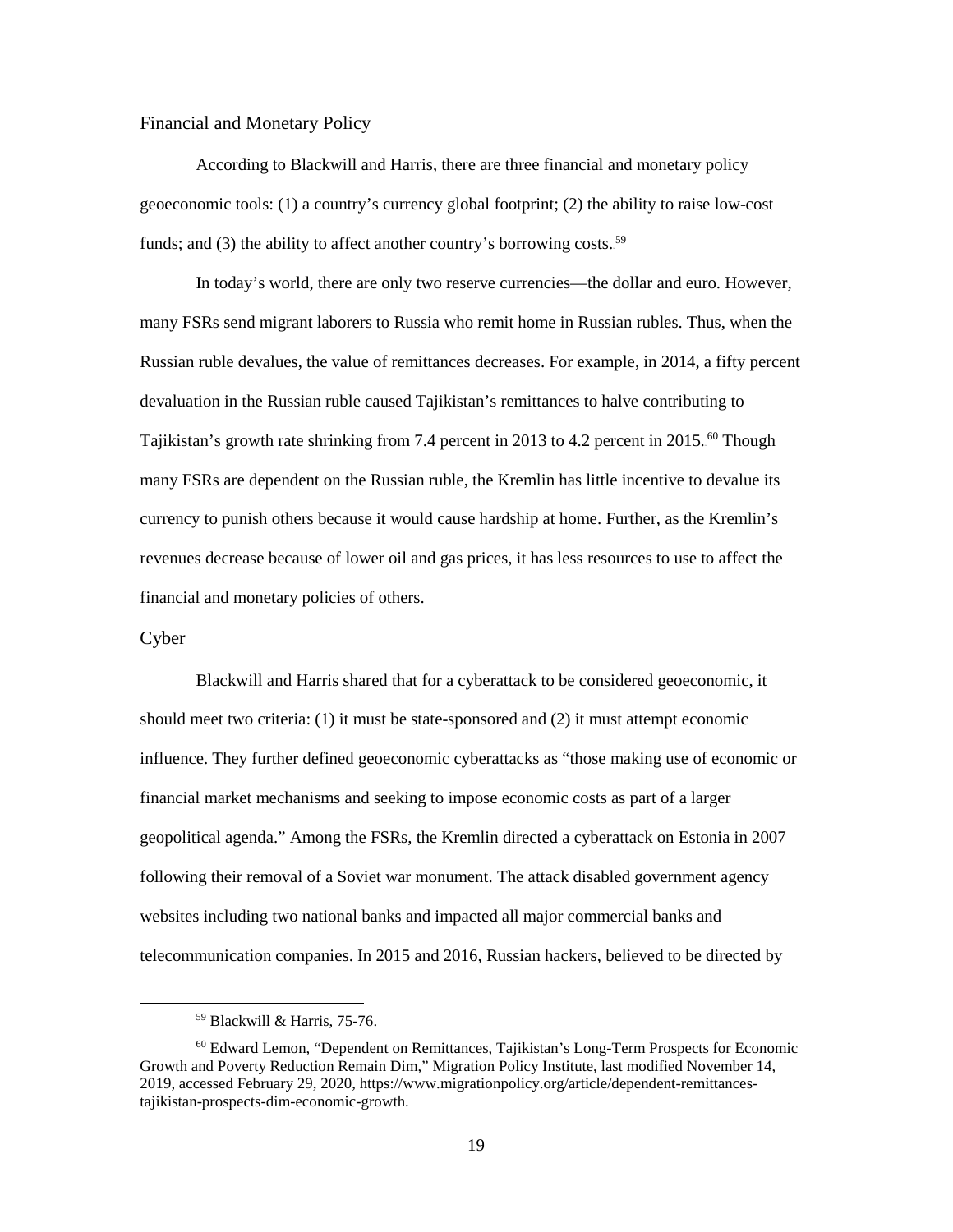their government, hacked into the Ukrainian power grid and shutdown portions of it.<sup>61</sup> According to the US Cybersecurity and Infrastructure Security Agency, since March 2016, the Kremlin sponsored cyberattacks targeting US government and other organizations within the energy, nuclear, commercial facilities, water, aviation, and critical manufacturing sectors.<sup>62</sup>

Investigators struggle to identify the originator of the cyberattacks to know if they are state-sponsored, carried out by criminals, or a mix of the two.<sup>63</sup> Thus, it is difficult to know the frequency and impact of geoeconomic cyberattacks the Kremlin conducted in FSRs. Despite not knowing its footprint, the Kremlin has demonstrated its capacity to use cyberattacks against FSRs and Western governments. Potential cyberattacks in FSRs remain a critical vulnerability that could be exploited by the Kremlin, if it has not yet done so already.

#### Migrant Labor Policy

<span id="page-28-0"></span>l

An additional opportunity for coercion not identified by Blackwill and Harris is an economy's employment of migrant workers and the remittances they send home. In 2018, individuals in Russia transmitted over \$20 billion of remittances out of Russia, of which \$18.9 billion went to FSRs. As shown in Table 1, the most remittance-dependent FSR economies in 2018 were Kyrgyzstan and Tajikistan where remittances comprised of 24.7 percent and 21.6 percent of their GDP, respectively.

<sup>61</sup> Samantha Raphelson, "Report: Russian Hackers Had The Ability To Shut Down U.S. Power Plants," NPR, last modified March 16, 2018, accessed February 29, 2020, https://www.npr.org/2018/03/16/594371939/u-s-accuses-russia-of-cyberattacks-on-energy-infrastructure.

 $62$  "Alert (TA18-074A): Russian Government Cyber Activity Targeting Energy and Other Critical Infrastructure Sectors," *US Cybersecurity and Infrastructure Security Agency*, last modified March 15, 2018, https://www.us-cert.gov/ncas/alerts/TA18-074A.

 $63$  Michael Schwirtz and Joseph Goldstein, "Russian Espionage Piggybacks on a Cybercriminal's Hacking," *The New York Times*, March 12, 2017.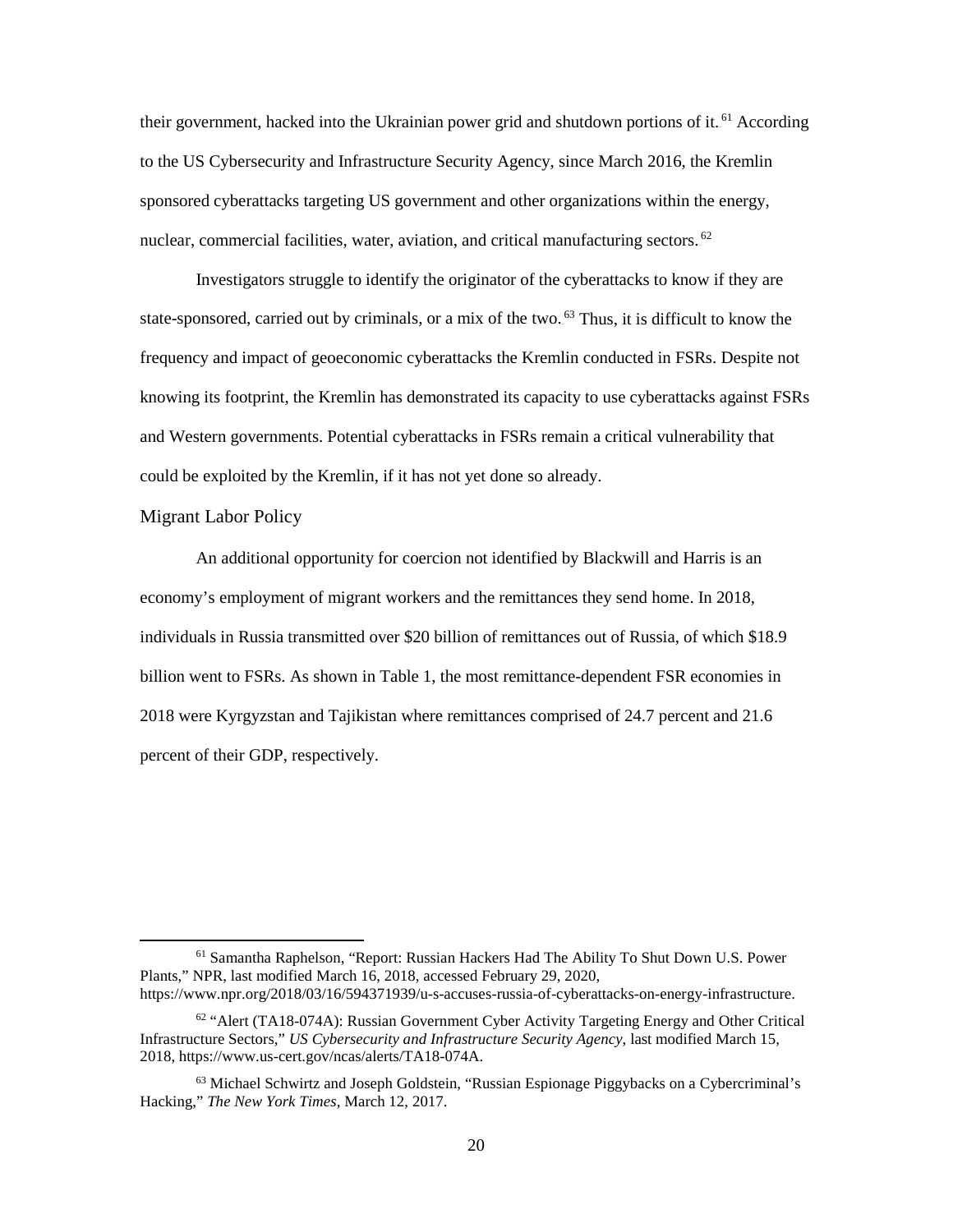| Destination<br>country | Value of<br>remittances<br>sent from<br>Russia<br>(\$ billions) | 2018 GDP<br>(\$ billions) | Value of<br>remittances as a<br>percentage of<br>GDP, 2018 | Rank of most to<br>least Russian<br>remittance-<br>dependent<br>economies |
|------------------------|-----------------------------------------------------------------|---------------------------|------------------------------------------------------------|---------------------------------------------------------------------------|
| 1 Armenia              | 0.81                                                            | 12.43                     | 6.53%                                                      | 3                                                                         |
| 2 Azerbaijan           | 0.78                                                            | 46.94                     | 1.66%                                                      | 8                                                                         |
| 3 Belarus              | 0.56                                                            | 59.66                     | 0.94%                                                      | 9                                                                         |
| 4 Estonia              | 0.16                                                            | 30.73                     | 0.52%                                                      | 11                                                                        |
| 5 Georgia              | 1.06                                                            | 17.60                     | 6.00%                                                      | 5                                                                         |
| 6 Kazakhstan           | 0.40                                                            | 179.34                    | 0.22%                                                      | 12                                                                        |
| 7 Kyrgyzstan           | 2.00                                                            | 8.09                      | 24.74%                                                     | 1                                                                         |
| 8 Latvia               | 0.21                                                            | 34.41                     | 0.61%                                                      | 10                                                                        |
| 9 Lithuania            | 0.11                                                            | 53.43                     | 0.21%                                                      | 13                                                                        |
| 10 Moldova             | 0.53                                                            | 11.44                     | 4.67%                                                      | 7                                                                         |
| 11 Tajikistan          | 1.63                                                            | 7.52                      | 21.62%                                                     | 2                                                                         |
| 12 Turkmenistan        | 0.00                                                            | 40.76                     | 0.00%                                                      | 14                                                                        |
| 13 Ukraine             | 7.87                                                            | 130.83                    | 6.01%                                                      | 4                                                                         |
| 14 Uzbekistan          | 2.80                                                            | 50.50                     | 5.55%                                                      | 6                                                                         |
| <b>Totals</b>          | 18.92                                                           | 683.70                    | 2.77%                                                      |                                                                           |

Table 1: Remittances sent from Russia to former Soviet republics, 2018

*Sources:* The World Bank, "Bilateral Remittance Matrix 2018," The World Bank Group, accessed January 23, 2020,

http://pubdocs.worldbank.org/en/904591573826885707/Bilateralremittancematrix2018- Oct2019.xlsx; The World Bank, "World Bank National Accounts Data (Current \$)," The World Bank Group, accessed January 23, 2020,

https://data.worldbank.org/indicator/NY.GDP.MKTP.CD.

These remittances stabilize FSR economies and can make countries extremely reliant on

Russia. For example, in 2008, Tajikistani citizens' remittances totaled fifty percent of the

economy's GDP.<sup>64</sup> Up to that point, Tajikistani workers could enter Russia without an

international passport. In 2015, the Kremlin, in a push to coerce countries to join their EAEU,

 $\overline{\phantom{a}}$ 

<sup>64</sup> The World Bank, "Personal remittances, received (% of GDP) - Tajikistan," The World Bank Group, accessed January 23, 2020,

https://data.worldbank.org/indicator/BX.TRF.PWKR.DT.GD.ZS?locations=TJ.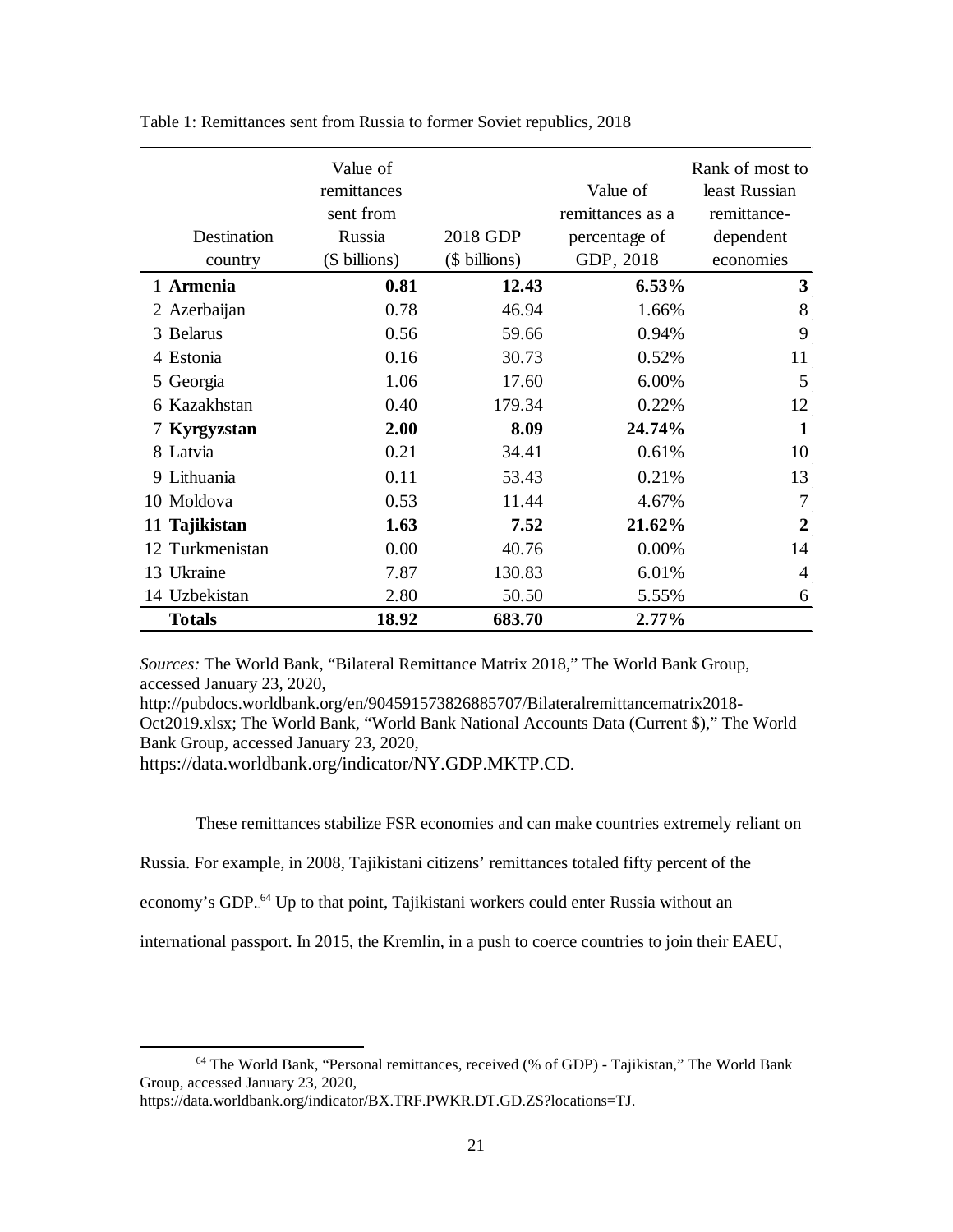introduced new identification requirements for all countries that were not members.<sup>65</sup> In the case of Tajikistan this timing coincided with their hesitation to join the EAEU because of a desire to keep Russia at arm's length and to avoid financial penalties that would ensure due to Tajikistan's WTO membership. Both Tajikistan and the Kremlin stood firm. The new policy caused remittances sent home by Tajikistani migrant laborers to drop from \$3.4 billion, or thirty-seven percent of GDP, in 2014 to \$2.3 billion, or twenty-seven percent of GDP, in 2015.<sup>66</sup> **Conclusions** 

l

The Kremlin frequently uses economic aggression to either attempt to stop countries from partnering with the EU or NATO or punish them after a decision was made. This finding supports the theory evaluated in this chapter. Further, the Kremlin appears to use its economic power to make FSRs and their breakaway regions dependent on Russia. Lastly, the Kremlin rarely offers warning before enacting its chosen form of economic aggression, which increases the economic devastation of their actions.

Based on the analysis presented in this chapter, the Kremlin's most effective geoeconomic tools are economic assistance, trade policy, and migrant labor policy. Migrant labor policy that governs laborers' ability to obtain work and send remittances home was not identified by Blackwill and Harris as a geoeconomic tool, but should be considered. Economic assistance to sustain breakaway republics in FSRs to prevent their membership in NATO and the EU is the Kremlin's most powerful, long-term, geoeconomic tool to ensure they have buffer states. The Kremlin's economic support to FSRs through assistance, remittances, and by being a large export market also highlights the largest economic interdependencies of the FSRs with Russia. For example, should the Russian economy constrict or collapse, those countries and breakaway

<sup>65</sup> John C. Daly, "Russia's New Passport Regulations Impose Additional Hardships on Tajik Migrant Workers," *Eurasian Daily Monitor* 11, no. 212 (November 26, 2014).

<sup>66</sup> The World Bank, "Personal remittances, received (% of GDP) - Tajikistan."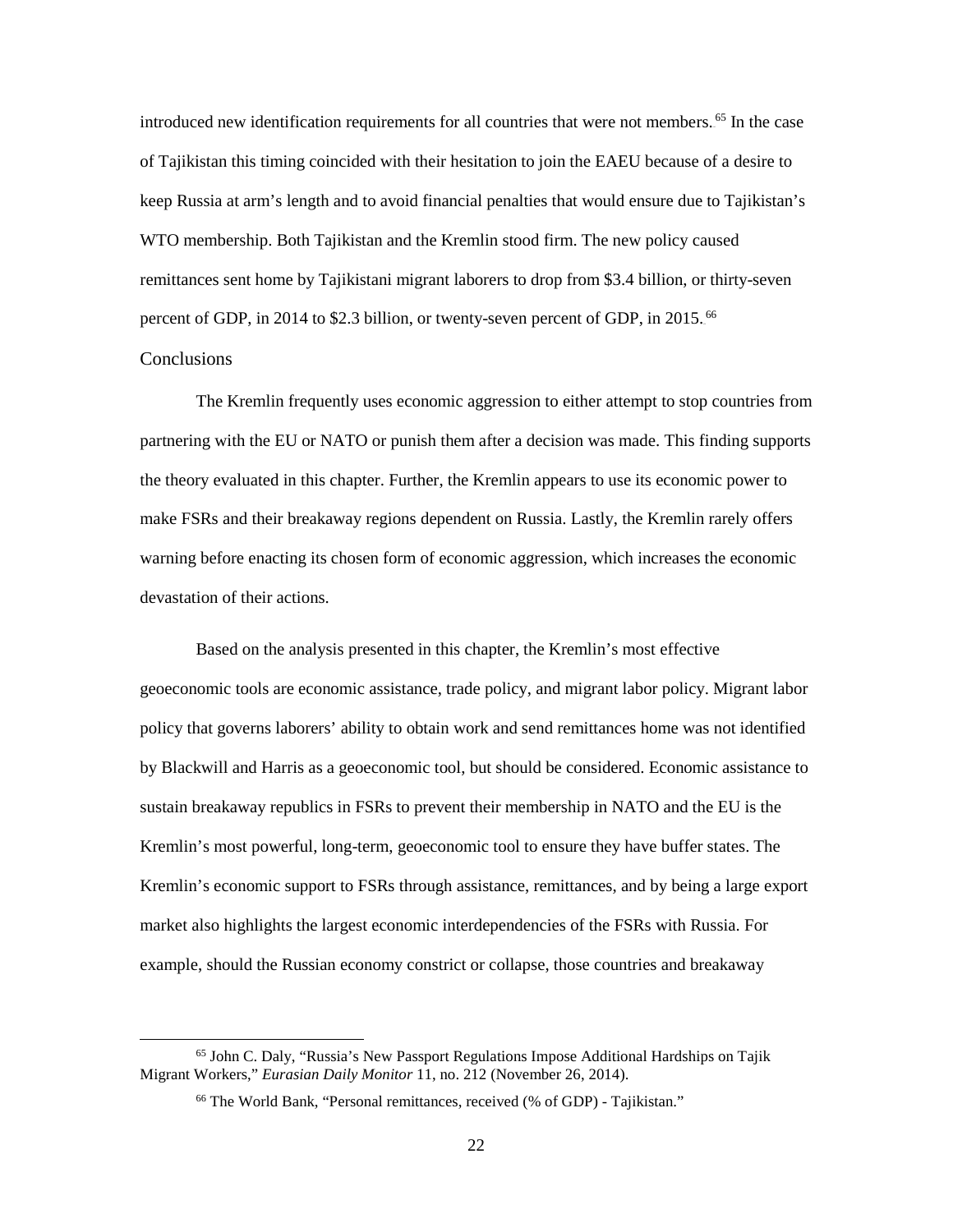republics sustaining their economies based on Kremlin assistance would likely also collapse. This would include Belarus and the eight regions supported by the Kremlin. Further, countries like Kyrgyzstan and Tajikistan, which are heavily dependent on remittances sent home from migrant laborers in Russia, could also collapse.

When used by the Kremlin, the remaining geoeconomic tools either have short-term or very little effects over coercing the FSRs. For example, control over energy resources appears very effective short-term coercive tools to remind FSRs that the Kremlin has power over them. However, the Kremlin's unreliability as a gas supplier caused gas customers to diversify their energy resources, thus reducing their long-term dependence on Russian gas. The potential for using cyberattacks to coerce governments has not been widely tested in the FSRs, but has potential due to weak FSR ability to combat this threat. Investment, monetary, and financial policy are rarely effective tools for the Kremlin. This is partly because Russia is perceived as a regional, not global power and its economy is stagnating due to sanctions and reduced hydrocarbon revenues.

#### Chapter Four: Russian Economic Aggression in Moldova

<span id="page-31-0"></span>Chapter Four will also evaluate the first portion of the theoretical framework:

*If* the Kremlin wishes to force its will on a target country, *then* it will threaten to disrupt economic exchange with the target country (Drezner) by using one or more geoeconomic tools (Blackwill and Harris) to coerce the target country to acquiesce.

Building on Chapter Three, this chapter will zoom in and evaluate the most relevant geoeconomic tools as applied by the Kremlin to Moldova from 2003 to 2019.

#### Understanding Moldova

Moldova's 1994 constitution set its course. The young democracy solidified three decisions in its constitution: (1) Moldova would be a neutral country; (2) the regions of

23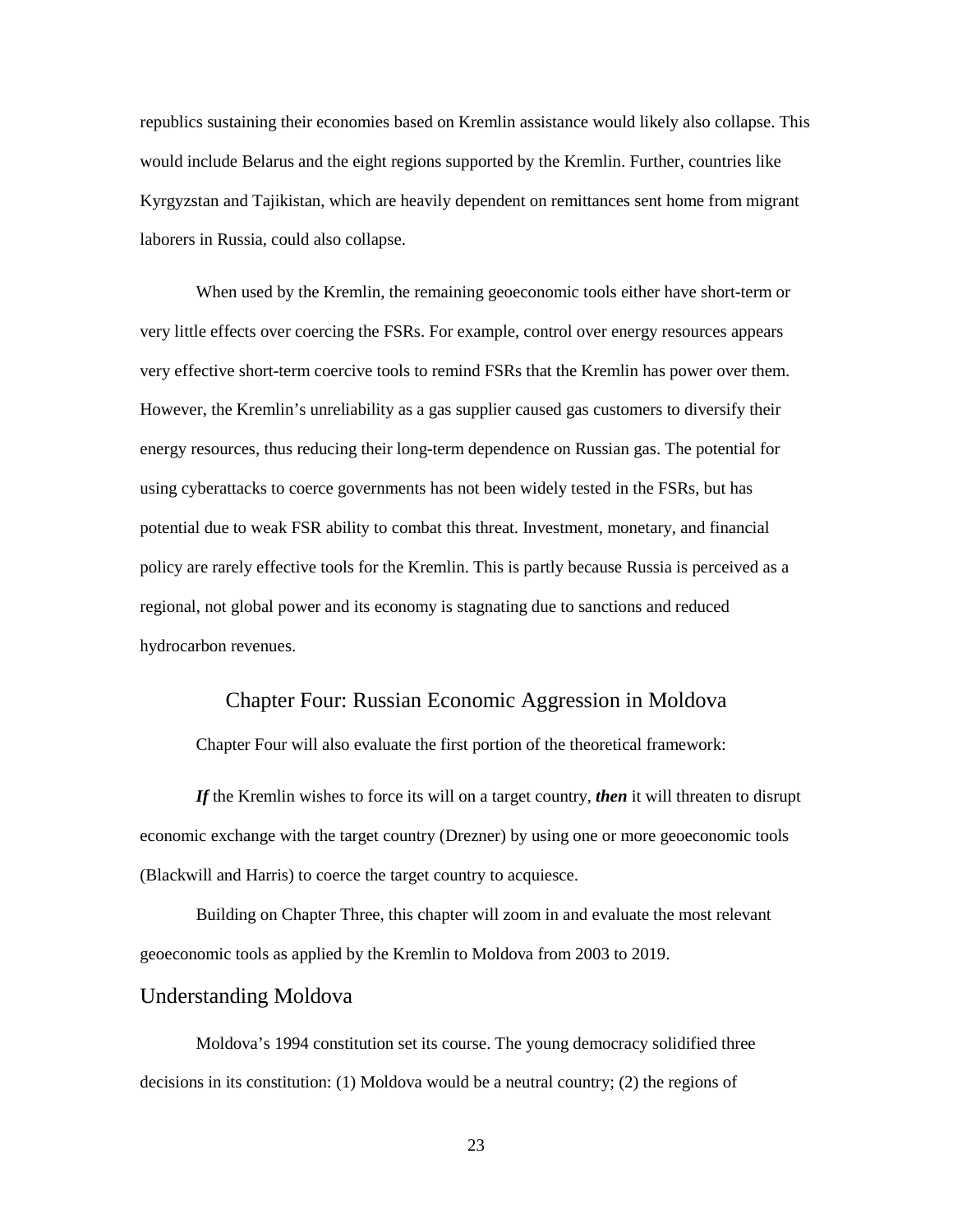Transnistria and Gagauzian would be granted an autonomous status; and (3) Moldovan would be the official language.<sup>67</sup> For this country of 3.3 million people nestled between Romania to the west and Ukraine to the east, these choices are as important now as they were in 1994.<sup>68</sup>

Moldova's neutrality leaves it balancing East and West, but not taking sides. Thus far, Moldova has not joined the EUEA, EU, or NATO. It was not a founding member of the CIS, but did join in December 1991. It participates in the EU Eastern Partnership. In 1994, Moldova began cooperating with NATO and signed its first Individual Partnership Action Plan in 2006.<sup>69</sup> NATO helps Moldova to improve its expertise, interoperability, military education and training, peacekeeping capabilities, and public sector reform.<sup>70</sup> Despite strong encouragement from the Kremlin to choose sides, Moldova has yet to make a lasting commitment to the East or the West.

 $\overline{\phantom{a}}$ 

<sup>67</sup> Gagauzians speak Gagauz and Russian languages and Transnistrians speak primarily Russian and Ukrainian. Following pro-Romanian cultural and language reforms in 1990, both Gagauzians and Transnistrians began forming their own governmental structures. These populations declared the "Republic of Gagauzia" and "Dnestr Moldovan Republic" as separate republics in August 1990 and September 1990, respectively. Source: Charles King, *The Moldovans: Romania, Russia, and the Politics of Culture* (Stanford: Hoover Press, 2013), 146-147. Through the 1994 constitution, Moldova granted the two republics were granted autonomous status. Source: US Agency for International Development, *20 Years of USAID Economic Growth Assistance in Europe and Eurasia*, Review (Washington, DC: USAID, 2013), 105.

<sup>68</sup> Moldova's population statistic of 3.3 million people is the July 2020 estimate. Source: Central Intelligence Agency, "Moldova," *The World Factbook*, accessed February 29, 2020, https://www.cia.gov/library/publications/the-world-factbook/geos/md.html.

 $69$  North Atlantic Treaty Organization, "Relations with the Republic of Moldova," last modified October 12, 2018, accessed February 28, 2020, https://www.nato.int/cps/en/natohq/topics\_49727.htm.

 $70$  Expressing the Sense of the House of Representatives with Respect to Enhanced Relations with the Republic of Moldova and Support for Moldova's Territorial Integrity, H. Res. 745, 115th Cong., 2d sess. (February 18, 2018).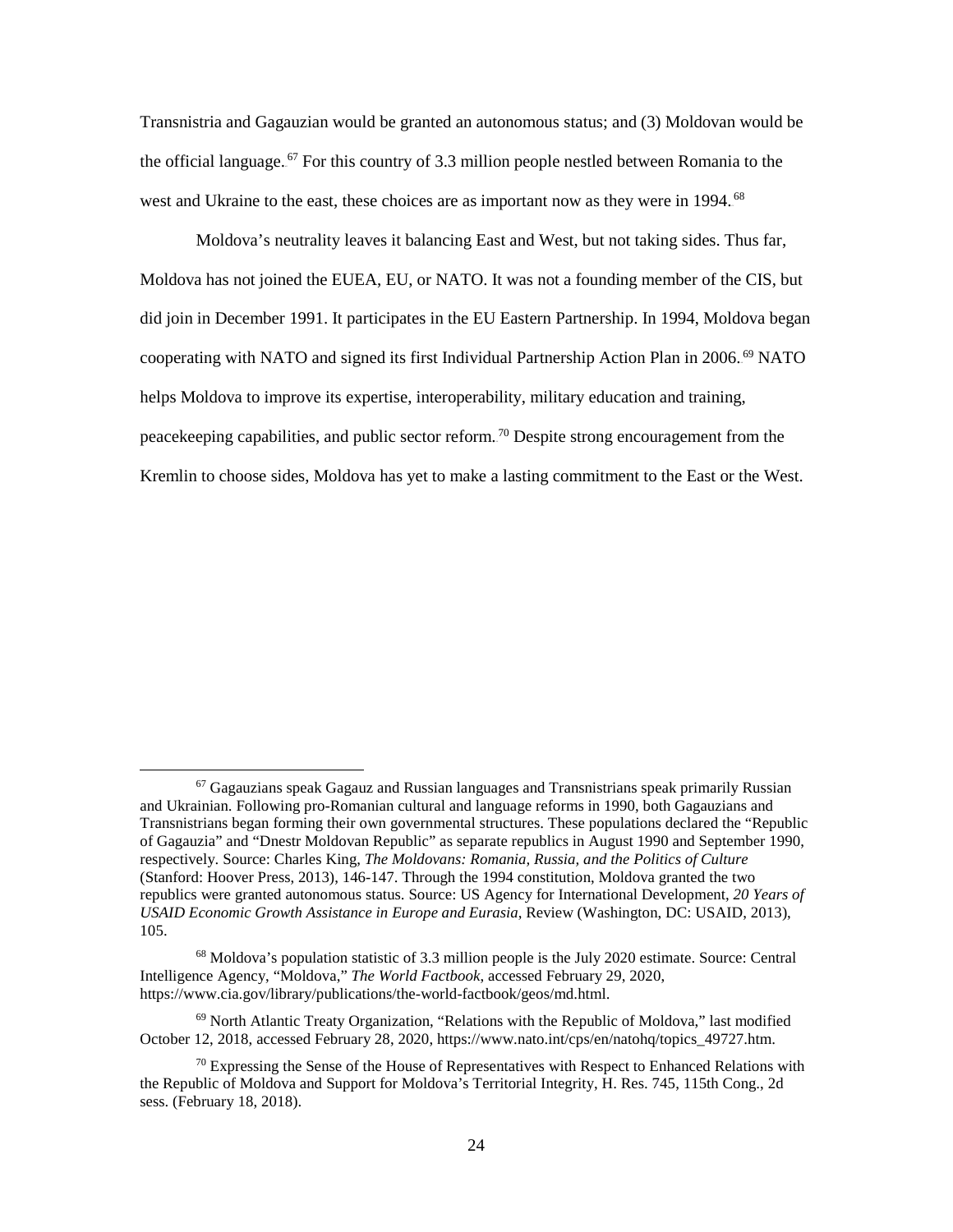

<span id="page-33-0"></span>Figure 2. Map of Moldova. Kamil Calus, *Gagauzia: Growing Separatism in Moldova?*, OSW Commentary (Centre for Eastern Studies, 2014).

Transnistria, or as it self-identifies, the Pridnestrovian Moldavian Republic, is located on Moldova's eastern border with Ukraine. Transnistria's existence came at a price. In 1992, violent conflict between Transnistrian separatists and the Moldovan army ended when the Moldovan army lost to the separatists, which had support from the Russian army, formerly the Soviet 14<sup>th</sup> Army. The skirmish left over  $1,000$  people dead or wounded.<sup>71</sup>

The Kremlin took control of Transnistria. As part of the Russian-Moldovan-Transnistrian ceasefire agreement, Russia deployed peacekeeping troops to Transnistria in 1992, which remain there today.<sup>72</sup> The 1,500 or so Russian troops have two missions: (1) peacekeeping, and (2) guarding one of Europe's largest ammunition depots that outlived the Soviet Army. Transnistria, now home to 150,000 to 200,000 Russian citizens, has its own government, army, currency, and border control.<sup>73</sup> In 1995, the Russian parliament declared Transnistria as a "zone of special

<sup>71</sup> King, 178.

<sup>72</sup> Urse; Inessa Baban, *The Transnistrian Conflict in the Context of the Ukrainian Crisis*, Research Paper (NATO Defense College, December 2005), 6.

 $73$  Baban, 6.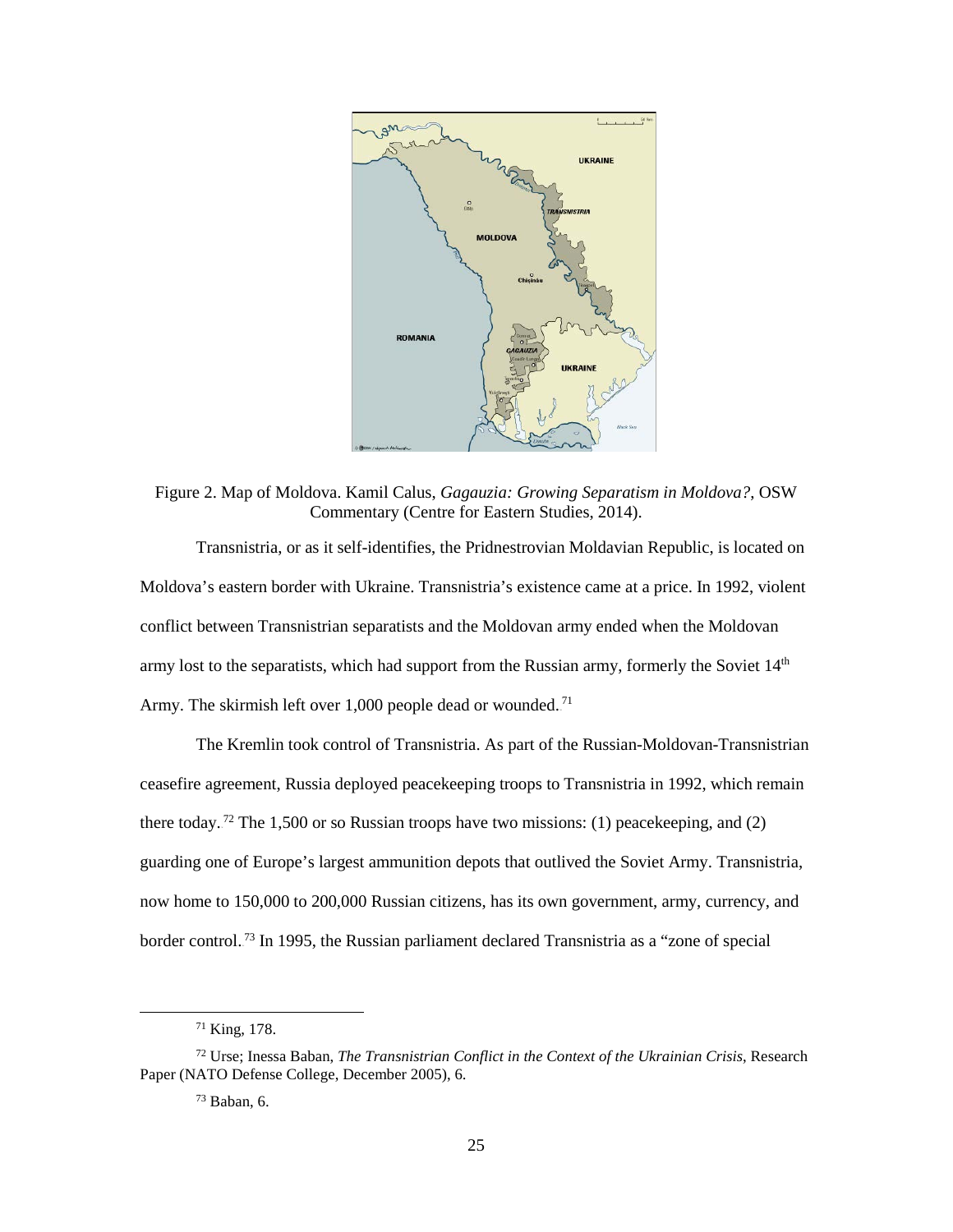interest for Russia."<sup>74</sup> Nevertheless, the region's autonomous status, backed by Russian peacekeeping troops and Russian subsidies, restricts the Moldovan government's ability to govern the space. This was reinforced in 2004 when the European Court of Human Rights found that the:

MRT [Moldavian Republic of Transdniestria], set up in 1991-92 with the support of the Russian Federation, vested with organs of power and its own administration, remains under the effective authority, or at the very least under the decisive influence, of the Russian Federation, and in any event that it survives by virtue of the military, economic, financial and political support given to it by the Russian Federation.<sup>75</sup>

The large presence of Russian citizens also may give the Kremlin the right to intervene militarily as done in Ukraine in 2014.<sup>76</sup> This raises security concerns for the EU and NATO. Thus, neither the EU nor NATO will allow Moldova to join until this frozen conflict is resolved.

Maintaining the Transnistrian frozen conflict is arguably the Kremlin's most strategic effort and highest priority in Moldova. The Kremlin has little motivation to allow Transnistria to declare independence. Because Transnistria is bordered by the Ukraine and Moldova, if it gained independence, both countries would likely blockade the territory. Instead, Russia's best-case scenario is to federalize Moldova with Transnistria under Russian terms.<sup>77</sup> The Kremlin attempted this in 2003, hoping to gain veto power within the Moldovan government. Their plan, known as the Kozak Memorandum, would have given the Transnistrian and Moldovan governments equal votes within the Moldovan parliament and enabled Russia, by way of

<sup>74</sup> *Ilascu and Others v. Moldova and Russia* (European Court of Human Rights 2004), 34. Об обращении Верховного Совета Приднестровья [About the appeal of the Supreme Council of Transnistria], ПОСТАНОВЛЕНИЕ ГОСУДАРСТВЕННОЙ ДУМЫ ФЕДЕРАЛЬНОГО СОБРАНИЯ РОССИЙСКОЙ ФЕДЕРАЦИИ [Resolution of the State Duma and of the Federal Meeting of the Russian Federation], (November 17, 1995).

<sup>75</sup> *Ilascu and Others v. Moldova and Russia*, 92 (European Court of Human Rights, 2004).

<sup>76</sup> Steven Woehrel, *Moldova: Background and US Policy* (Washington, DC: Congressional Research Service, April 23, 2014), 6.

<sup>77</sup> Baban, 7-10.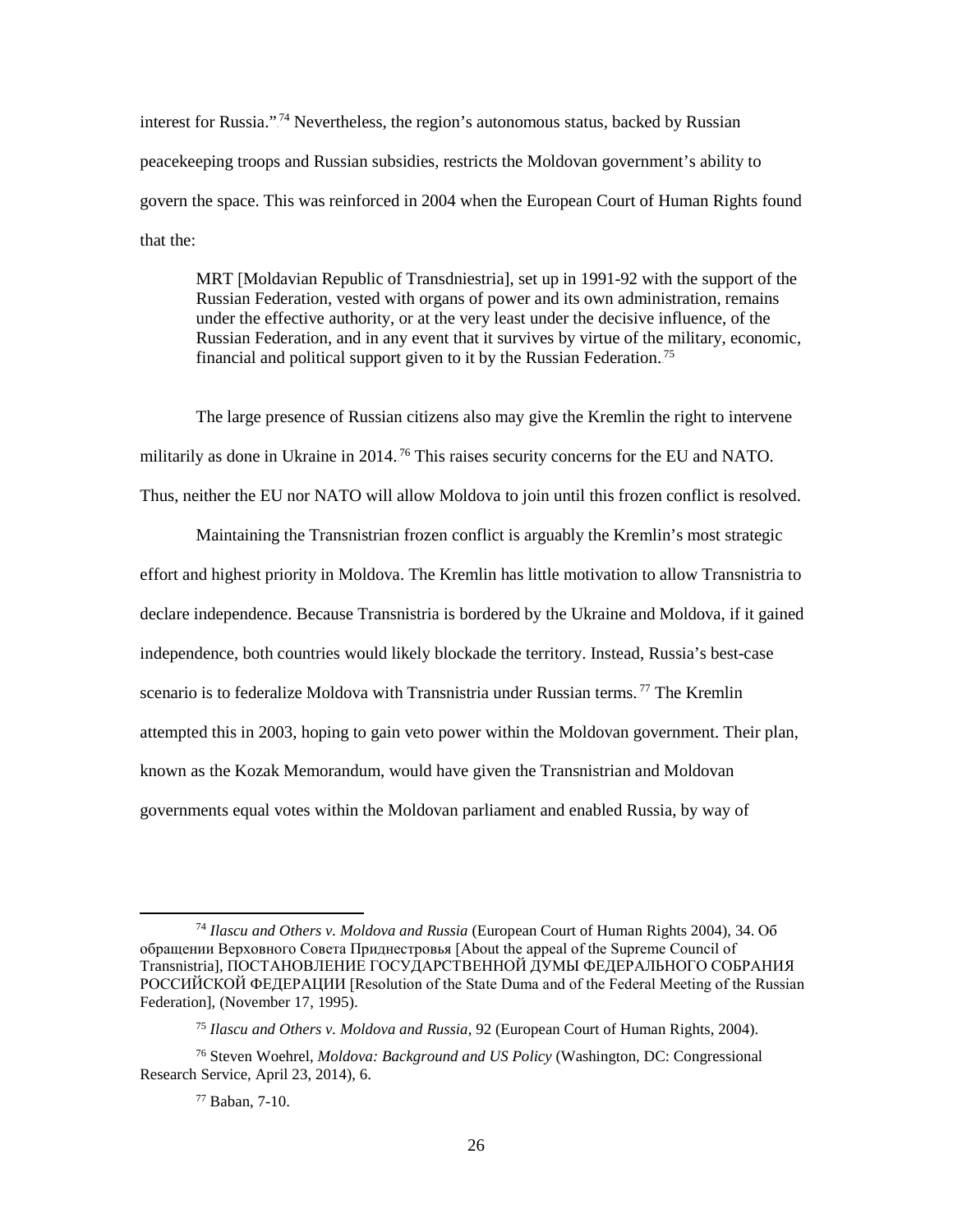Transnistria, to block any undesirable legislation.<sup>78</sup> The Moldovan government rejected this proposal.

Russia's meddling is one worry. Another is that Moldovans struggle to unify around a national identity. This small nation, roughly the size of Maryland, shares historical, ethnic, and cultural ties with its Latin neighbor to the west and its Slavic neighbor to the east. Moldovan citizens typically identify as ethnic Moldovans, Romanians, Ukrainians, Russians, Gagauz, Bulgarians, Jewish, or a mix. This diversity makes Moldova a true bridge between Eastern and Western Europe. However, it also presents challenges to creating social cohesion, avails opportunities to faction society, and turns groups against one another. The inability of Moldovans to consistently speak with one voice, which often presents as indecisiveness or a lack of commitment, makes Moldova a battleground for powers seeking to sway the nation in their favor.

Part of Moldova's challenge to speak with one voice is that not all Moldovans speak the same language. Though Moldovan was named as the national language in the constitution, in 2013, the Constitutional Court ruled that Romanian is now the national language of Moldova.<sup>79</sup> Moldovan is often considered a dialect of Romanian and the court's decision appeared political. But the language diversity continues. In the 2014 national census, 9.7 percent of Moldovans who declared their mother tongue declared it as Russian and 14.5 percent of Moldovans said they spoke Russian in their daily life. <sup>80</sup> Based on the author's experience in Moldova, the number of people speaking Russian daily could reach as high as fifty percent. Further, a Moldovan's first

<sup>&</sup>lt;sup>78</sup> Regnum, "'Меморандум Козака': Российский План Объединения Молдовы и Приднестровья [Kozak Memorandum: Russian Plan for the Unification of Moldova and Transnistria]," *Regnum*, May 23, 2005, accessed September 4, 2019, https://regnum.ru/news/polit/458547.html.

<sup>79</sup> "Chisinau Recognizes Romanian As Official Language," *RadioFreeEurope*, December 5, 2013.

<sup>80</sup> "Structura populației după limba maternă la recensămintele din anii 2004 și 2014, pe medii [Population structure by mother tongue at the 2004 and 2014 censuses, by areas]" (National Bureau of Statistics of the Republic of Moldova, 2014), accessed November 1, 2019,

http://statistica.gov.md/public/files/Recensamint/Recensamint\_pop\_2014/Rezultate/Tabele/Caracteristici\_p opulatie\_RPL\_2014\_rom\_rus\_eng.xls.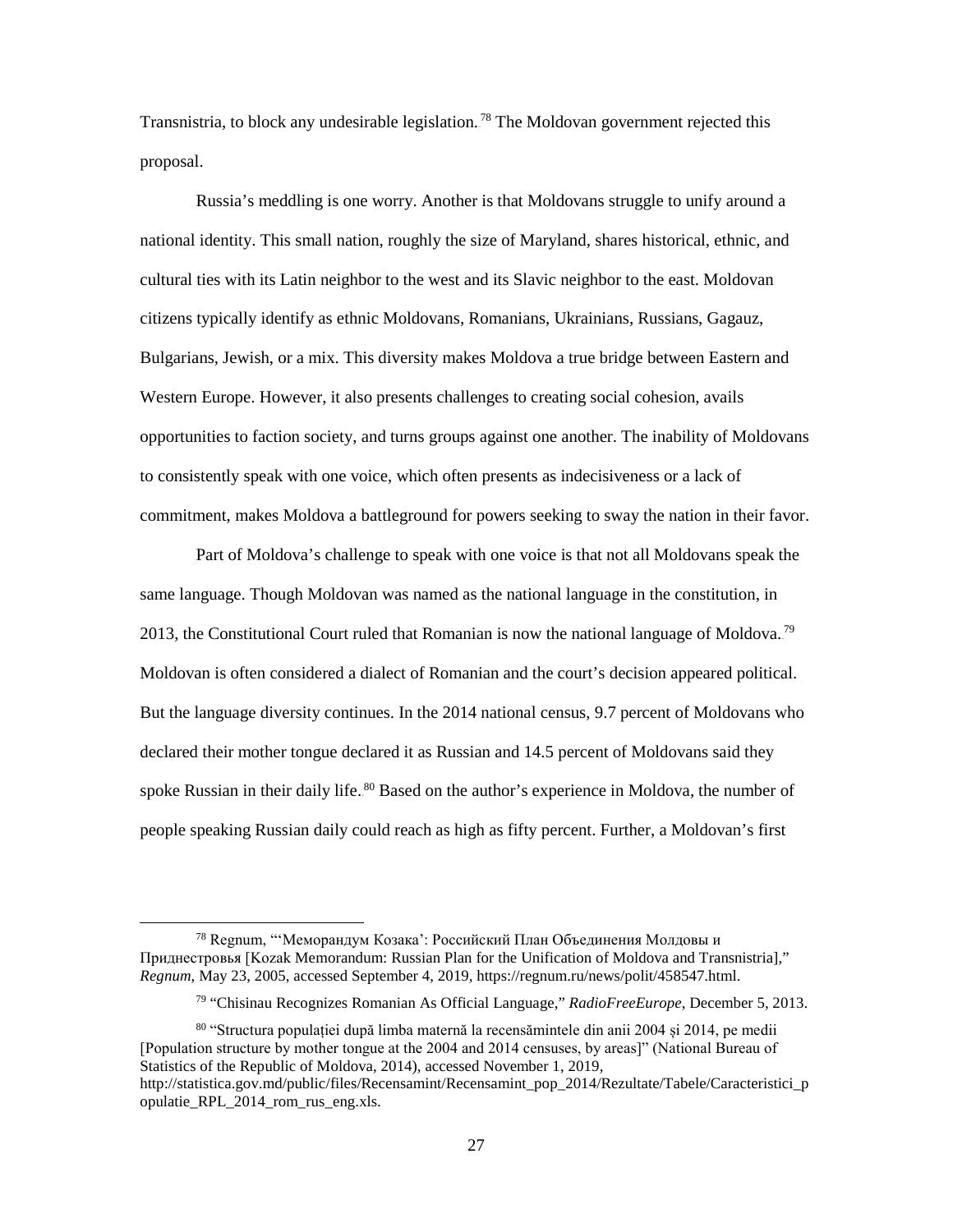language is often a point of contention because it inaccurately assumes the person's political allegiance rather than parenting decisions over which the person had no control.

Kremlin propaganda is active in Moldova. Their objectives include using anti-Western sentiments to disrupt EU integration; promoting the Kremlin's official policies; and disseminating false information to spread fear and hatred among Moldovans. <sup>81</sup> Their efforts worked. According the Moldovan Public Policy Institute, Moldovans who supported joining NATO dropped from 22.0 percent in 2009 to 10.9 percent in 2016. Likewise, Moldovans who supported joining the EU dropped from  $62.9$  percent in 2009 to 38.0 percent in 2016.<sup>82</sup>

Mixed identities and misinformation leaves Moldovan voters oscillating between pro-EU and pro-Russian candidates. The Kremlin recognized that installing a pro-Russian government must be done by influencing Moldovan voters. Therefore, the Kremlin reinforced its disinformation efforts with a series of targeted decisive coercive economic actions that reached beyond its government. Instead, the Kremlin targeted deep into the heart of Moldova—its people.

# Kremlin's Use of Geoeconomic Tools in Moldova

## Economic Aid

l

The Kremlin's largest form of economic aid to Moldova was and continues to be the subsidies it pays to Transnistria. This aid is necessary because the Kremlin recognizes that the Transnistrian economy is inefficient and unsustainable. The number of retired Transnistrians exceeds the number in the workforce and tax revenues cannot finance the region's budget needs. Transnistria would collapse without the Kremlin's financial support. Should it collapse, Transnistria would likely reintegrate with Moldova, ending its frozen conflict status. On the other

<sup>81</sup> Dumitru Parfeni, *How the Russian Federation Uses the Informational Instrument of National Power to Influence the Republic of Moldova's Strategic Security Policy*, Thesis (Fort Leavenworth: US Army Command and General Staff College, 2006), 82-83.

<sup>82</sup> IMAS-INC Chisinau, *Barometrul Opiniei Publice [Public Opinion Barometer]* (Moldova: Institutul de Politici Publice [Public Policy Institute], November 2009), 109, 111; CBS, *Barometrul de Opinie Publică [Public Opinion Barometer]* (Moldova: Institutul de Politici Publice [Public Policy Institute], October 2016), 78, 91.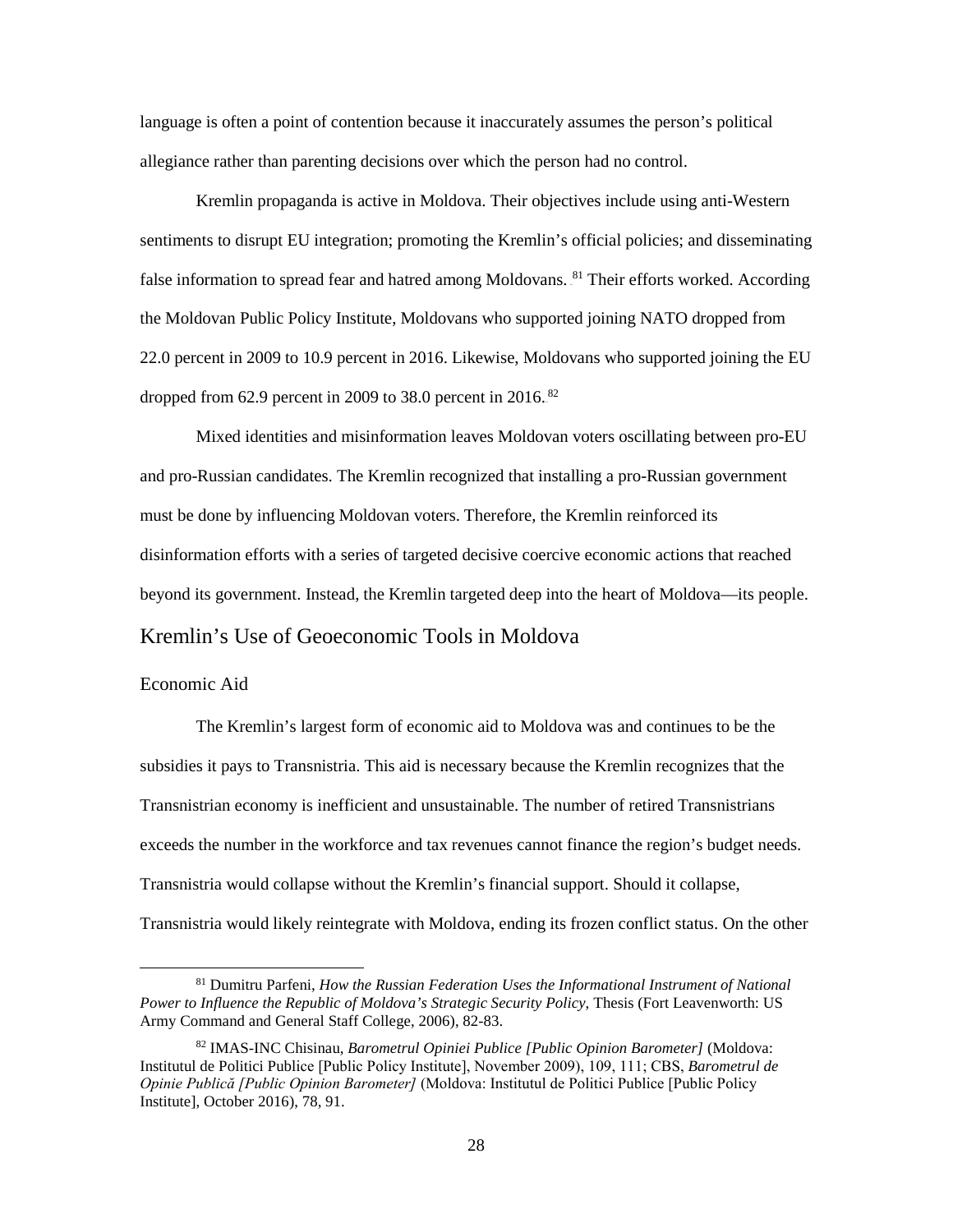hand, if Transnistria would willingly economically integrate with Moldova or become economically independent, it would no longer need the Kremlin's assistance and could sever ties.

Thus far, the Kremlin has successfully turned Transnistria into an aid-dependent economy. The Russian government publishes little to no information about the foreign aid it provides. Sources cite that the annual amount of aid provided by the Russian government to Transnistria ranges from \$27 million to \$150 million.<sup>83</sup> This assistance typically comes in the form of energy, humanitarian, and ad hoc subsidies. Humanitarian aid provides retirement income to pensioners. Its 2012 ad hoc subsidies included \$10 million small business development and \$30 million to stabilize the Transnistrian currency. The Russian government also financially supports Transnistria's security force and law enforcement. However, no data is available about the value of this support.<sup>84</sup> Energy subsidies will be discussed in the energy section below.

Nevertheless, economic assistance, primarily used to sustain Transnistria's status as an autonomous region within Moldova and a frozen conflict, plays a critical role in the Kremlin's strategy to maintain Moldova as a buffer state. Further, the Kremlin subsidizes Transnistrian citizens to sustain the region while attempting to make life in Russian-backed Transnistria appealing to Moldovans. Should the Moldovans believe life is better in Transnistria, they would be more likely to vote for a pro-Russian government that would strengthen ties with Moscow rather than Brussels or Washington.<sup>85</sup>

## Energy commodities

 $\overline{a}$ 

Moldova currently receives nearly all its gas from Russia. The gas transits Ukraine and enters Moldovan territory through Transnistria. In Transnistria, approximately two-thirds of the

<sup>83</sup> Kamil Calus, *An Aided Economy: The Characteristics of the Transnistrian Economic Model*, OSW Commentary (Centre for Eastern Studies, May 14, 2013), 5; Iulian Ernst, "Transnistria Slumps as Moscow Pulls the Strings," *BNE Intellinews*, May 27, 2016; Владимир Соловьев, "Дмитрия Рогозина Не Ждали и Дождались [Dmitry Rogozin Was Not Expected and Waited]," *Коммерсантъ*, April 17, 2012.

<sup>84</sup> Calus, 5.

<sup>85</sup> Ibid, 6-7.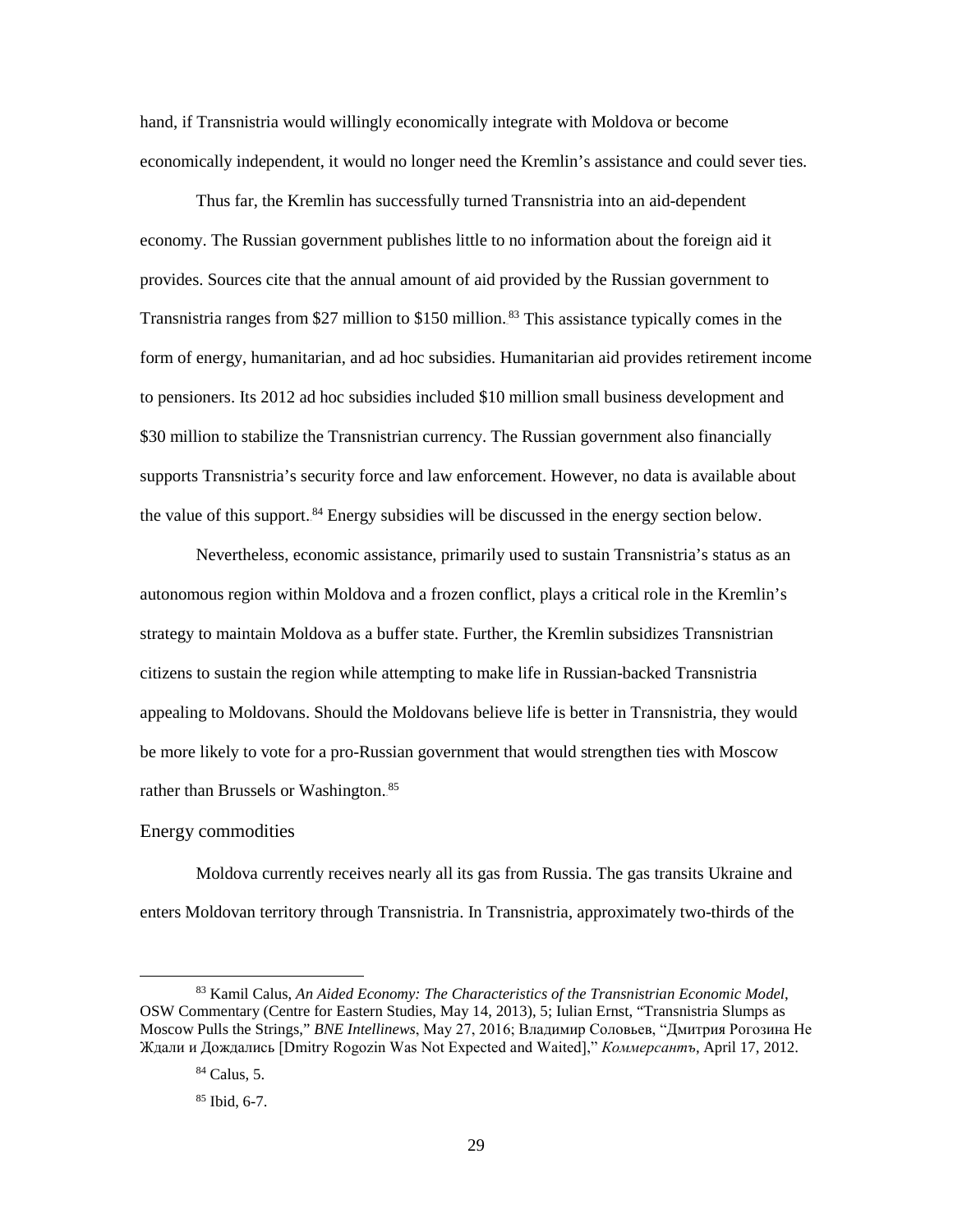gas is consumed. Part of Transnistria's gas consumption is used to produce electricity at the Cuciurgan power plant, of which the controlling stake is owned by a Russian state-owned enterprise. Transnistria then sells this electricity to the rest of Moldova, supplying approximately eighty percent of its need.<sup>86</sup> Transnistria stopped paying for its gas consumption in 2006. Transnistria uses gas and electricity sales to subsidize its economy—another form of economic assistance from the Kremlin.<sup>87</sup> As of December 2018, Moldova "owed" Gazprom \$6.4 billion for its gas consumption throughout Moldova. However, only \$500 million of this total was consumed in the non-Transnistrian regions of Moldova. From the Kremlin's perspective, Moldova is responsible for all \$6.4 billion, which equates to fifty-four percent of Moldova's 2018 GDP. <sup>88</sup>

In addition to the gas debt issue, Moldova and the EU recognize that Moldova's dependence on Russian gas remains a vulnerability. Fifty percent of the national gas supplier, Moldovagaz, is owned by Gazprom. Moldova suffered one targeted gas cutoff in 2006. The gas was cut when Gazprom doubled the gas price and the Moldovan government disagreed.<sup>89</sup> Like several other European countries, Moldova was left without gas in January 2009 when Ukraine and the Kremlin warred over their gas contracts. This highlighted Moldova's vulnerability to Russian-Ukrainian gas negotiations. Moldova now fears that when the Kremlin is able to bypass Ukraine to supply gas to Europe, that Moldova will be left with an undependable gas supply.<sup>90</sup> Currently, the Moldovan government is working with Romania's Transgaz company to extend a

<sup>86</sup> Maria Shagina, "Moldova´s Fragile Energy Security," *New Eastern Europe*, last modified March 14, 2018, accessed January 22, 2020, https://neweasterneurope.eu/2018/03/14/moldovas-energysecurity/.

<sup>87</sup> Baban, 5.

<sup>88</sup> Gazprom, *PJSC Gazprom Financial Report*, 2018, 152.

<sup>89</sup> "Russia Cuts Gas to Moldova," *RadioFreeEurope*, January 2, 2006.

<sup>90</sup> Joe Sargent, "Moldova Gas Pipeline to Be Extended," *Construction Europe*, May 2, 2019.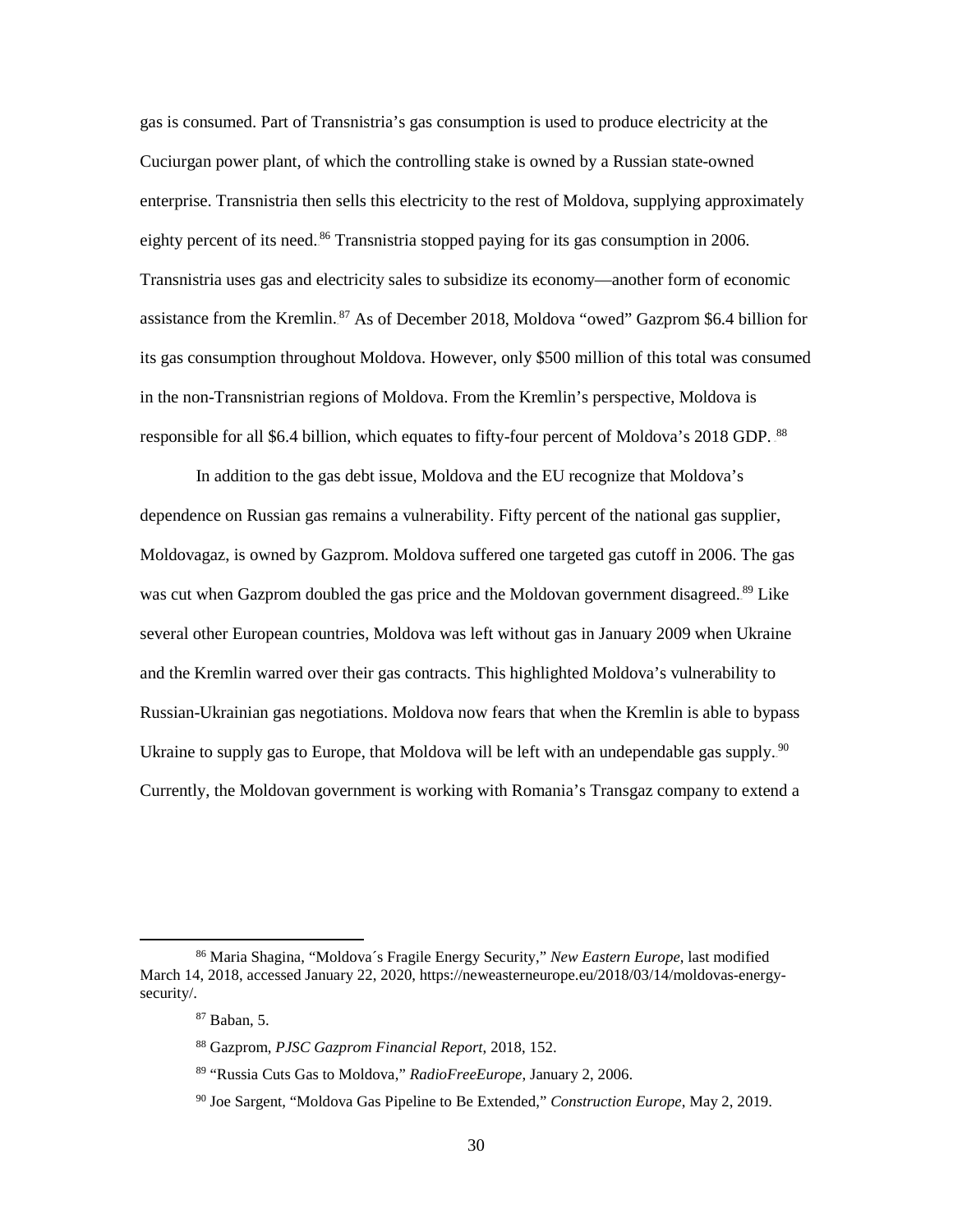pipeline from the Romanian-Moldovan border to Moldova's interior. This would provide an additional gas source, but may not be online until 2021 or later.<sup>91</sup>

Rather than use gas supply as a geoeconomic tool against Moldova, the Kremlin uses Transnistria's gas debt accumulation as a weapon. It also has leverage over varying the gas prices. These factors may weigh on the minds of cash-strapped Moldovans when at the ballot box as they choose which political party will get them cheaper gas and not transfer Transnistria's gas debt to them or their children. Going forward, Moldova should continue to diversify its gas supplies and supply routes, but should also consider diversifying its electricity suppliers as well. Trade Policy and Economic Sanctions

 The Kremlin used trade policy and economic sanctions as geoeconomic tools to punish and attempt to manipulate Moldovans. The Kremlin used TBTs to restrict entry of Moldovan goods, typically agrarian products, into Russia's market. The Kremlin did not stop there. To promote division, the Kremlin did not always enforce the same barriers on products originating from Transnistria and Gagauzia.

 In 2003, Moldovan President Vladimir Voronin struggled to resolve Transnistrian frozen conflict. After failed negotiations with Moscow that year, Voronin turned west, to neighboring Bucharest, Romania, for alliance. Following Ukraine's Orange Revolution in 2004, Moscow became uneasy with its buffer states' desires to forge relationships beyond the Kremlin. This fear was intensified when Moldova and Ukraine proactively collaborated to generate their own solution to a shared Transnistrian problem. In 2005, Moldova also signed an EU Action Plan of reforms to facilitate its Euro-Atlantic integration.<sup>92</sup> That same year, the unhappy Kremlin,

 $\overline{a}$ 

<sup>91</sup> Moldovagaz, "The Gas Sector of Moldova - National and Regional Security Issues" (presented at the CESEC Gas Plenary and Working Group Meeting, Brussels, October 8, 2019), accessed January 20, 2020, https://ec.europa.eu/energy/sites/ener/files/documents/tbrf\_state\_of\_play\_moldova\_08102019 final.pdf.

<sup>92</sup> Bureau of European and Eurasian Affairs, *Country Assessments and Performance Measures - Moldova* (Washington, DC: US Department of State, January 2007).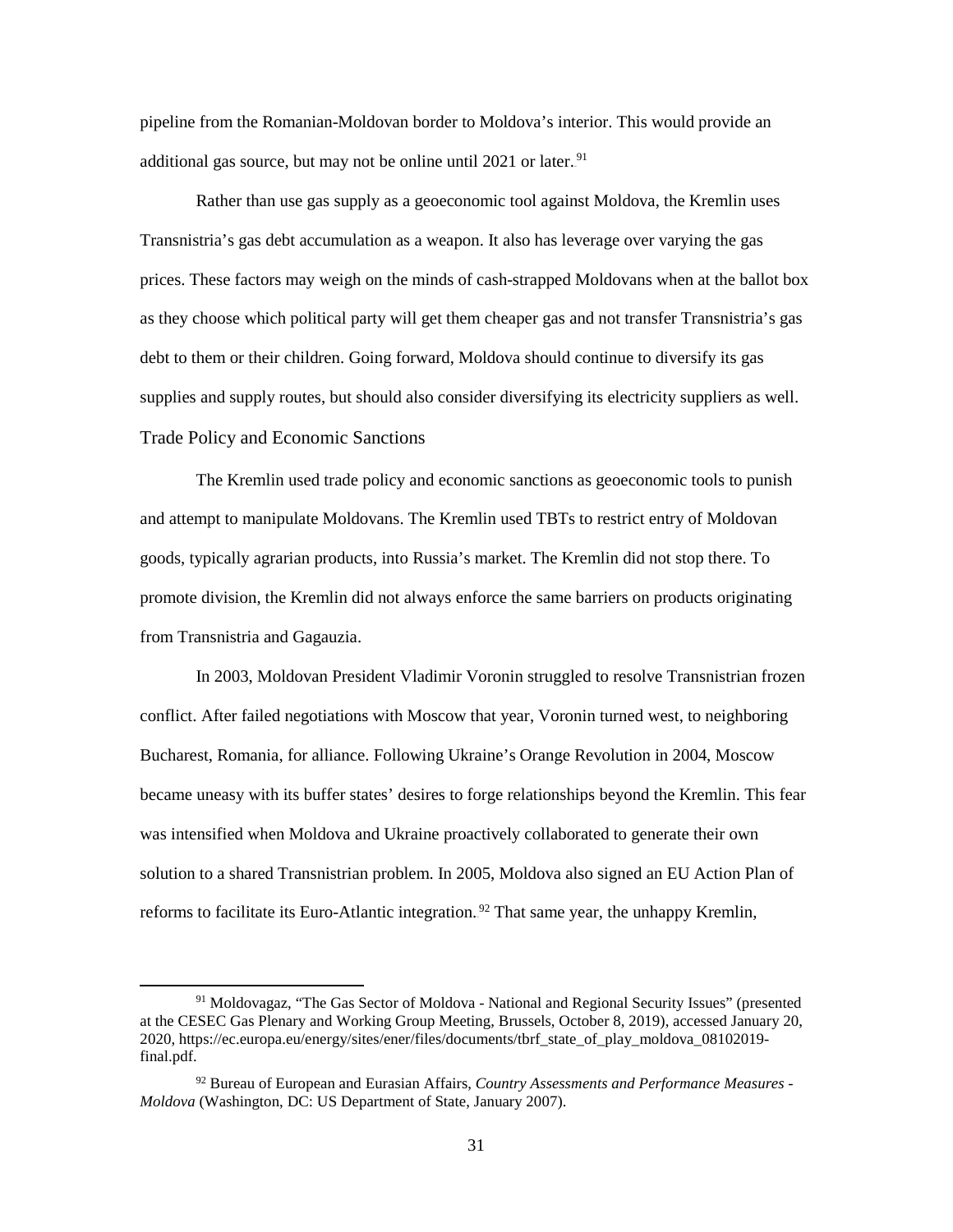interested in undermining the now Western-leaning Voronin, slapped Moldova with embargoes on meat, fruits, and vegetables. These embargos affected almost one-quarter of all Moldovan agricultural exports.<sup>93</sup> The import ban was extended to a wine ban in 2006.

The wine ban was devastating. Wine is one of Moldova's only export products with its entire value chain completed in country. The industry directly and indirectly employs nearly 200,000 people.<sup>94</sup> In the early 2000s, Moldova exported eighty to ninety percent of their wine to Russia.<sup>95</sup> In 2003, Moldovan wines comprised forty-five percent of all Russian wine imports.<sup>96</sup> Further, Moldovan wines were grown for Russian not Western European palates—making them sweet rather than dry. The inability to quickly shift export markets shocked wine and grape producers. Producers lost \$180 million of their normally \$300 million wine market in just eight months.<sup>97</sup> The Russian government claimed a TBT—that the wines contained heavy metals and pesticides.<sup>98</sup>

Moldovans take immense pride in their wine production. The Kremlin used this to their advantage too. In 2006, Russian Interior Minister, Rasheed Nurgaliev, said seventy percent of all Moldovan wines were counterfeit.<sup>99</sup> Upon arriving in Moldova in 2007, the author was told of the effects of the ban. Moldovans were depressed during grape harvest because they had no market for the grapes. They shared how winery employees were not paid for their work. Over 100

<sup>96</sup> DAI, *Assessing Competitiveness In Moldova's Economy*, Assessment (Bethesda, MD, July 2004).

<sup>97</sup> Baker, "Corked."

 $\overline{a}$ 

<sup>93</sup> USAID/Moldova, *FY 2006 Operational Plan* (Washington, DC: USAID, June 13, 2006), 4.

<sup>94</sup> USAID, *Strengthening the Wine Sector: Moldova's Living Legend*, Technical Brief (Washington, DC, April 2015), 1.

<sup>95</sup> Mark Baker, "Corked," *Foreign Policy*, August 2015.

<sup>98</sup> Alexandru Stratan, Alexandru Fala, and Victoria Clipa, "Risks to the Agri-Food Sector of Republic of Moldova Associated with Restrictions Imposed by the Russian Federation on Moldovan Imports," *Procedia Economics and Finance* 32 (2015): 325.

<sup>&</sup>lt;sup>99</sup> Valentina Basiul, "2006: Ofensiva Rusiei: "războiul Vinului" Si Gaze La Preturi Dublate [2006: Russian Offensive: 'The Wine War' and Gas at a Doubled Price]," *RadioFreeEurope*, August 16, 2016.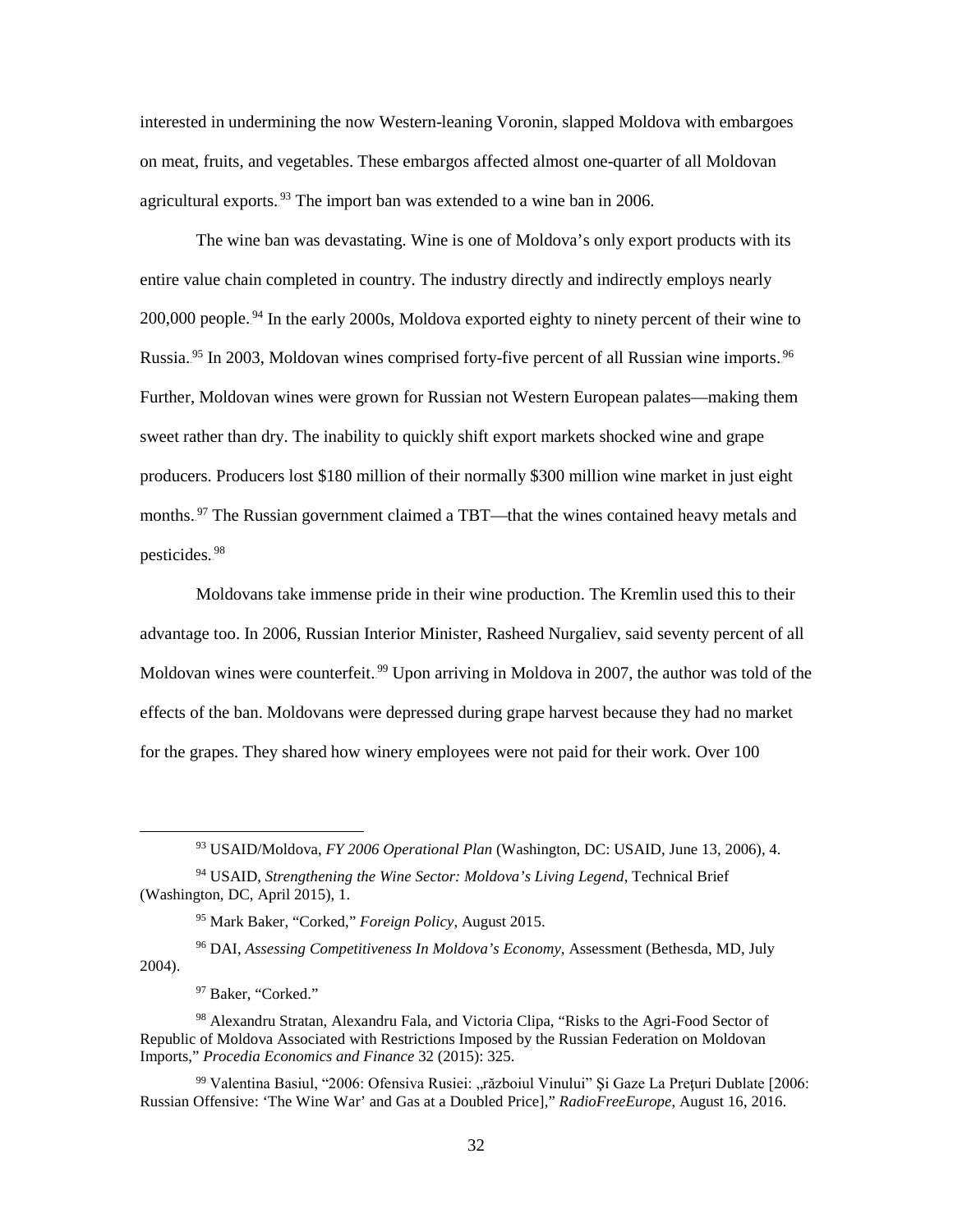wineries would close as a result of the ban.<sup>100</sup> It came as no surprise when Eric Wiener, in his 2008 book *The Geography of Bliss*, named Moldova the unhappiest country in the world.<sup>101</sup>

Moldova saw the wine ban mostly lifted in 2007. This came at a political price. Voronin attempted to weaken ties with Romania by publicly accusing Bucharest's granting of Romanian citizenship to Moldovans as trying to Romanize the Moldovan population.  $102$  The Moldovan government threatened to block Russia from joining the WTO, but stood down.<sup>103</sup> Finally, Moldova established a new quality-control regime for its wine industry to respond to the Kremlin's wine-specific TBT.<sup>104</sup>

The Kremlin continued to torment Moldova with bans. In 2013, Moldova prepared to initial EU AAs, which included Deep and Comprehensive Free Trade Area (DCFTA) provisions. Moldova's initials would not only cement their unwillingness to join the EAEU, when fully implemented, these agreements would give Moldova duty-free access to EU markets. New, highvalue EU markets would provide an alternative to Russian markets and decrease economic leverage of the Kremlin over Moldova.

 In September 2013 while visiting Chisinau, Russian deputy prime minister, Dmitri Rogozin, warned that it would be "a grave mistake" should Moldova initial the agreements. Later

<sup>101</sup> Eric Weiner, *The Geography of Bliss*, First eBook edition. (New York: Hachette Book Group, 2008), 185.

<sup>102</sup> In 1991, the Romanian government passed legislation that restitutes Romanian citizenship to any people and their decedents who lived on Romanian territory prior to "Soviet occupation" in 1940. Moldova and parts of Ukraine were part of Romania prior to 1940. Therefore, some citizens of these two countries are eligible to apply for Romanian citizenship, which equates to EU citizenship. Sources: Ministerul Justitiei [Ministry of Justice], Autoritatea Nationala Pentru Cetatenie [National Citizenship Authority], Romania, *Procedura de Redobândire a Cetăţeniei Române Art. 11 [The Procedure for Regaining Romanian Citizenship Article 11]*, vol. Article 11, n.d.; *Romanian Citizenship Offer to Moldovans: Exaggerated Fears in the European Union*, Press Release (European University Institute, May 12, 2009).

<sup>103</sup> Urse, 67.

<sup>&</sup>lt;sup>100</sup> Christian Oliver, "Moldovan Winemakers Struggle as Russia Vies with EU for Influence," *Financial Times*, April 8, 2014.

<sup>104</sup> Baker, "Corked."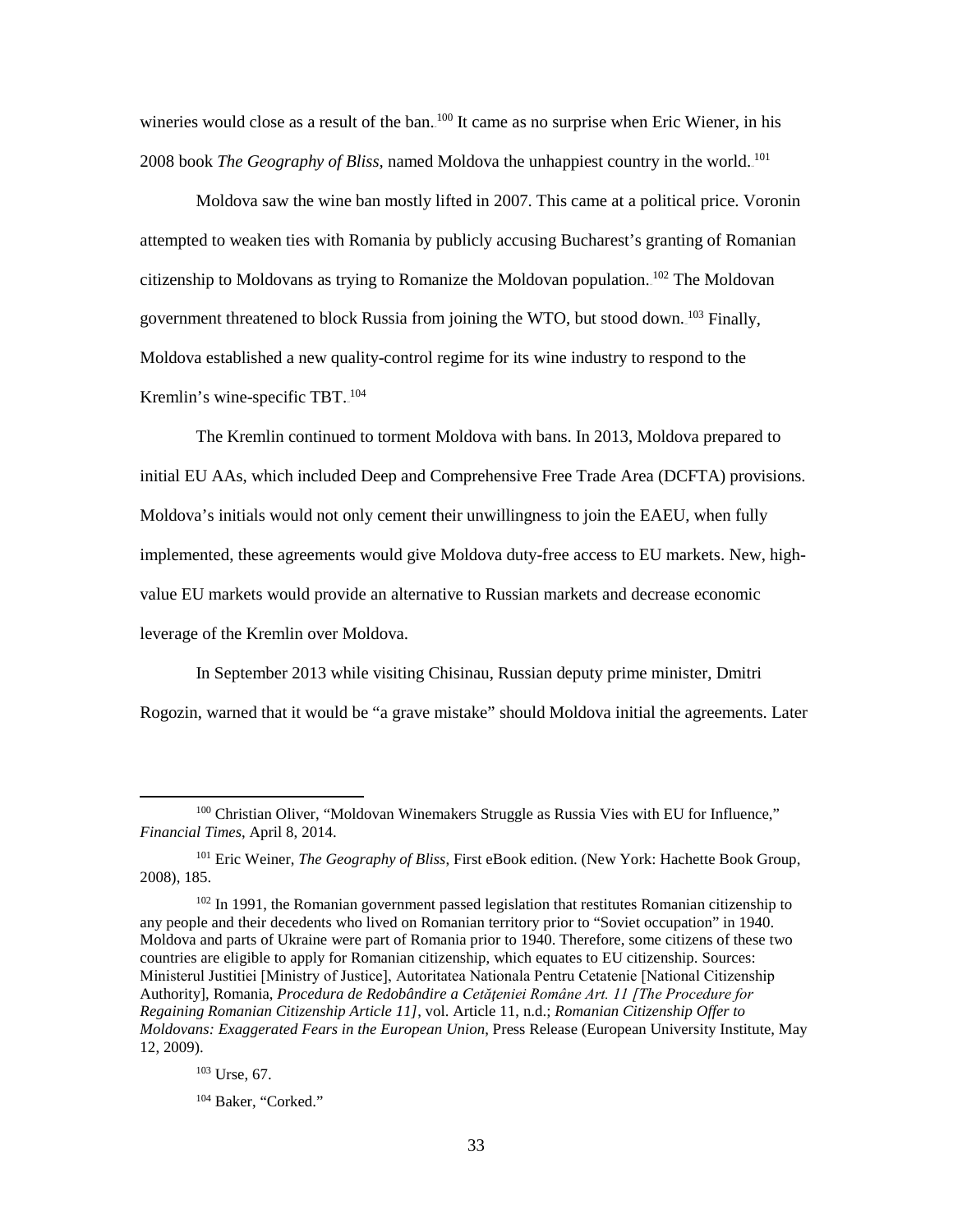that month, the Kremlin imposed another wine ban on Moldova. <sup>105</sup> When announcing the wine ban, the Kremlin made no explicit link to Moldova's foreign policy.<sup>106</sup> However, the Kremlin did not ban wines originating from pro-Russian autonomous regions; they were deemed safe. <sup>107</sup> Another TBT, the official reason the Kremlin gave for the ban was that they found traces of plastic in barrels of Moldovan devin, a version of cognac. Then Moldovan Agricultural Minister, Vasile Bumacov, shared that, "In our devin was a 0.16 trace [of plastic] but in the water in Russia they are allowed 0.2, in the EU 0.3. We had less than in the mineral water." $108$  When the ban was instituted, Russia accounted for thirty percent of Moldova's wine market.<sup>109</sup>

The Kremlin's attempts were in vein—Moldova initialed the EU's Association Agreements, and went on to ratify them in 2014. The Kremlin reacted to the ratification by extending embargoes to pork meat (April 2014) fresh and canned fruits and vegetables (July 2014), all kinds of meat (October 2014). <sup>110</sup> Despite the bans, in 2015, producers in Transnistria were approved to ship apples to Russia.<sup>111</sup>

The Kremlin's bans were well targeted. In 2013, 43.9 percent of Moldova's fruit exports went to Russia. Similarly, 93.3 percent of Moldova's vegetable exports landed on Russia's market.<sup>112</sup> Further, as an agrarian country, Moldova's agriculture sector is a large employer and

l

<sup>108</sup> Tessa Dunlop, "Why Russian Wine Ban Is Putting Pressure on Moldova," *BBC*, November 21, 2013.

<sup>110</sup> Stratan, Fala, and Clipa, 327.

<sup>105</sup> David M. Herszenhorn, "Russia Putting a Strong Arm on Neighbors," *The New York Times*, October 22, 2013.

<sup>&</sup>lt;sup>106</sup> Baker, "Corked."

<sup>107</sup> Michael Birnbaum, "Russia Pressures Moldova and Ukraine Ahead of Signing of E.U. Association Agreement," *The Washington Post*, June 26, 2014.

<sup>109</sup> Baker, "Corked."

<sup>111</sup> US Agency for International Development, *Moldova Agricultural Competitiveness and Enterprise Development (ACED) Project*, Final Activity Report (Washington, DC: US Agency for International Development, March 2016), 7.

<sup>112</sup> Stratan, Fala, and Clipa, 328, 330.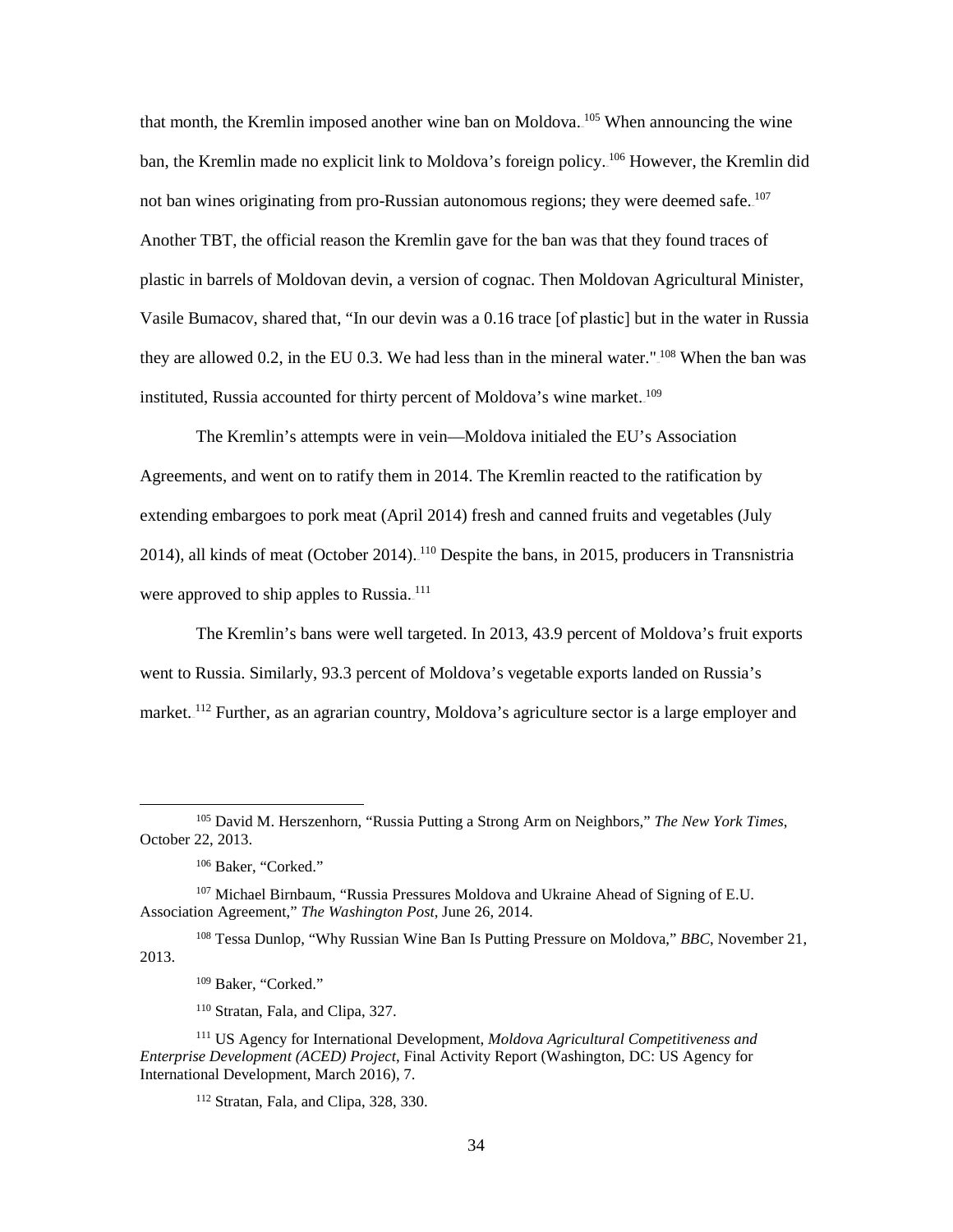remains exposed and vulnerable to shocks.<sup>113</sup> These shocks do not remain with the farmers, they resonate up and down the value chains to the processors, transporters, traders, and service providers. The value lost from the wine bans alone is estimated at \$1.5 billion from 2006 to  $2016.$ <sup>114</sup>

What the Kremlin fails to realize is that, with each ban, it introduces market uncertainty. When Moldovans invest millions of dollars to produce wine or other agricultural products, they will target a market that remains open to their product. In a *New York Times* article, Andrei Sirbu, whose family owns Asconi winery shared, "We stopped working with the Russian market in 2009. It's a very attractive market when you look at the sales opportunities, the size of it. Just in Moscow, you can do so much business, but when you put the politics into it, that's the problem — the political risk.". $\frac{115}{115}$ 

## Investment

Kremlin-directed investment is present in Moldova, but difficult to account. According to the International Monetary Fund's Coordinated Direct Investment Survey, in 2018, twenty-one percent of Moldova's \$3.9 billion of inward direct investment originated from Russia. <sup>116</sup> Unfortunately, the database does not differentiate between parastatal and private investment. However, known Russian state-owned companies operating in Moldova include MoldovaGaz, of which Gazprom owns fifty percent, Inter RAO EES, which has a controlling stake in the Transnistrian Cuciurgan power station, and Lukoil.<sup>117</sup> Nevertheless, Russian state-owned

<sup>113</sup> Popa, 6.

<sup>&</sup>lt;sup>114</sup> Natalia Antoci, "Impactul Sancțiunilor Economice Asupra Comerțului Exterior al Republicii Moldova [Impact of Economic Sanctions on Foreign Trade of the Republic of Moldova]" (Universitatea de Stat din Moldova [State University of Moldova], 2018), 92.

<sup>115</sup> Herszenhorn, "Russia Putting a Strong Arm on Neighbors."

<sup>116</sup> "Coordinated Direct Investment Survey, Moldova, 2018 Inward Direct Investment" (International Monetary Fund, December 19, 2019).

<sup>117</sup> "Economic Dependence on Russia. What Has Moldova Learnt?," Mold-Street, last modified March 29, 2013, accessed November 1, 2019, https://www.mold-street.com/?go=news&n=7276.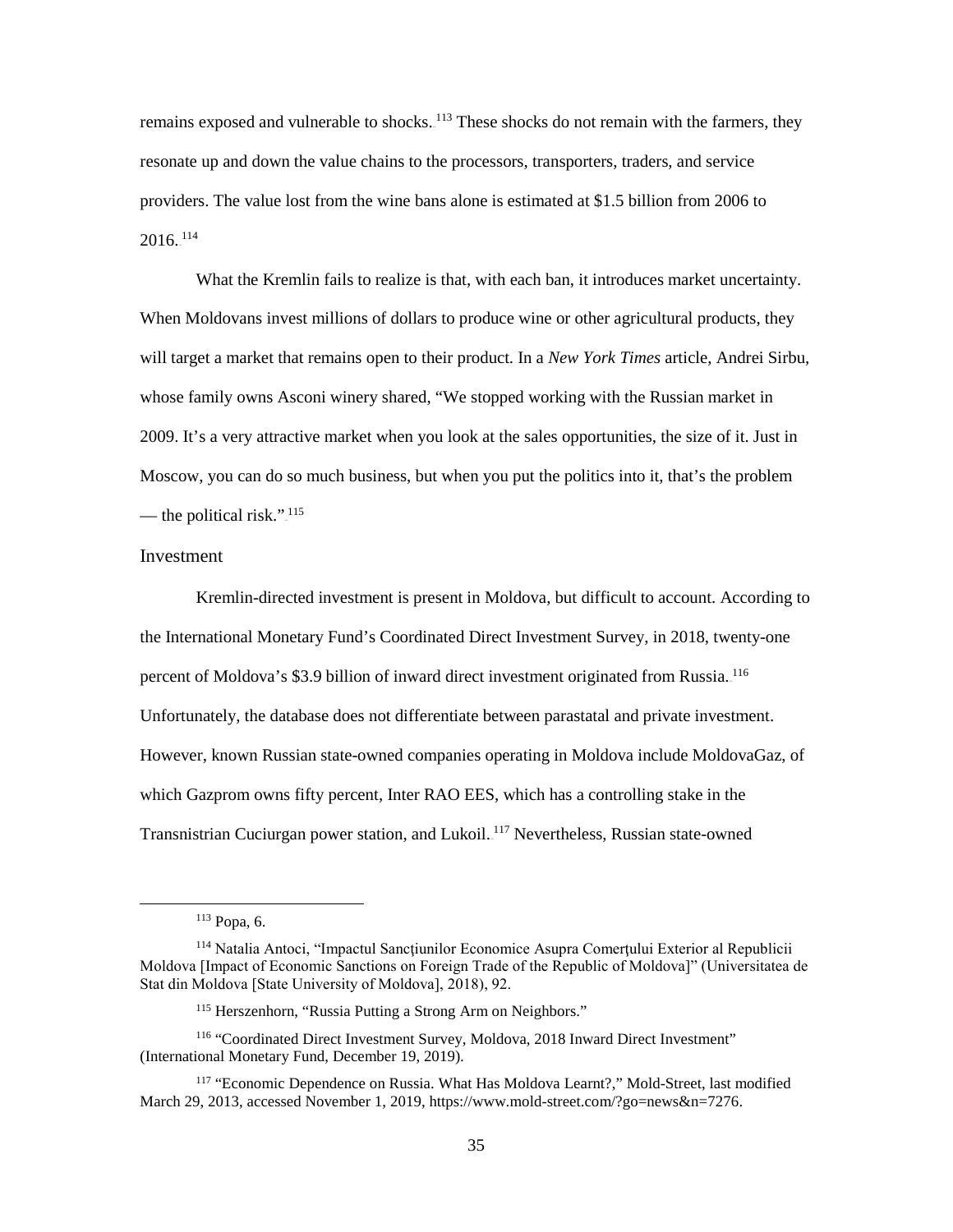companies do have varying levels of control over vital industries, namely oil, gas, and electricity, and can use them to coerce Moldova in the future.

Labor

Though about one million Moldovans carry Romanian passports and have the right to work in the EU, Russia still remains the dominate contributor of remittances to the Moldovan economy.<sup>118</sup> The World Bank's 2018 estimation of remittances sent home by Moldovans was \$1.83 billion or sixteen percent of Moldova's 2018 GDP.<sup>119</sup> Of these remittances, twenty-nine percent originated from Russia, nineteen percent from Italy, thirteen percent from Ukraine, and twelve percent from Romania. In 2012, remittances sent to Transnistria reached nearly \$200 million and up to eighty-six percent of these remittances originated in Russia.<sup>120</sup> Nevertheless, a Russian ban on Moldovan laborers or a tax on remittances sent from Russia to Moldova would bring noticeable negative impacts to the Moldovan economy and remittance-dependent families. **Conclusions** 

Over the past sixteen years, as presented in this chapter, the Kremlin successfully used geoeconomic tools to ensure that Moldova did not join the EU or NATO. Building on Chapter Four, these findings offer a second validation for the first portion of the monograph's theoretical framework.

The Kremlin's greatest victory remains keeping Transnistria alive. As time passes, the Moldovan government and people have taken steps to diversify their gas sources and export markets to decrease their dependence on Russia. Despite these efforts, the Moldovan electorate

<sup>118</sup> "Aproape un milion de moldoveni dețin cetățenia română! Alte sute de mii de cereri sunt în procesare [Almost one million Moldovans have Romanian citizenship! Other hundreds of thousands of applications are being processed]," *Telegraph* (Chisinau, March 28, 2018).

<sup>119</sup> The World Bank, "Bilateral Remittance Matrix 2018."; The World Bank, "World Bank National Accounts Data (Current \$), Moldova," The World Bank Group, accessed January 23, 2020, https://data.worldbank.org/indicator/NY.GDP.MKTP.CD?locations=MD

 $120$  Calus, 4.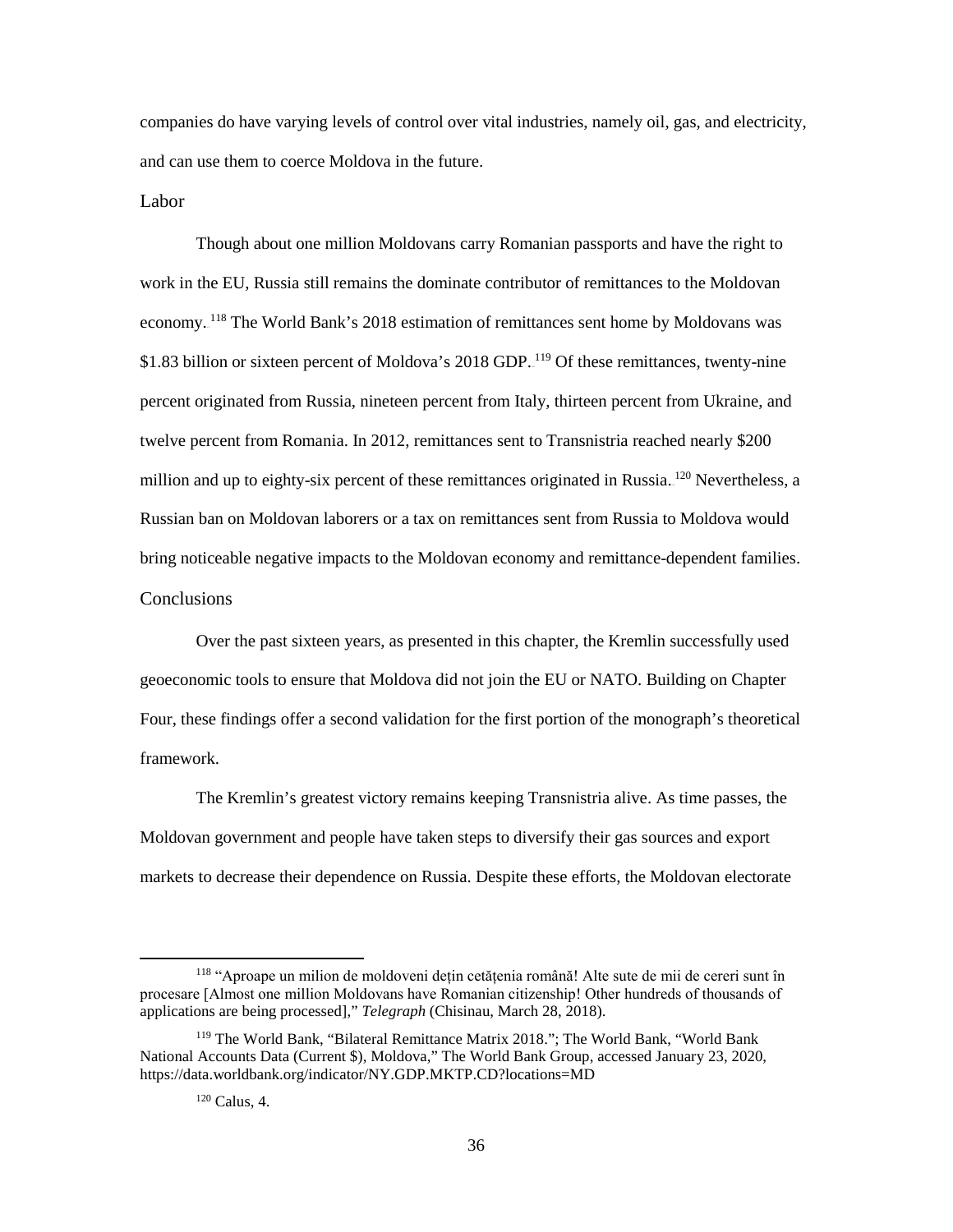continues to oscillate between East and West. Moldova's future is still undecided and the Kremlin remains aware of its opportunities.

## Chapter Five: USG Efforts to Combat the Kremlin's Economic Aggression

Chapter Five will evaluate the second and third portions of the theoretical framework:

*If* the US government observes the Kremlin's use of economic aggression against a FSR *then* the US government will deploy foreign assistance to the target country to offset the impact of the Kremlin's aggressive act.

AND

*If* the target country uses US foreign assistance to mitigate the effects of the Kremlin's economic aggression, *then* the target country will no longer perceive the Kremlin's economic aggression acts as threatening enough to prevent it from making political, economic, and military decisions counter to the Kremlin's demand.

To test these theories, Chapter Five will follow the logic of how policy, strategy, and foreign assistance projects are developed. First, to understand the context and environment, the chapter will review US-Russian relations. Next, based on challenges that surface in the environmental analysis, it will document US government strategy for combatting the Kremlin's economic aggression in FSRs. Then, the chapter will zoom into the context and US government strategy to combat the Kremlin's economic aggression in Moldova from 2003 to 2019. Finally, the chapter will examine how USAID transferred US foreign policy objectives into foreign assistance activities to combat the Kremlin's economic aggression in Moldova and the associated results.

# USG Strategy to Combat Russian Influence

This section will review US-Russian relations, identify events that influenced US foreign policy, and share how policy changes were incorporated into strategies in Moldova.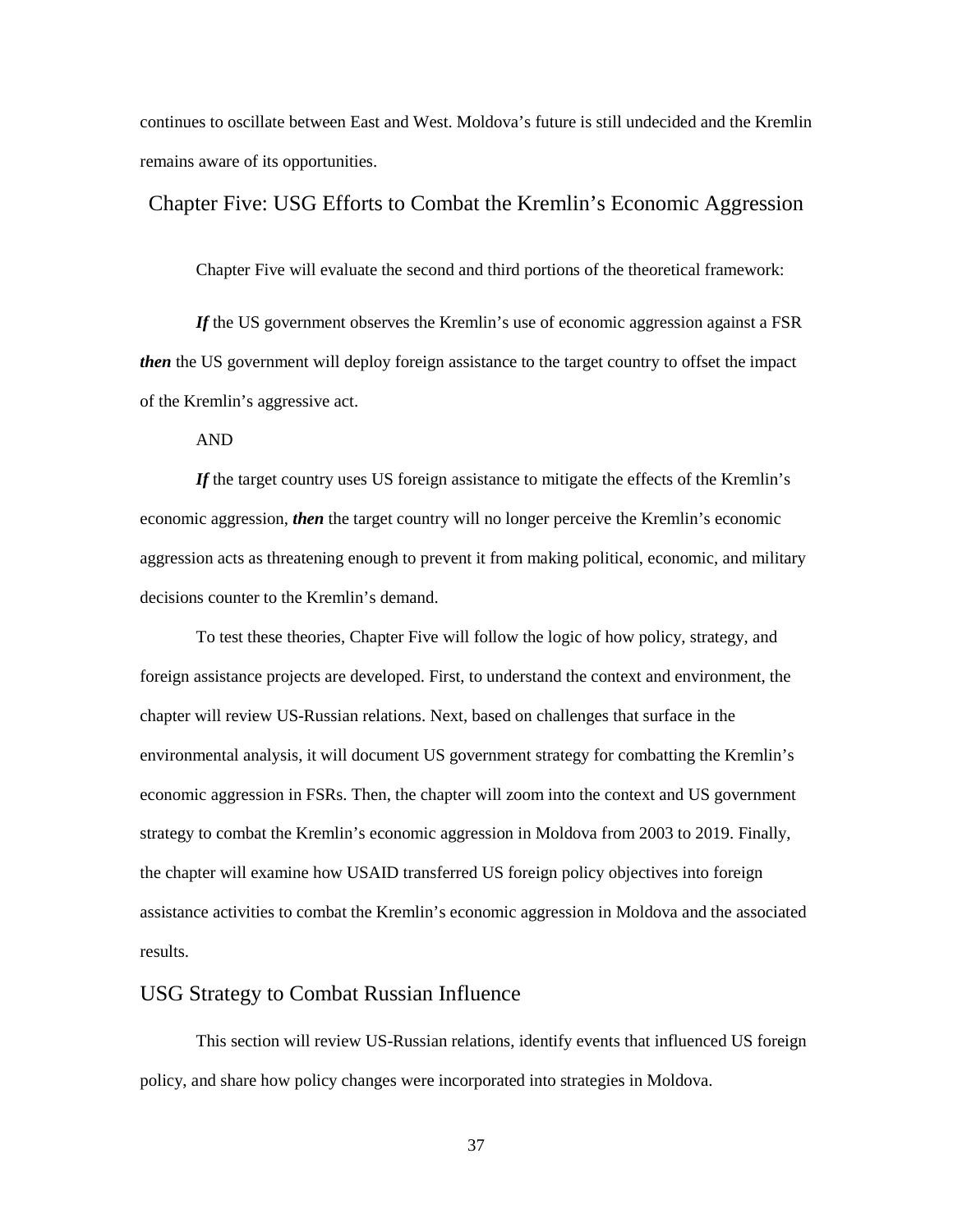### US-Russian Relations

The United States and its allies viewed Russia as the pivotal state in Eurasia. If it succeeded at reforming itself, joining the West, and accepting the peaceful breakup of the USSR, its neighbors would all benefit; if not, then Russia and the West would revert to their previous adversarial relationship. While this approach placed greater emphasis on relations with Russia than with its neighbors, the West's policy has always stressed that these were independent, sovereign states rather than Russia's satellites. Engagement with them, from the West's perspective, was never intended to undermine or displace legitimate Russian interests. $121$ 

Since Putin first became president in 2000, US-Russian relations have been volatile. Putin was the first president to call President Bush following the September 11, 2001 attacks. In 2002, the United States and Russia signed the Moscow Treaty to reduce nuclear arms. Putin also saw an opportunity to partner with the United States to fight the War on Terror if, in return, the United States would limit NATO expansion and accept Russia's role as a regional hegemon and mediator with the FSRs.<sup>122</sup> Russia would go on to support US actions in Afghanistan and Central Asia by allowing flyover rights, intelligence sharing, and temporary basing of US troops in Central Asia.<sup>123</sup> However, the Bush administration saw no need to give anything to Russia as reciprocation for its support to fight al-Qaeda.<sup>124</sup> This would frustrate Putin who desperately sought to build Russia into a world power.<sup>125</sup>

While the United States kept its door open to Russia, it was also supporting NATO expansion and FSR "color revolutions.".<sup>126</sup> This did not sit well with the Kremlin. The color

 $\overline{\phantom{a}}$ 

<sup>121</sup> Rumer et al., 28.

<sup>122</sup> William J. Burns, "How the U.S.-Russian Relationship Went Bad," *The Atlantic*, April 2019.

<sup>123</sup> Alexander Cooley, *Great Games, Local Rules* (New York: Oxford University Press, 2012), 53.

<sup>&</sup>lt;sup>124</sup> Burns, "How the U.S.-Russian Relationship Went Bad."

<sup>125</sup> *The Policy World Meets Academia: Designing US Policy toward Russia* (Cambridge: American Academy of Arts & Sciences, 2010), 117.

<sup>126</sup> The color revolutions took place in Georgia (Rose Revolution, 2003), Ukraine (Orange Revolution, 2004), and Kyrgyzstan (Tulip Revolution, 2005). To this day, with the exception of the three Baltic states, Georgia, Ukraine, and Kyrgyzstan remain the most democratic countries among their respective regions of the Caucuses, Eastern Europe, and Central Asia. Source: Lincoln A. Mitchell, *The Color Revolutions* (Philadelphia: University of Pennsylvania Press, 2012), 1-2.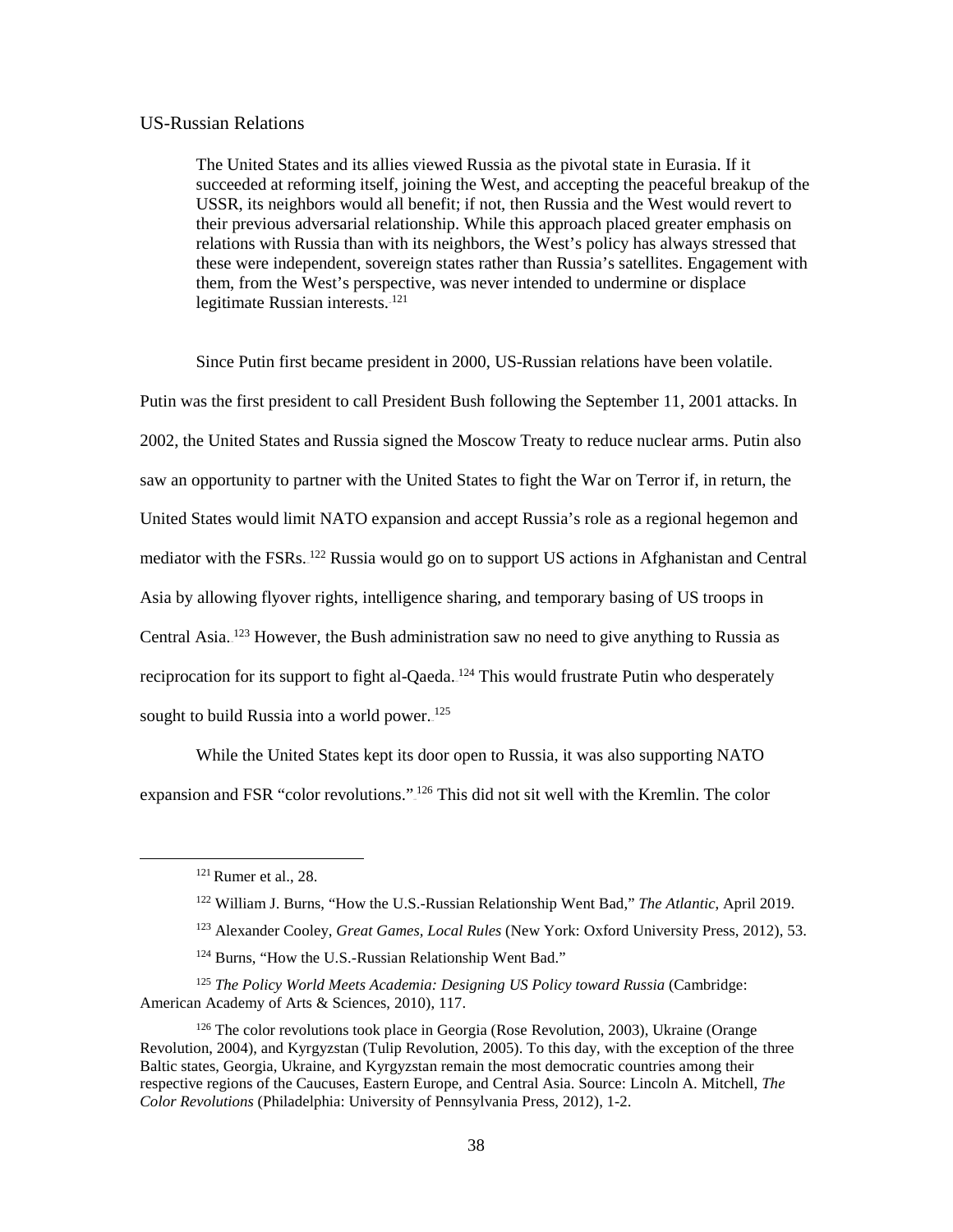revolutions signaled Georgia, Ukraine, and Kyrgyzstan's interest in democracy and to partner with the West. Their desire to align with NATO signaled an unwillingness to let Russia be their only security partner and provider. In March 2004, NATO accepted the first wave of new members: Bulgaria, Estonia, Latvia, Lithuanian, Romanian, Slovakia, and Slovenia.<sup>127</sup>

Putin's actions during 2007 and 2008 signaled a pivot in how he viewed the United States, its role in Europe, and a growing perceived NATO threat. In 2007, at the Munich Security Conference, Putin expressed his desire to see US global hegemony end.<sup>128</sup> The Kremlin also was adamantly against Kosovo's independence from Serbia in 2008 noting that the United Nations was meddling in the affairs of other nations.<sup>129</sup> Putin shared his discomfort about NATO's strengthening and expansion with the US Ambassador to Russia, William J. Burns, in March 2008 saying, "No Russian leader could stand idle by in the face of steps toward NATO membership for Ukraine. That would be a hostile act toward Russia."<sup>130</sup> The FSRs were pulling away.

US actions during the April 2008 NATO Summit in Bucharest sent a signal to the Kremlin. During the summit, though no formal offer was made, the United States publicly backed Georgia's and Ukraine's requests to join NATO. On August 7, 2008, the Kremlin provoked Georgia to attack its breakaway region of South Ossetia. The Kremlin responded with force and US-Russian relations strained.<sup>131</sup> The United States publicly denounced the Kremlin's actions in Georgia and placed sanctions on the separatist regions. The United States, along with its allies,

<sup>127</sup> "Seven New Members Join NATO," North American Treaty Organization, *NATO Update*, last modified March 29, 2004, accessed February 29, 2020, https://www.nato.int/docu/update/2004/03 march/e0329a.htm.

<sup>&</sup>lt;sup>128</sup> "Speech and the Following Discussion at the Munich Conference on Security Policy," President of Russia, last modified February 10, 2007, accessed February 8, 2020, http://en.kremlin.ru/events/president/transcripts/page/321; Michael A. Orenstein, *The Lands in Between* (New York: Oxford University Press, 2019), 14.

 $129$  Orenstein, 15.

<sup>130</sup> William J. Burns, *The Back Channel* (New York: Random House, 2019), 237-238.

<sup>131</sup> Burns, *The Back Channel*, 241.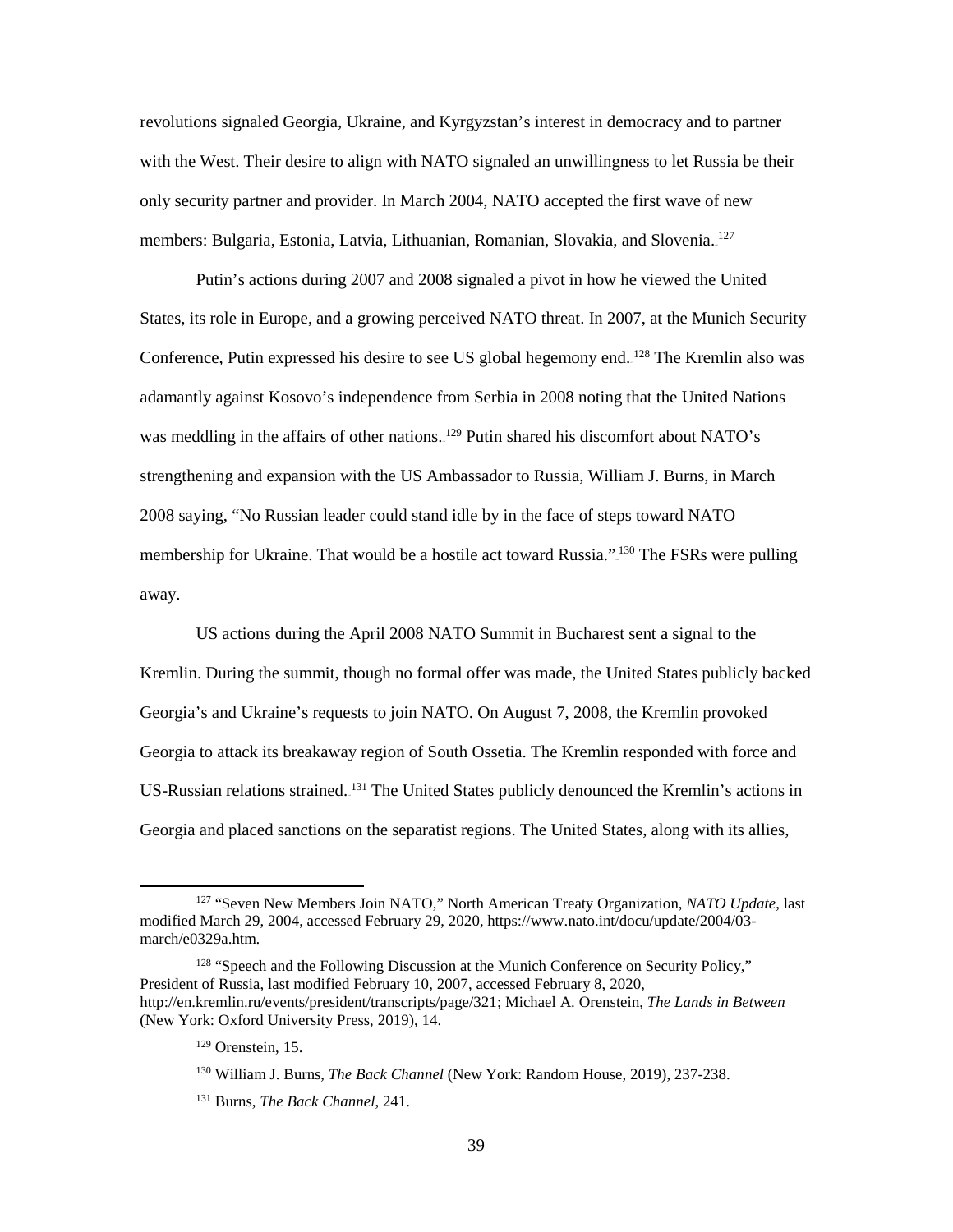provided \$1 billion in aid for Georgia. <sup>132</sup> However, US actions would not deter the Kremlin from using force in the future.

Despite the 2009 attempts by the Obama administration to reset US relations with Russia, the relationship was beyond repair. In 2011, Russian protesters took the street accusing corruption in their parliamentary elections. They would repeat this action in 2012, accusing the government of rigging the presidential elections, where Putin won re-election. Feeling undermined in his own country, Putin proceeded to accuse the United States of meddling in his internal affairs and provoking the unrest.<sup>133</sup> In September 2012, Russia expelled USAID. In November 2013, the EU prepared to sign AAs with Georgia, Ukraine, and Moldova at Vilnius. Signing the EU AAs would put these countries on a path to EU integration and the Kremlin would lose their influence. Ambassador Burns described Putin's perception of the situation as, "Ukraine would never be just another country and tethering it to the West was an existential issue for him. He was determined to play hardball, convinced Russia's future as a great power depended upon predominant influence in Ukraine."<sup>134</sup> He went on to share that, "Putin's message was typically unsubtle: If Russia couldn't have a deferential government in Kyiv, plan B was a dysfunctional Ukraine, in which the Kremlin used an annexed Crimea and a violent and unstable Donbass to exert leverage over Kyiv.".<sup>135</sup>

Following the Kremlin's invasion and occupation of the Ukrainian Crimean and the Donbass regions in March 2014, the US government reacted in several ways. Motivated by the Stimson Doctrine and other Kremlin-initiated destabilizing acts of political, economic, and military aggression against FSRs, the US government prioritized assistance to help these FSRs

 $\overline{\phantom{a}}$ 

<sup>132</sup> Rice, Condoleezza. "Russia Invaded Georgia 10 Years Ago. Don't Say America Didn't Respond." *The Washington Post*, August 8, 2018.

<sup>133</sup> Rumer et al.; "Russian Election: Biggest Protests since Fall of USSR," *BBC*, December 10, 2011.

<sup>134</sup> Burns, *The Back Channel*, 288.

<sup>135</sup> Burns, *The Back Channel*, 290.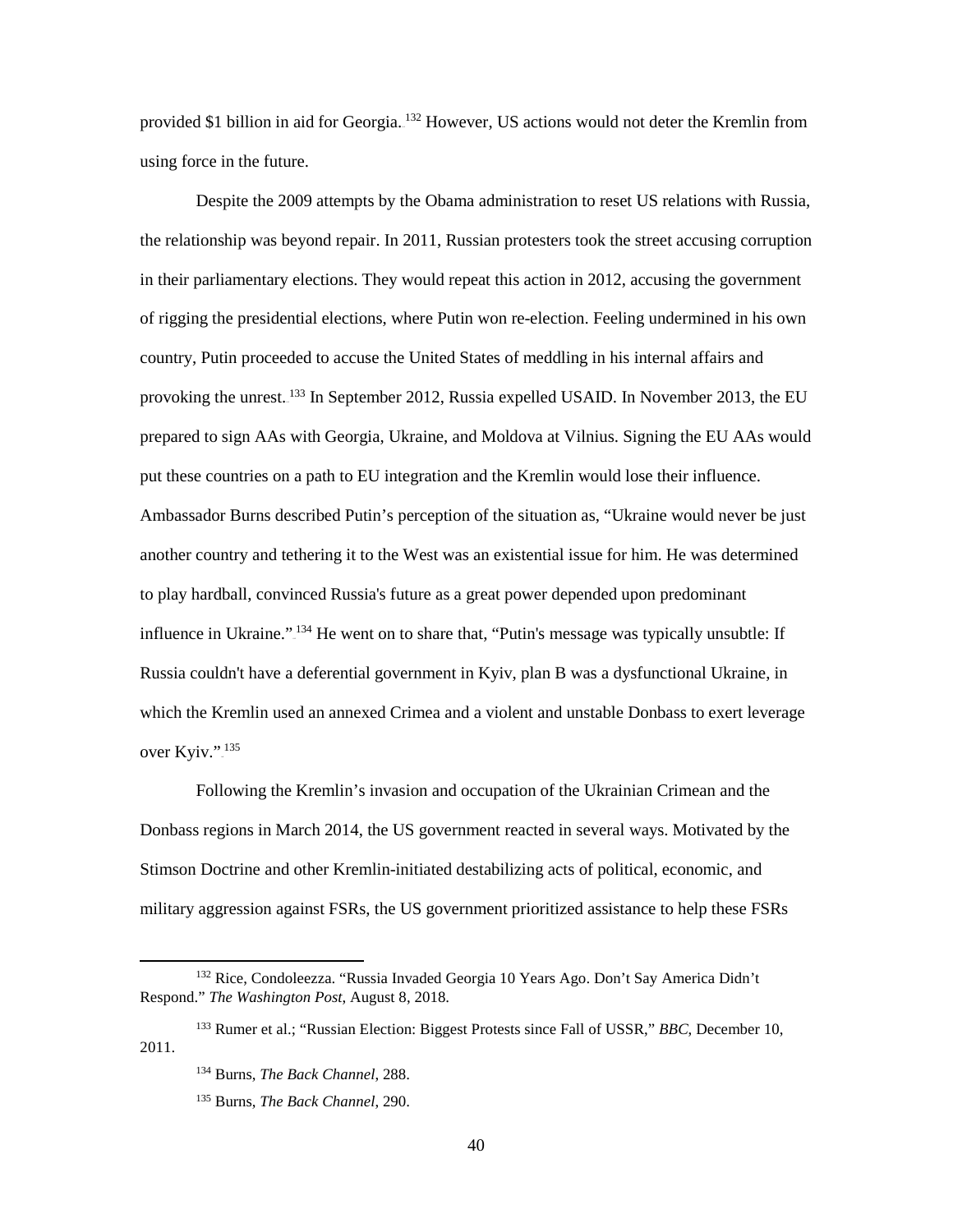stand firm in the face of the Kremlin's threats, sanctions, and actions. In 2014, the Obama Administration announced the European Deterrence Initiative (EDI). EDI was the first defenserelated response to Russian aggression and aimed to show US commitment to the security and territorial integrity of its NATO allies. <sup>136</sup> EDI was also designed to build the capacity of Georgia, Moldova, and Ukraine to improve its own defense and work with the United States and NATO.<sup>137</sup> In August 2017, President Trump signed into law the Countering America's Adversaries Through Sanctions Act, commonly referred to as the Countering Russian Influence in Europe and Eurasia Act of 2017 (CRIEEA).<sup>138</sup>

To date, CRIEEA is the US government's largest reaction to the Kremlin's aggression. CRIEEA's policy statement, found in Section 253, states, "The United States, consistent with the principle of *ex injuria jus non oritur* [illegal acts cannot create law], supports the policy known as the "Stimson Doctrine" and thus does not recognize territorial changes effected by force, including the illegal invasions and occupations of Abkhazia, South Ossetia, Crimea, Eastern Ukraine, and Transnistria. <sup>139</sup> CRIEEA's intentions are also reflected in foreign policy. For example, in 2019, the State Department prioritized resolving territorial conflicts in Moldova and acts of Russian aggression in Ukraine, and Georgia.<sup>140</sup>

CRIEEA also authorized the Countering Russian Influence Fund (CRIF). The fund, which authorizes \$250 million of assistance from 2018 to 2019, allows the US government to

 $\overline{\phantom{a}}$ 

<sup>&</sup>lt;sup>136</sup> The European Deterrence Initiative was known as the European Reassurance Initiative until 2018. For more information see, Michelle Shevin-Coetzee, *The European Deterrence Initiative* (Center for Strategic and Budgetary Assessments, 2019), 3.

<sup>137</sup> *FACT SHEET: European Reassurance Initiative and Other U.S. Efforts in Support of NATO Allies and Partners*, Press Release (Washington, DC: White House, June 3, 2014).

<sup>&</sup>lt;sup>138</sup> Countering America's Adversaries through Sanctions Act, Public Law 115-44, 115<sup>th</sup> Cong. (August 2, 2017).

<sup>&</sup>lt;sup>139</sup> Countering America's Adversaries through Sanctions Act.

<sup>140</sup> US Department of State and US Agency for International Development, *Joint Regional Strategy: State Bureau of European and Eurasian Affairs (EUR) and USAID Bureau for European and Eurasia (E&E)*, Strategy (Washington, DC: US Department of State and USAID, January 1, 2019). 16.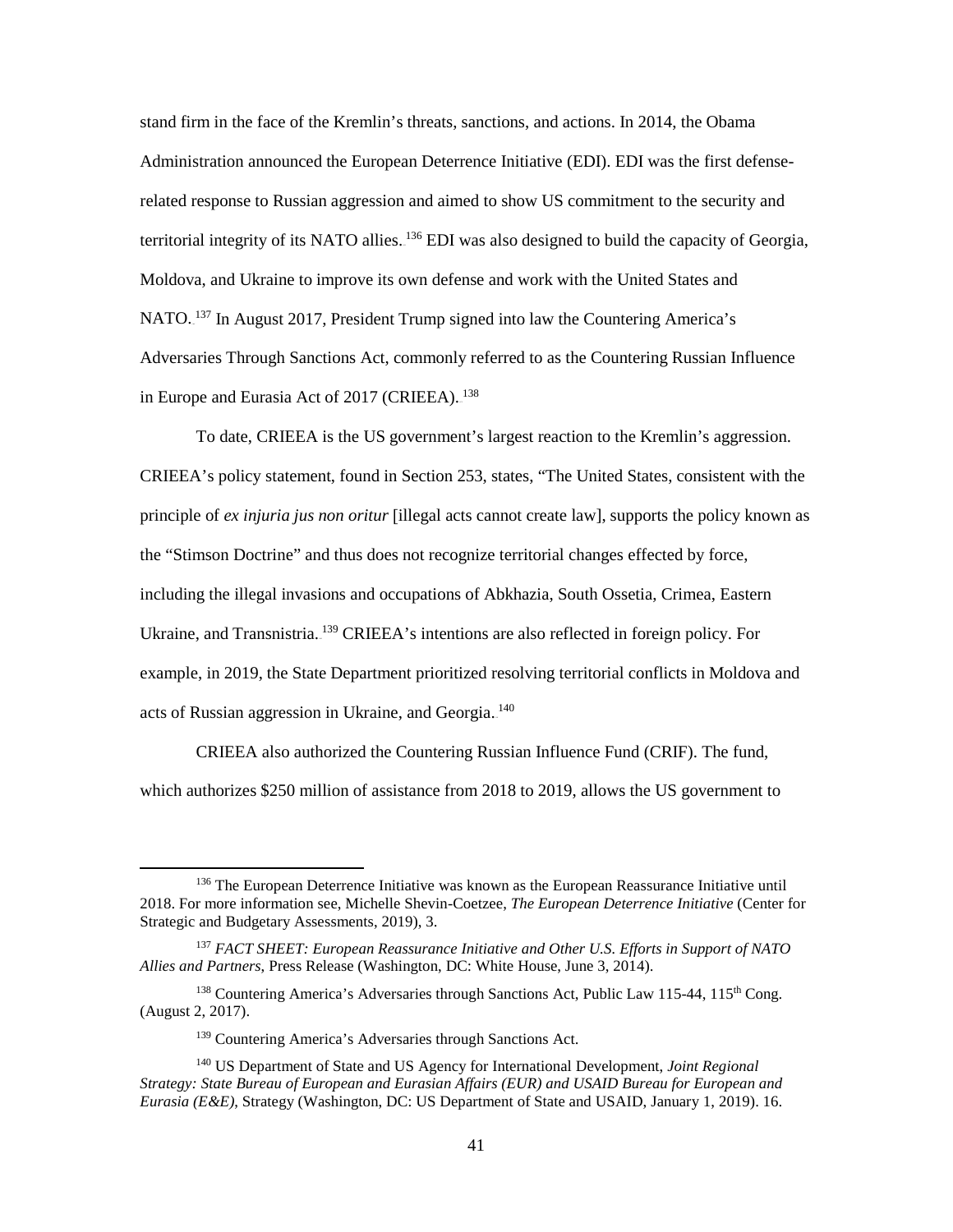assist NATO and EU members as well as countries participating in NATO or EU enlargement, including Moldova, to counter the Kremlin's influence.<sup>141</sup> In Section 254, the law also recognizes that targeted countries "lack the economic capability to effectively respond to aggression by the Russian Federation without support of the United States.".<sup>142</sup>

To implement the CRIF, USAID created the Countering Malign Kremlin Influence (CMKI) development framework. While launching the framework in July 2019, USAID's Administrator shared, "CMKI responds to authoritarian challenges by increasing the economic and democratic resilience of targeted countries, and working to mitigate the efforts of Kremlin soft power aggression.".<sup>143</sup> CMKI has four objectives: (1) counter efforts to undermine democratic institutions and the rule of law; (2) resist the manipulation of information; (3) reduce energy vulnerabilities; and (4) reduce economic vulnerabilities.<sup>144</sup>

## USG Strategy in Moldova

l

 Moldova remains a US policy priority because it borders NATO and the EU. Historically and presently, the US government's greatest strategic interest in Moldova is resolving the ungoverned, Kremlin-backed Moldovan region of Transnistria. Because Transnistria is an ungoverned space, it is prone to criminal activity including smuggling of arms and nuclear material. Further, Moldova and Ukraine stopped armed men attempting to go from Transnistria into Ukraine to participate in demonstrations.<sup>145</sup> Nevertheless, the Kremlin-subsidized

<sup>&</sup>lt;sup>141</sup> Countries participating in the NATO or EU enlargement process are Albania, Bosnia and Herzegovina, Georgia, Macedonia, Moldova, Kosovo, Serbia, and Ukraine.

<sup>142</sup> Countering America's Adversaries through Sanctions Act.

<sup>143</sup> *USAID Administrator Mark Green's Remarks on Countering Malign Kremlin Influence*.

<sup>144</sup> US Agency for International Development, *Countering Malign Kremlin Influence (CMKI) Development Framework*, Strategy (Washington, DC: USAID, 2019), 1.

<sup>145</sup> Paul Belkin, Derek E. Mix, and Steven Woehrel, *NATO: Response to the Crisis in Ukraine and Security Concerns in Central and Eastern Europe* (Washington, DC: Congressional Research Service, July 31, 2014), 12.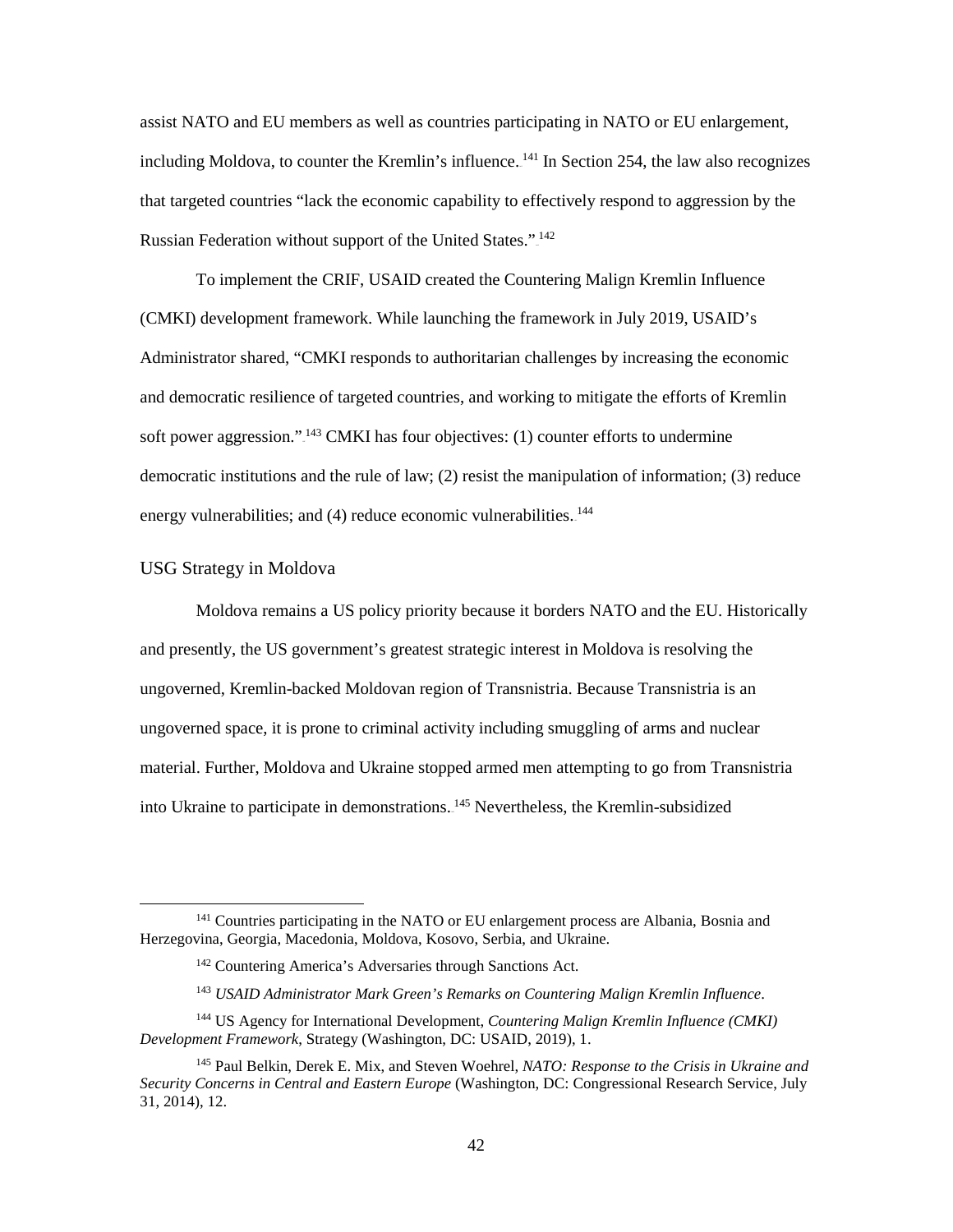Transnistrian frozen conflict was and still is viewed by the United States as a form of targeted Russian aggression.

The US government supports Moldova's sovereignty and territorial integrity. In 2003, the US government expressed its dissatisfaction with Russia's proposed solution to the Transnistrian frozen conflict, known as the Kozak Memorandum, that would have given Russia veto power within the Moldovan government.<sup>146</sup> In 2005, the United States became an observer to the OSCE-led mediation of 5+2 negotiations that provides a special status to Transnistria while maintaining it as a region of Moldova.<sup>147</sup> Despite being a vocal proponent of a unified Moldova, a 2010 Office of Inspector General report noted that the Department of State under resourced its support to resolving the "Transnistria problem."<sup>148</sup> Foreign assistance planning and reporting documents from 2009 to 2017 periodically cited the US government's desires and activities to support the economic reintegration of Transnistria with Moldova.<sup>149</sup> Through high-level visits, including Vice President Joe Biden in 2011 and Secretary of State John Kerry in 2013, the US government emphasized its support for a settlement to the Transnistria frozen-conflict that preserves Moldova's international recognized borders.<sup>150</sup>

 $\overline{\phantom{a}}$ 

<sup>146</sup> In February 2020, Dmitry Kozak, who oversaw the Kremlin's policy towards Transnistria, was named Russia's chief negotiator in relations with Kyiv and Kremlin-backed separatists in the Donbass. Source: "Kremlin Names Veteran Kozak as New Ukraine Negotiator," *RadioFreeEurope*, February 11, 2020.

<sup>&</sup>lt;sup>147</sup> The 5+2 format consists of Moldova and Transnistria as the Sides, the OSCE Mission to Moldova, the Russian Federation, and Ukraine as co-mediators, and the European Union and the United States as observers. Source: *Organization for Security and Co-Operation in Europe Mission to Moldova*, Fact Sheet (Chisinau: OSCE, May 2019).; Bureau of European and Eurasian Affairs, "US Relations with Moldova," US Department of State, Bilateral Relations Fact Sheet, last modified January 7, 2020, accessed February 8, 2020[, https://www.state.gov/u-s-relations-with-moldova/.](https://www.state.gov/u-s-relations-with-moldova/) 

<sup>148</sup> Office of Inspector General, *Report of Inspection, Embassy Chisinau, Moldova* (Chisinau: US Department of State, March 2010), 7.

<sup>&</sup>lt;sup>149</sup> Documents citing the US government's foreign assistance support to the economic reintegration of Transnistria with Moldova included Congressional Budget Justifications and Foreign Operations Assistance Fact Sheets produced by the Office of the Coordinator of US Assistance to Europe and Eurasia.

<sup>150</sup> *Remarks by Vice President Joe Biden in Chisinau, Moldova*, Press Release (Washington, DC: White House, March 11, 2011); Steven Woehrel, *Moldova: Background and US Policy* (Washington, DC: Congressional Research Service, April 23, 2014), 8.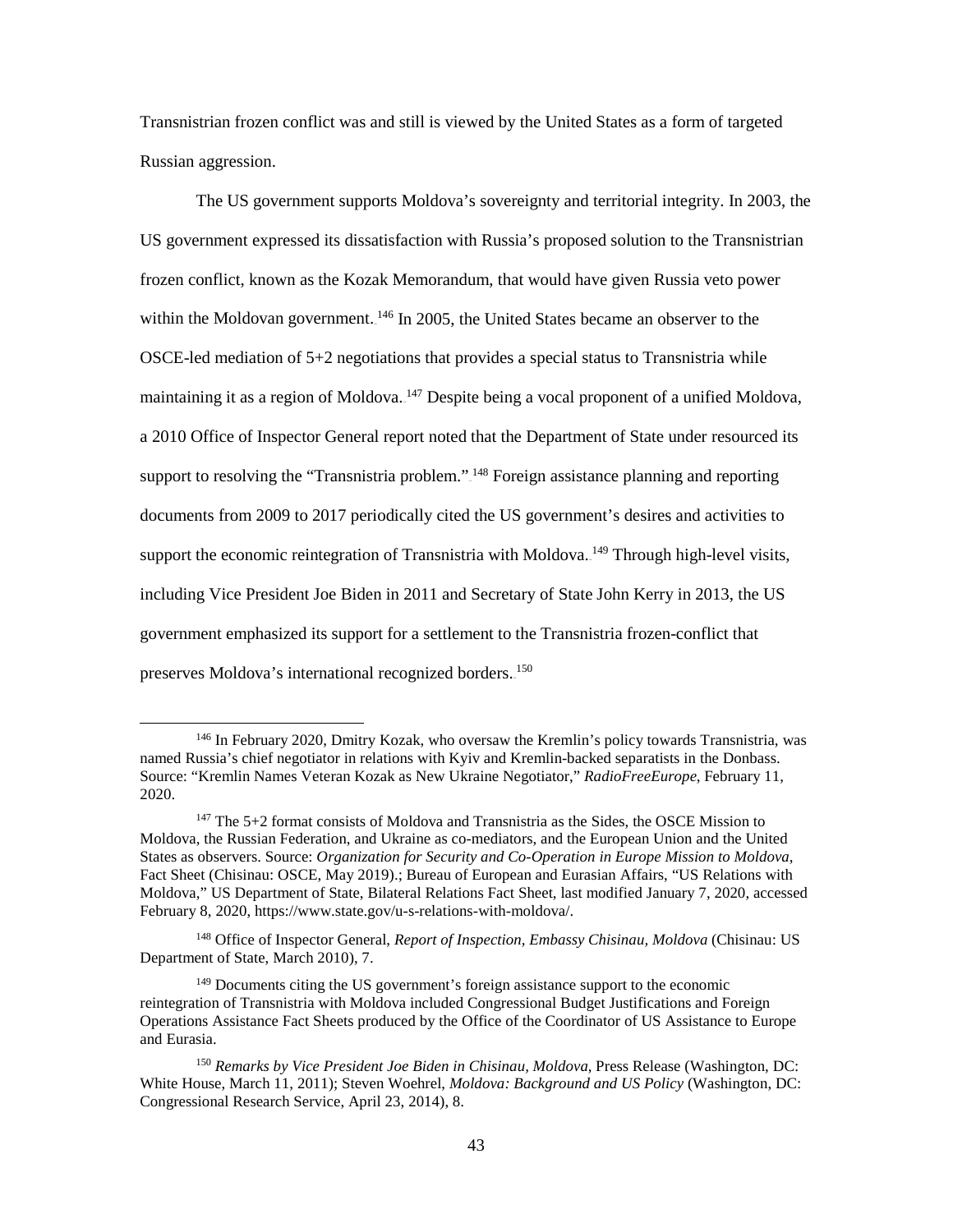The US government's short- and medium-term policy objectives in Moldova are linked to preserving its territorial integrity and sovereignty and decreasing Russian aggression. These objectives, supported by actions taken in both the US Executive and Legislative branches, include combatting corruption, strengthening civil society, and helping Moldova pursue Euro-Atlantic integration.<sup>151</sup>

As outlined in Chapter Four, from 2003 to 2019, Moldova faced several acts of economic aggression from the Kremlin. The US government often reacted to these acts as a part of a larger effort to counter the Kremlin's aggression across the FSRs. For example, Moldova benefits from US government's multi-country policies, funding, and frameworks including CRIEEA, CRIF, and CMKI, respectively. Moldova also receives security assistance as part of the European Deterrence Initiative.

Moldova benefited from country-specific actions taken by the US government to counter the Kremlin's economic aggression as well. After the Kremlin placed import blockades on Moldovan wine in 2005, in 2006, the Millennium Challenge Corporation (MCC) agreed to consider Moldova for a compact.<sup>152</sup> In 2010, Moldova signed a \$262 million MCC compact that largely benefited the agriculture sector, but missed helping Transnistria economically integrate with Moldova.<sup>153</sup> In 2012, two House Representatives formed the Congressional Moldova Caucus to increase awareness of the importance of US-Moldovan relations and Moldova's role in European security.<sup>154</sup> To help Moldova access additional markets, in 2012, with encouragement from the Moldova Caucus, Congress repealed application of the Jackson-Vanik amendment to

<sup>151</sup> *Reps. Price and Olson, Moldova Caucus Co-Chairs, Encouraged By New Government Formation*, Press Release (Washington, DC: Office of Congressman Pete Olson, June 18, 2019).

<sup>152</sup> *Millennium Challenge Corporation Board of Directors Announces 2007 Compact Eligible Countries: Moldova, Jordan, and Ukraine*, Press Release (Washington, DC: Millennium Challenge Corporation, November 9, 2006).

<sup>153</sup> "Moldova Compact," Millennium Challenge Corporation, accessed February 8, 2020, https://www.mcc.gov/where-we-work/program/moldova-compact#program-docs.

<sup>154</sup> *Olson & Price Launch Moldova Caucus*, Press Release (Washington, DC: Office of Congressman Pete Olson, July 13, 2017).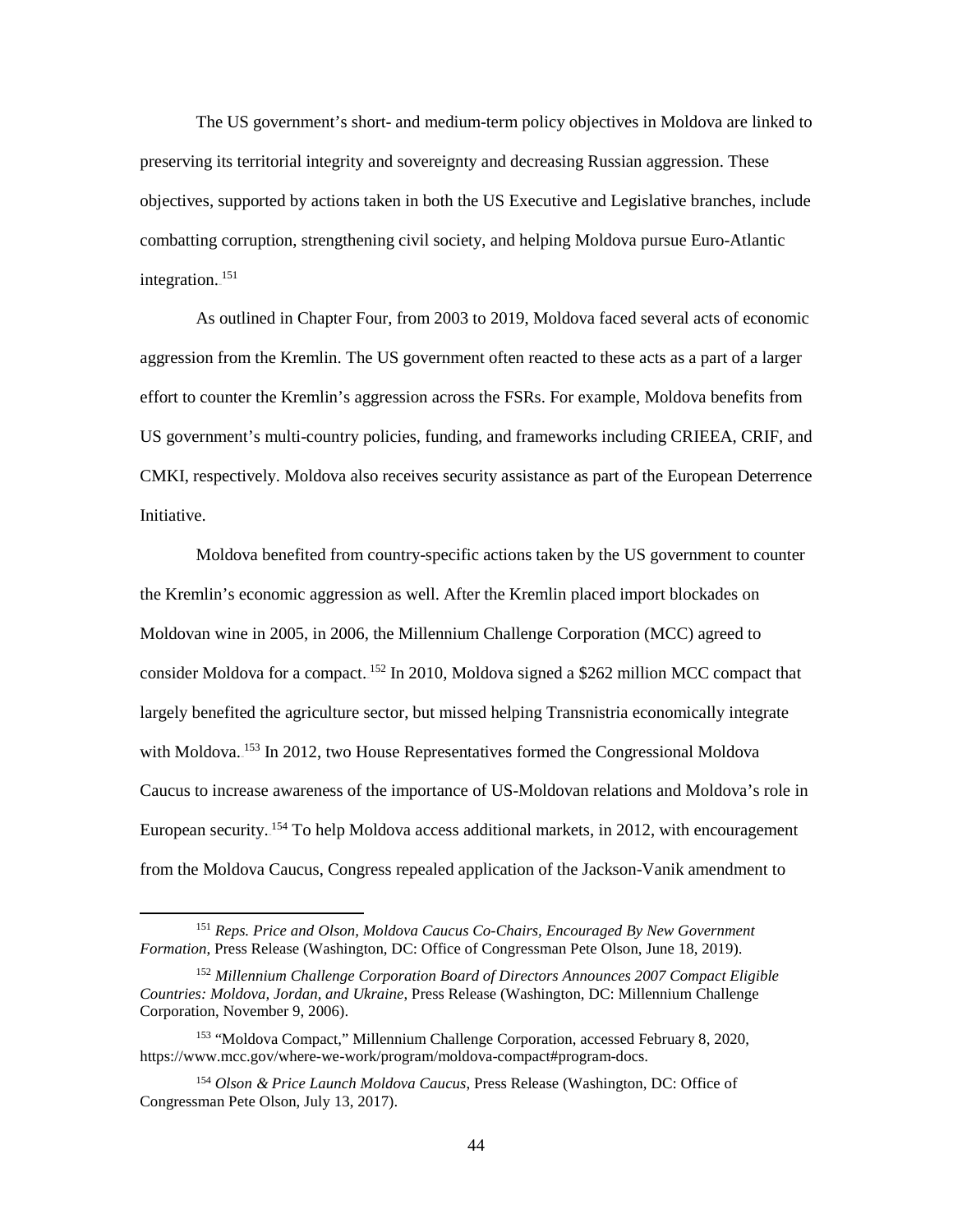Moldova and granted permanent normal trade relations with the United States.<sup>155</sup> Lastly, showing continued support for US-Moldova relations, in 2014, both the House and Senate passed resolutions for "enhanced relations with the Republic of Moldova and support for Moldova's territorial integrity.".<sup>156</sup>

Resolving Transnistria remains the US government's top policy goal in Moldova. As stated by the State Department and USAID in the 2019 Joint Regional Strategy for Europe and Eurasia, "In Moldova, our goal is to ensure Moldova's sovereignty and territorial integrity within its internationally recognized border, with a special status for Transnistria, and to ensure Russia honors its commitment to withdraw all of its military forces from the region."<sup>157</sup> Nevertheless, this Kremlin-backed frozen conflict remains of high concern.

# Using US Foreign Assistance to Combat the Kremlin's Economic Aggression in Moldova

As Moldova's development challenges changed through time, so did the types and purposes of the US government's assistance. In 1992, when USAID began working in Moldova, USAID's efforts supported Moldova's transition from command and control economy to a market-oriented democracy.<sup>158</sup> In 2001, USAID's strategic plan focused on helping Moldova to establish a market environment, stimulate the growth of private businesses to provide employment and income generation, and promote the values of democratic governance and

<sup>155</sup> Woehrel, *Moldova: Background and US Policy*, 9, 13; Russia and Moldova Jackson-Vanik Repeal and Sergei Magitsky Rule of Law Accountability Act of 2012, Public Law 112-208, 112<sup>th</sup> Cong. (December 14, 2012).

<sup>&</sup>lt;sup>156</sup> Expressing the Sense of the House of Representatives with Respect to Enhanced Relations with the Republic of Moldova and Support for Moldova's Territorial Integrity, H. Res. 562, 113th Cong. (July 25, 2014); A resolution expressing the sense of the Senate with respect to enhanced relations with the Republic of Moldova and support for the Republic of Moldova's territorial integrity, S. Res. 500, 113<sup>th</sup> Cong. 2d Sess. (July 23, 2014).

<sup>157</sup> US Department of State and US Agency for International Development, *Joint Regional Strategy: State Bureau of European and Eurasian Affairs (EUR) and USAID Bureau for European and Eurasia (E&E),* 17.

<sup>158</sup> "Moldova History," US Agency for International Development, last modified February 21, 2020, accessed February 23, 2020, https://www.usaid.gov/moldova/history.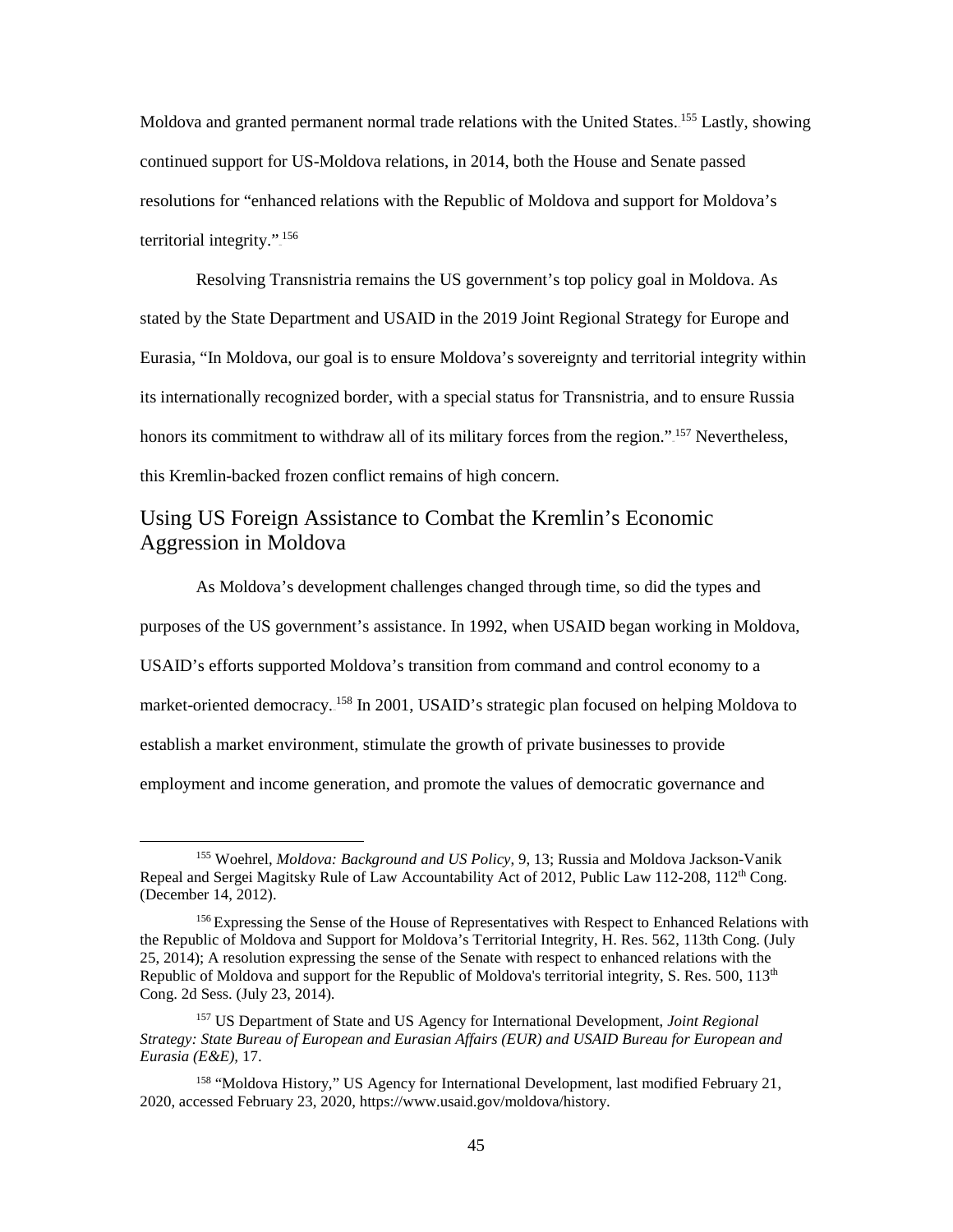citizen participation.<sup>159</sup> In 2013, USAID's strategy narrowed to help Moldovan businesses become more competitive in both Eastern and Western markets, while also focusing on promoting democratic and accountable governance.<sup>160</sup>

In 2006, the US government began mentioning countering the Kremlin's economic aggression in foreign assistance planning and programming documents. <sup>161</sup> Through time, the US government's foreign assistance helped Moldova to address each of the geoeconomic areas used by the Kremlin to coerce Moldova.

Following is a short presentation of evidence from 2003 to 2019 describing how USAID helped Moldova to counter the Kremlin's geoeconomic tools and stand firm in the face of the Kremlin's economic aggression.

#### Investment

 $\overline{a}$ 

Since the US government began working in Moldova in 1992, it has provided over \$1.5 billion of foreign assistance. <sup>162</sup> The annual value of US government foreign assistance obligated for Moldova reflected Washington's understanding of the Kremlin's aggression towards Moldova. After the Kremlin's annexation of Crimea in 2014, like other frontline countries, Washington increased funding to USAID in Moldova to fight the Kremlin's economic and other

<sup>159</sup> *USAID's Assistance Strategy for Moldova 2001-2005*, Strategy (Washington, DC: US Agency for International Development, January 2001), 2.

<sup>160</sup> *USAID/Moldova Country Development Cooperation Strategy 2013 – 2020*, Strategy (Washington, DC: US Agency for International Development, 2020), 22.

<sup>&</sup>lt;sup>161</sup> Documents reviewed to understand the US government's support to Moldova included: USAID Country Development Cooperation Strategies, Congressional Budget Justifications, Operational Plans, and Foreign Operations Assistance Fact Sheets produced by the Office of the Coordinator of US Assistance to Europe and Eurasia. The FY 2008 Congressional Budget Justification was the first mention found of funding Moldova to counter the Kremlin's economic aggression, specifically trade bans and energy overdependence. Source: *Foreign Operations, Fiscal Year 2008*, Congressional Budget Justification (Washington, DC: US Department of State and USAID, February 14, 2007), 431

<sup>&</sup>lt;sup>162</sup> Bureau of European and Eurasian Affairs, "US Relations with Moldova."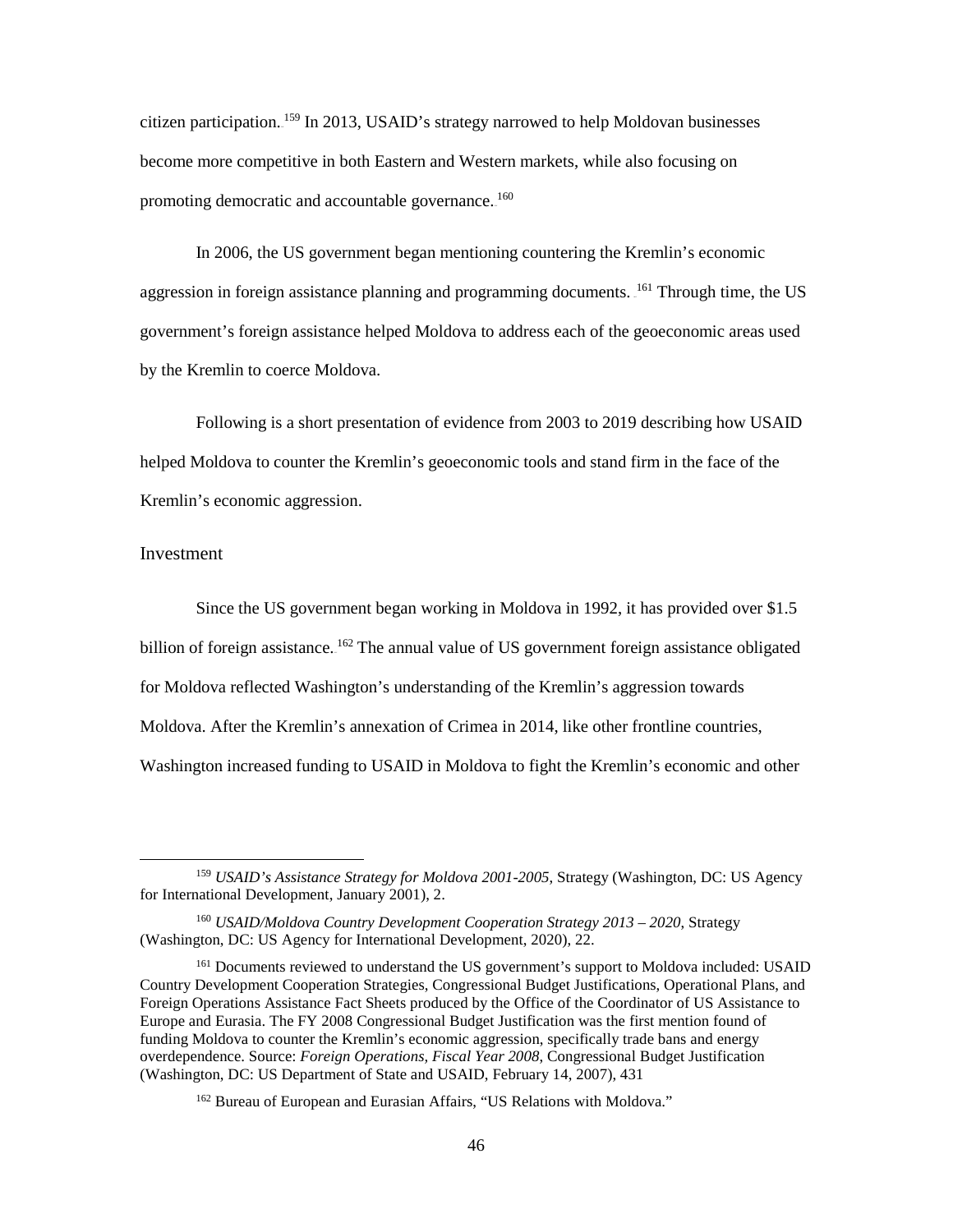forms of aggression. Table 2 shows the funding shifts through time. In 2017, Washington began

funding Moldova under CRIF to help decrease its economic dependence on Russia.

| <b>Obligations</b> (\$ Millions) |              |              |        |                |       |             |                                                       |
|----------------------------------|--------------|--------------|--------|----------------|-------|-------------|-------------------------------------------------------|
| Year                             | <b>USAID</b> | <b>State</b> | MCC    | <b>Defense</b> | Other | All Aid     | <b>Notes</b>                                          |
| 2003                             | 18.0         | 4.9          | 0.0    | 2.1            | 18.0  | 43.0        |                                                       |
| 2004                             | 31.0         | 2.3          | 0.0    | 2.8            | 11.9  | 48.0        |                                                       |
| 2005                             | 15.0         | 2.9          | 0.0    | 2.3            | 12.8  |             | <b>33.0</b> Russia imposed trade embargoes on Moldova |
| 2006                             | 16.0         | 3.4          | 0.0    | 2.7            | 3.9   | 26.0        |                                                       |
| 2007                             | 39.0         | 3.3          | 0.0    | 1.5            | 3.2   | 47.0        |                                                       |
| 2008                             | 14.0         | 3.7          | 0.1    | 1.1            | 5.1   | 24.0        |                                                       |
| 2009                             | 16.0         | 5.0          | 5.8    | 1.2            | 6.0   | 34.0        |                                                       |
| 2010                             | 12.0         | 5.8          | 270.0  | 2.9            | 3.3   |             | 294.0 MCC Compact                                     |
| 2011                             | 18.0         | 4.5          | 1.6    | 2.4            | 3.5   | <b>30.0</b> |                                                       |
| 2012                             | 19.0         | 4.6          | 1.0    | 16.0           | 3.4   | 44.0        |                                                       |
| 2013                             | 12.0         | 5.3          | 3.9    | 2.9            | 5.9   |             | 30.0 Russia imposed trade embargoes on Moldova        |
| 2014                             | 28.0         | 8.3          | 1.6    | 9.0            | 9.1   |             | <b>56.0</b> Russia invaded Ukraine                    |
| 2015                             | 18.0         | 9.7          | 0.3    | 17.0           | 3.0   | 48.0        |                                                       |
| 2016                             | 17.0         | 3.7          | $-2.4$ | 4.5            | 3.2   | 26.0        |                                                       |
| 2017                             | 30.0         | 3.8          | $-1.1$ | 13.0           | 3.3   |             | 49.0 CRIF began                                       |
| 2018                             | 31.0         | 5.0          | $-0.3$ | 1.1            | 2.2   | 39.0        |                                                       |
| 2019                             | 23.0         | 0.0          | 0.0    | 0.0            | 2.0   | 25.0        |                                                       |
| Total                            | 357.0        | 76.2         | 280.6  | 82.5           | 99.7  | 896.0       |                                                       |

Table 2. US foreign assistance to Moldova, 2003 to 2019

Source: "US Foreign Aid by Country" (US Agency for International Development, February 20, 2020), accessed February 23, 2020,

https://explorerdev.usaid.gov/cd/MDA?fiscal\_year=2018&measure=Obligations&implementing\_ agency\_id=1.

Part of USAID's efforts to spur economic growth included attracting private investment to support Moldova's development. USAID successfully partnered with the private sector to attract over \$280 million of additional investment from 2003 to 2019. This funding supported agriculture and business development activities that lessened Moldova's dependence on Russia. Along these lines, a current USAID project, which increases Moldova's competitiveness, boasts that "Every \$1 invested in this Project generated around \$19 in new domestic sales and exports,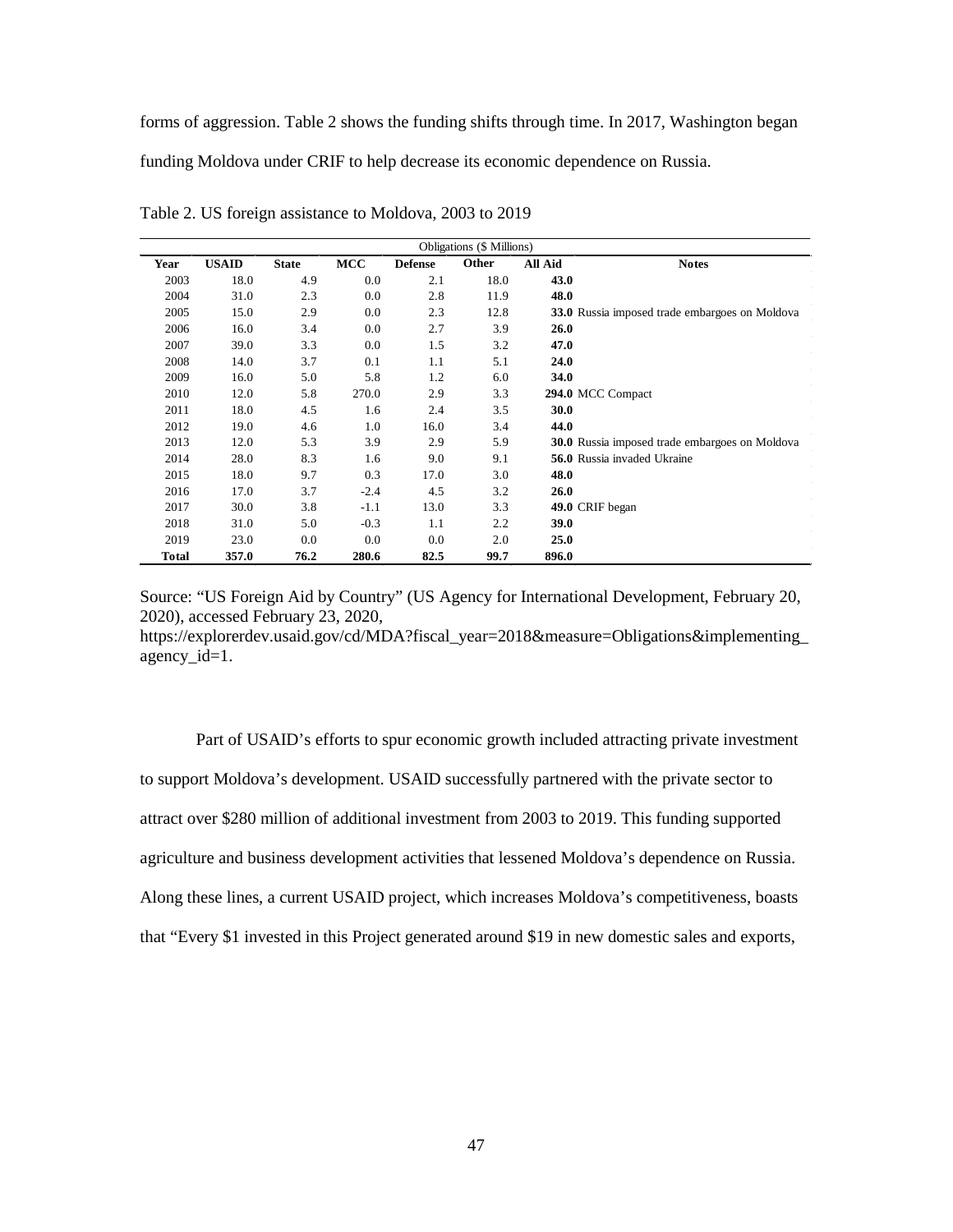and \$10 in new investments."<sup>163</sup> Foreign assistance is a worthwhile investment of taxpayer dollars to counter the Kremlin's economic aggression.

# Economic Aid to Transnistria

The Kremlin's provision of economic aid to Transnistria sustains the frozen conflict and keeps Transnistria's economy weak and dependent on Russia. To lessen Transnistria's dependency on the Kremlin's economic aid, the US government can help economically reintegrate Transnistria and Moldova. USAID and the larger Embassy Chisinau Country Team did recognize this need. USAID conducted "cross-border" assistance reaching out to Transnistrian businesses and agriculturalists to improve business practices, establish producer and industry organizations, and share experiences with other Moldova organizations. <sup>164</sup> This work provided a small start to much needed economic integration of Transnistria with Moldova.

#### Energy

l

Russia supplies nearly all of Moldova's gas, much of which Moldova uses to generate electricity. Fully aware of this opportunity for the Kremlin to coerce Moldova, USAID contributed to domestic energy sector reform and helped Moldova update its legislation to comply with EU regulations. This set the stage for energy integration with Europe, rather than Russia.<sup>165</sup> To lessen the need for imported energy, USAID also worked with Moldova to increase its energy efficiency and currently supports assessment of domestic energy production

<sup>163</sup> US Agency for International Development, *Moldova Competitiveness Project Year Four Annual Report FY 19*, Annual Activity Report (Chisinau: US Agency for International Development, 2019), 7.

<sup>164</sup> *Moldova Competitiveness Project Year Four Annual Report FY 19*, 10, 232; US Agency for International Development, *Moldova Agricultural Competitiveness and Enterprise Development (ACED) Project*, 3.

<sup>165</sup> US Agency for International Development, *Energy Regulatory & Security Program in Europe & Eurasia 2007-2017*, Final Activity Report (Washington, DC: US Agency for International Development, March 2017), 10.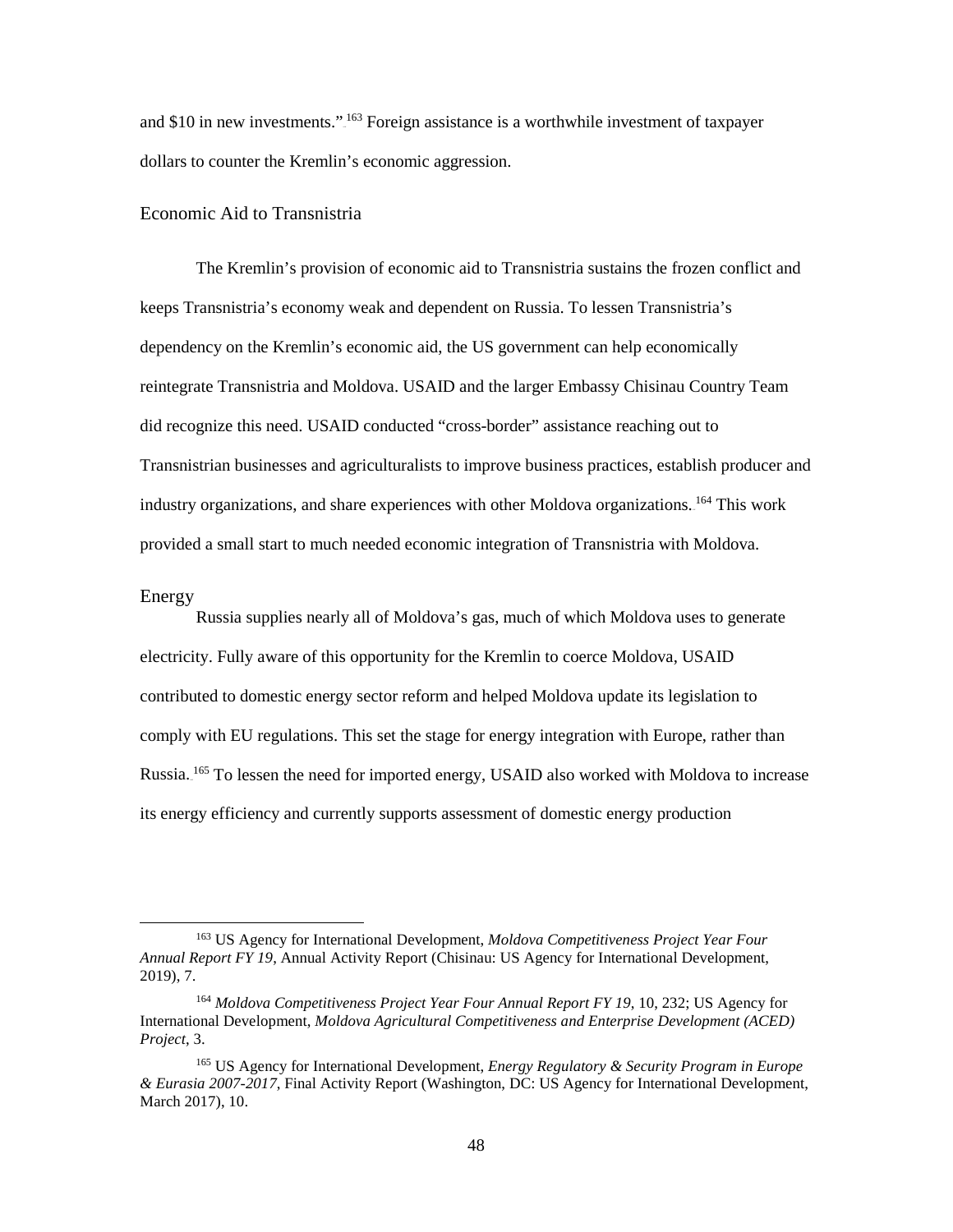opportunities.<sup>166</sup> Together, these efforts provide Moldova the necessary regulatory environment and technical resources to enable them to seek and use Western energy sources when they become available and lessen Moldova's energy dependence on Russia.

#### Trade

l

Historically, Russia was Moldova's primary export market for its agricultural commodities. Because Moldova is an agrarian nation, its economy and its citizens notice if Moldova loses market access, including when the Kremlin imposed import embargoes. USAID helped farmers and agribusinesses find new markets before, during, and after the repeated bans.

In the early 2000s, USAID realized that Moldova's wine industry was not competitive in higher value markets outside Russia. Starting in 2005, even prior to the Kremlin's embargo on Moldovan wine, USAID targeted improvement in the quality and branding of Moldova wines to help the industry compete in new markets.<sup>167</sup> Thus, because of USAID's strategic planning, when the Kremlin embargoed Moldovan wine, USAID was prepared to help. Following USAID's assistance, by 2009, wineries began accessing and expanding sales into European Union markets, namely the Czech Republic, Poland, Romania, Sweden, and the United Kingdom.<sup>168</sup> This was a start, but more work was necessary to continue to alleviate the devastation caused by the Kremlin's wine embargo in 2006.

Though it was unrealistic for USAID's activities to completely offset the negative impacts of the 2006 Kremlin wine embargo, their efforts to increase wine quality and diversify market access paid dividends during the next embargo. USAID partnered with the wine industry

<sup>166</sup> "Moldova Economic Growth," US Agency for International Development, last modified February 21, 2020, accessed February 23, 2020[, https://www.usaid.gov/moldova/economic-growth.](https://www.usaid.gov/moldova/economic-growth) 

<sup>167</sup> US Agency for International Development, *Building Competitive Industries in Moldova: Moldova CEED Final Report*, Final Activity Report (Washington, DC: US Agency for International Development, 2010), 13.

<sup>168</sup> US Agency for International Development, *Building Competitive Industries in Moldova: Moldova CEED Final Report*, 14, 32.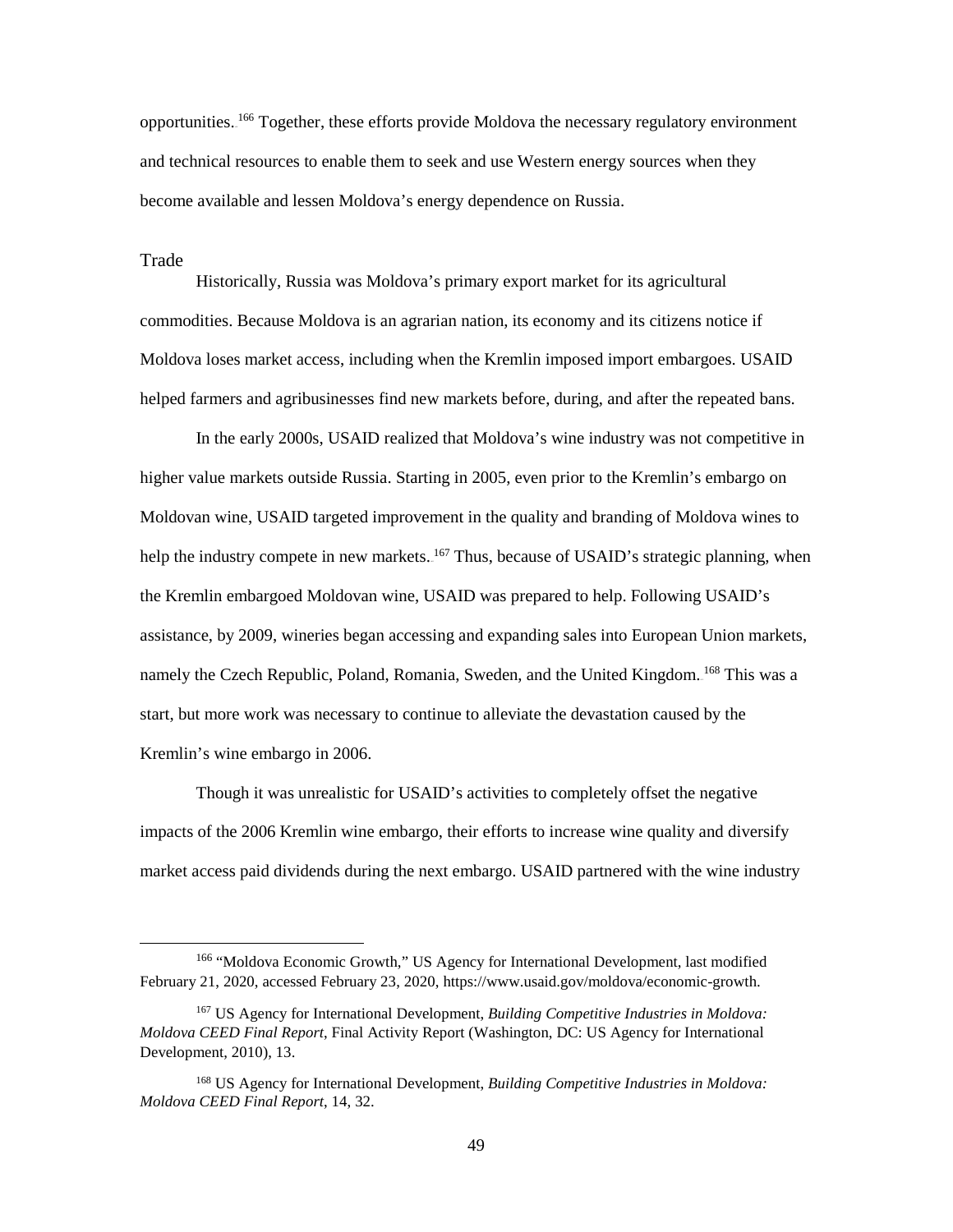to create a vision that enabled it to overcome the negative implications of Russian wine embargoes. USAID then supported the industry to realize this vision and become more resilient. As a result of USAID's activities, when the Kremlin embargoed Moldovan wine in 2013, the value of Moldovan wine exports to EU markets increased by nineteen percent in just one year. <sup>169</sup> In 2006, it was unthinkable that wineries could switch markets so quickly and successfully in the face of the Kremlin's economic aggression. Further, USAID's assistance enabled wine exports to non-CIS countries to grow twelve to fifteen percent each year from 2011 to 2014 and the price per bottle to increase by ten percent from 2010 to 2014.<sup>170</sup> USAID helped the Moldovan wine industry reduce its dependence on Russia while also increasing incomes earned in the wine sector.

Likewise, USAID also assisted Moldovan fruit and vegetable producers to diversify their markets in the face of repeated Russian import bans. During the 2005 Russian embargo on Moldovan fresh fruits and vegetables, USAID conducted rapid market appraisals for the targeted commodities and sent agribusinesses abroad to secure contracts.<sup>171</sup> During the 2014 Kremlin ban on Moldovan fruit and vegetable imports, USAID partnered with producers to find new markets including in Italy, Romania, Spain, and the UAE.<sup>172</sup> However, once the Russian market reopened, many producers preferred to sell products to Russia because the terms were more favorable, most notably, upfront cash payments and lower quality demands.<sup>173</sup> USAID also helped Orhei-Vit, the largest fruit and vegetable processing company in Moldova, which sources fresh produce locally,

<sup>169</sup> US Agency for International Development, *Strengthening the Wine Sector: Moldova's Living Legend*, Technical Brief (Washington, DC: US Agency for International Development, April 2015), 2.

<sup>170</sup> Ibid, 8.

<sup>171</sup> "Moldova Agribusiness Development Project," CNFA, accessed February 23, 2020, https://www.cnfa.org/program/agricultural-development-program/.

<sup>172</sup> US Agency for International Development, *Moldova Agricultural Competitiveness and Enterprise Development (ACED) Project*, Final Activity Report (Washington, DC: US Agency for International Development, March 2016), 11.

<sup>173</sup> Ibid, 7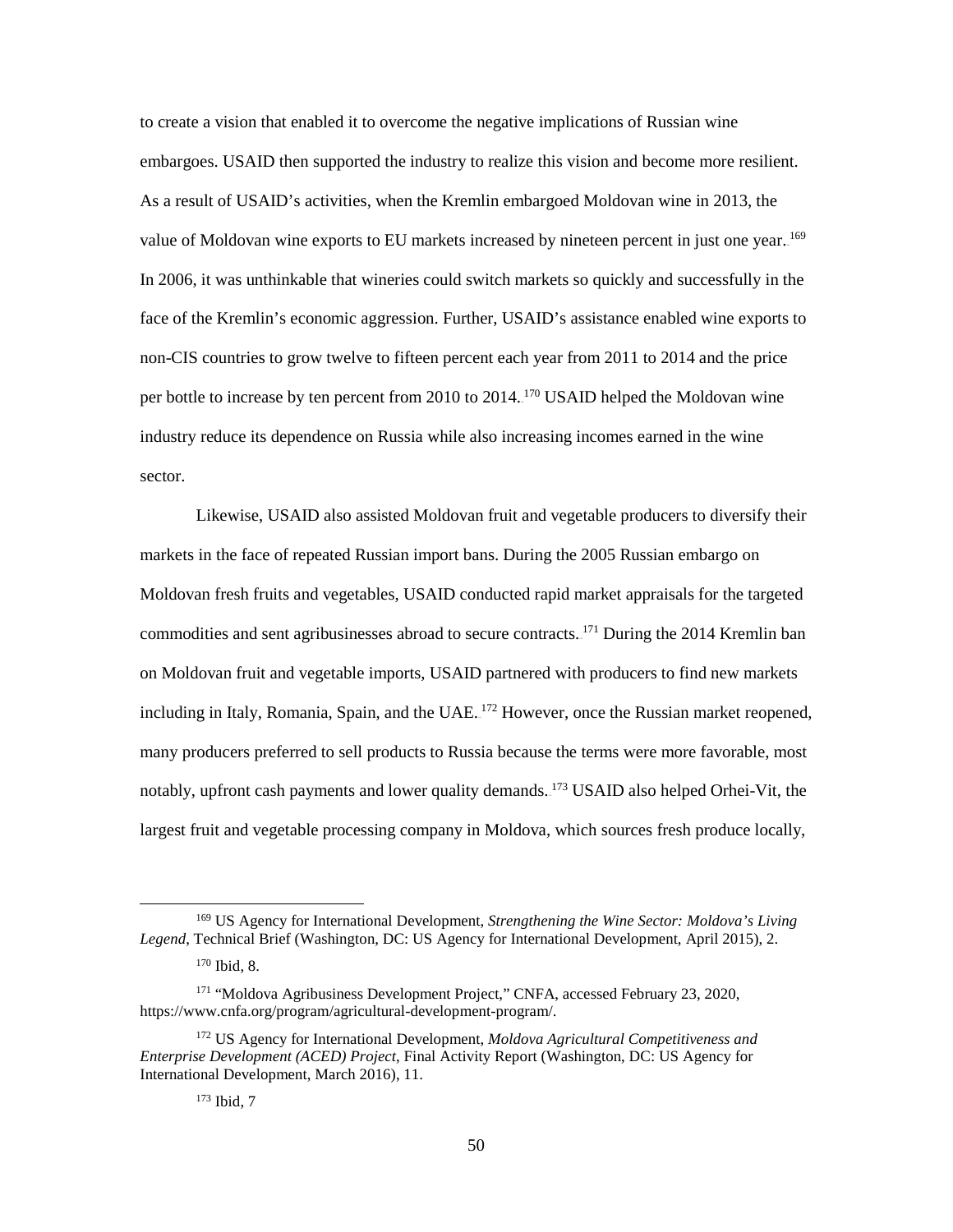to obtain International Featured Standard certification so that it can sell goods into lucrative European markets, which it does.<sup>174</sup>

Lastly, USAID assisted the Moldovan government to update regulations and agribusinesses to realize the duty-free export benefits from the DCFTA to increase and sustain European market access. Moldova is taking advantage of the DCFTA—already exceeding the duty-free quotas for some eligible commodities.<sup>175</sup> USAID's assistance has helped Moldovans to diversify their exports, improve the quality of their exportable products, and access new, highervalue markets. These efforts have lessened Moldova's dependence on Russian markets and weakened the effectiveness of the Kremlin's use of import embargoes as a geoeconomic tool. Labor

 In 2010, thirty-seven percent of remittances Moldovans sent home came from Russia. By 2018, this number dropped to twenty-nine percent. Despite this drop, Moldova remains vulnerable to a Kremlin crackdown on Moldovan migrant laborers destined for Russia. USAID stepped up by helping Moldovans to acquire new skills to conduct business with the West and partnering with European companies to create jobs in Moldova. In 2005, USAID began assisting the textile and ICT sectors to become more competitive. In 2010, they added furniture and tourism as well. From 2015 to 2020, USAID, in partnership with the Swedish and British governments, continued to improve the competitiveness of four emerging heritage sectors: wine, tourism, apparel and footwear manufacturing, and ICT. Together, these sectors comprised twelve percent of Moldova's GDP and provide income to nearly 320,000 Moldovans, or almost ten percent of the population.<sup>176</sup> USAID's work included helping these industries take full advantage

 $\overline{\phantom{a}}$ 

<sup>174</sup> *Moldova Agricultural Competitiveness and Enterprise Development (ACED) Project*, x.

<sup>175</sup> US Agency for International Development, *High-Value Agriculture Activity Annual Report*, Annual Activity Report (Washington, DC: US Agency for International Development, October 2019), 21.

<sup>176</sup> US Agency for International Development, *Moldova Competitiveness Project Year Four Annual Report FY 19*, 7.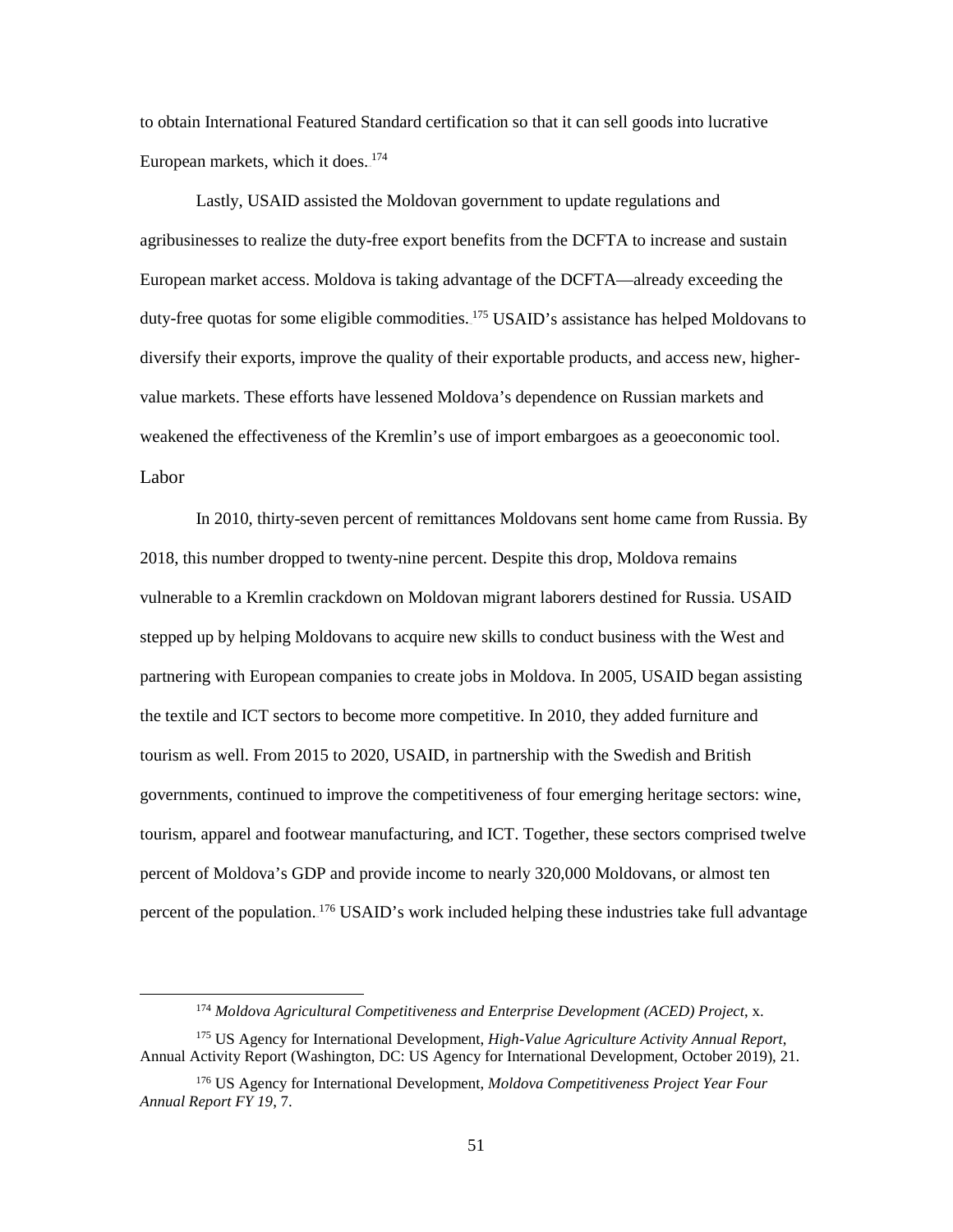of EU trade agreements. These efforts generated jobs and increased incomes so more Moldovans can choose to stay home instead of migrating to Russia as seasonal laborers.

#### Cyber

The Kremlin's use of cybercrime to undermine Moldovan economic progress is highly likely. Following the 2015 Kremlin-backed cybersecurity attack that targeted Ukrainian power grids, in 2016, USAID funded a cybersecurity initiative for electric utility regulators in the Black Sea Region, which includes Moldova, to reduce cybersecurity.<sup>177</sup> The Department of Justice's International Criminal Investigative Training Assistance Program trained Moldovan cybercrime investigators.<sup>178</sup> The State Department also conducted a whole-of-government national cyber strategic assessment in Moldova to identify gaps and areas of potential need. To help grow Moldova's IT sector and protect it from the Kremlin's economic aggression, the State Department also supported the development and implementation of a national cyber strategy that identified Moldova's long-term strategic thinking around cyber issues. <sup>179</sup> Though only the beginning, this critical and foundational work will help protect Moldova against future geoeconomic cyber attacks.

## **Conclusions**

 $\overline{a}$ 

First, the US government continued to uphold the Stimson Doctrine by not recognizing Transnistria as a separate territory. Second, countering the Kremlin's economic aggression was not always explicitly mentioned in the US government's foreign policy objectives or in legislation. However, those who planned, programmed, and implemented foreign assistance

<sup>177</sup> US Agency for International Development, *Energy Regulatory & Security Program in Europe & Eurasia 2007-2017*, 43.

<sup>&</sup>lt;sup>178</sup> "Cyber Crime and Security," Department of Justice, last modified November 13, 2009, accessed February 23, 2020, https://www.justice.gov/archives/opa/blog/cyber-crime-and-security.

<sup>179</sup> Office of the Coordinator of US Assistance to Europe, Eurasia, and Central Asia, *Moldova*, Foreign Assistance Fact Sheet (Washington, DC: US Department of State, October 2018).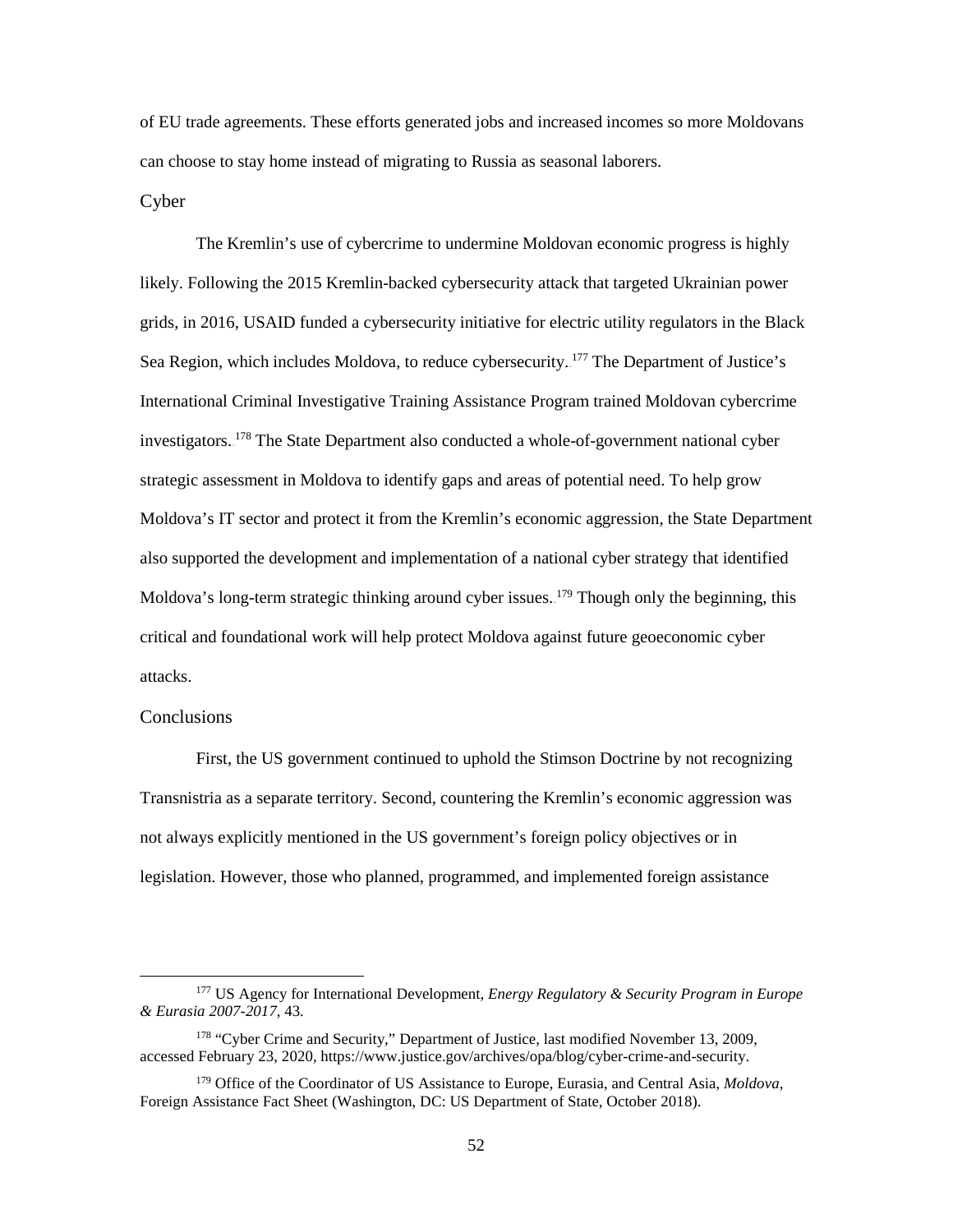provided targeted aid to Moldova from 2003 to 2019 to help Moldovans cope with the Kremlin's economic coercion.

USAID was the main provider of this targeted foreign assistance. USAID's largest contributions were helping Moldovans access new and more lucrative markets for their produce and creating jobs in Moldova to reduce seasonal labor migration. USAID was able to react quickly due to its understanding of the environment and existing activity infrastructure.

The US government's foreign assistance opened doors for Moldovans. It enabled them to look westward for economic opportunities while the Moldovan government charted its way forward as a neutral nation that must balance Russia and the West. This added stability helped to fulfill the US foreign policy objective of maintaining Moldova as an economically and politically stable ally on the border with the EU and NATO. It also improved Moldova's self-reliance.

USAID's assistance cannot be directly attributed to why the Moldovan government stood firm in the face of the Kremlin's economic aggression. However, it has provided Moldovan citizens with more and alternative income generating options. Therefore, as a result of USAID assistance, more and more Moldovan citizens no longer are forced to choose Russia over the West.

# Chapter Six: Conclusions

 Though the Kremlin regularly used economic aggression to coerce FSRs, the US government recognized this threat and reacted accordingly. Evidence in Moldova suggests that the US government's foreign assistance did help reduce its economic dependence on Russia from 2003 to 2019. However, it is unclear if the US government's assistance can be directly attributed to whether or not the Moldovan government chose to stand firm in the face of the Kremlin's economic aggression.

 The main driver for the Kremlin to use of geoeconomic tools to coerce FSRs is the desire to maintain buffer states to distance itself from historical adversaries in Western Europe.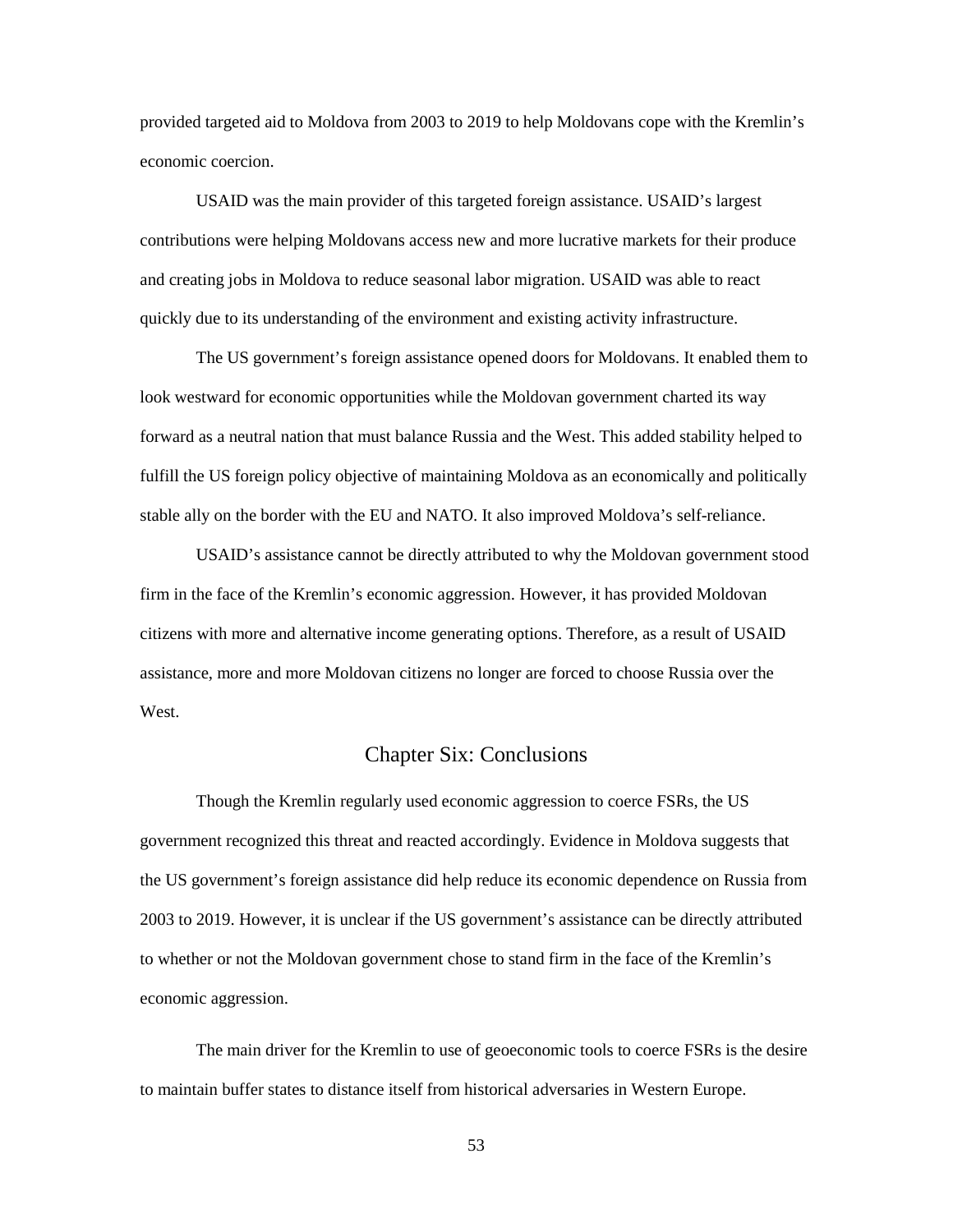Maintaining influence in the FSRs is an indicator of the Kremlin's power in the region as it seeks to regain its status as a regional hegemon. Part of the Kremlin's strategy is to not let buffer states benefit from both Russia and the West. Rather, the Kremlin forces them to make a binary choice: choose Russia or become Russia's enemy. The Kremlin's strategy combined with the West's desire to win over Russian buffer states leaves these countries in a geopolitical tug-of-war that requires great skill to balance.

The Kremlin's most effective, long-term geoeconomic tool is the economic assistance it provides to breakaway regions and frozen conflicts within the FSRs. Kremlin subsidies support these unsustainable economies to keep them in existence. Their continued existence prevents their parent countries from joining NATO and the EU, thus retaining them as Russian buffer states.

The Kremlin's most effective short- and medium-term geoeconomic tools are trade policy and migrant labor policy. Though the Kremlin attempts to use gas and oil supplies as a means of coercion, it is only effective in the short-term. Further, because the Kremlin is often seen as an unreliable hydrocarbon supplier, countries dependent on their supply have sought alternative sources. Ultimately, the Kremlin has driven away its gas customers.

Russian and FSR economies are interdependent. This interdependency is maintained and exploited through the Kremlin's economic assistance and the substantial remittances and export market opportunities the Russian economy provides to the FSRs. Interdependency may equate to vulnerability. For example, should the Russian economy greatly constrict or collapse, those countries and breakaway republics sustaining their economies based on Kremlin assistance would likely collapse. This would include Belarus and the eight breakaway regions supported by the Kremlin. Further, countries like Kyrgyzstan and Tajikistan, which are heavily dependent on remittances sent home from migrant laborers in Russia, could also collapse.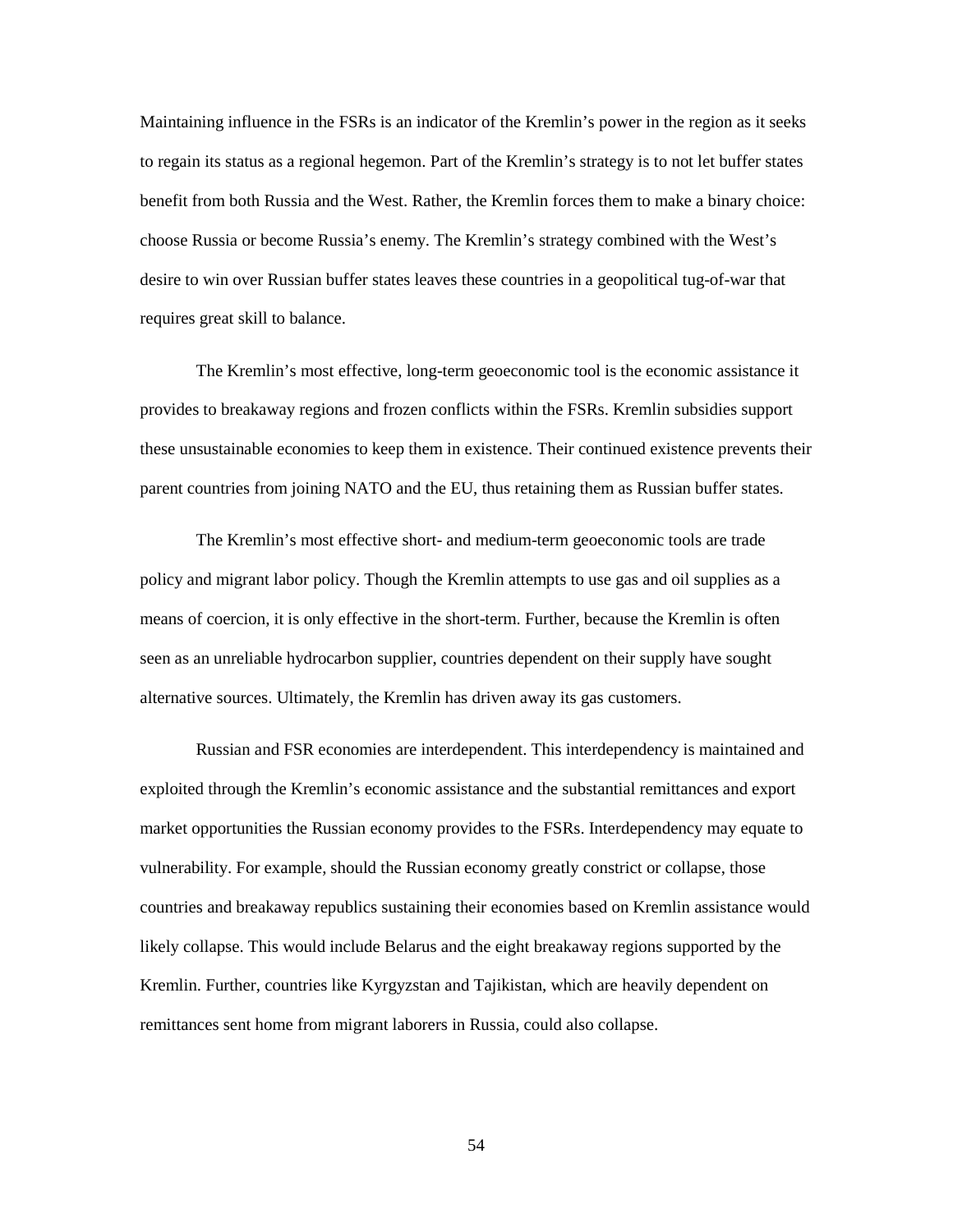Zooming into the Moldovan case, from 2003 to 2019, the Kremlin successfully used geoeconomic tools to ensure that Moldova did not join the EU or NATO. The Kremlin's greatest victory remains keeping the Kremlin-backed frozen conflict in Transnistria alive. As time passed, the Moldovan government and people took steps to diversify their export and employment markets to decrease their dependence on Russia. Despite these efforts, the Moldovan electorate continues to oscillate between East and West. Moldova's future is still undecided and the Kremlin remains aware of its opportunities.

Russia's invasion of Georgia in 2008 signaled to the United States and its allies that Russia would not let its buffer states join NATO or the EU. The United States was still not prepared to effectively react following the 2014 Russian invasion of Ukraine. Despite its desire to uphold the Stimson Doctrine, it remains unclear if the United States is prepared to handle the next Kremlin-directed violation of sovereignty of a non-NATO member. Without a push from the West, the Kremlin may keep Russian troops in Georgia, Moldova, and Ukraine indefinitely. Further, in February 2020, the Kremlin appointed Dmitry Kozak, who managed the Kremlin's relationship with Transnistria, as the chief negotiator with Kyiv regarding the reintegration of the Donbass region with Ukraine. Nevertheless, the Donbass' future may share similarities with Transnistria's history.

Countering the Kremlin's economic aggression was not always explicitly mentioned in the US government's foreign policy objectives or in legislation. This remains a shortfall because the Kremlin continues to exploit many forms of economic coerce in the FSRs. However, those who planned, programmed, and implemented foreign assistance provided targeted aid to Moldova from 2003 to 2019 to help Moldovans cope with the Kremlin's economic coercion. USAID's largest contributions were helping Moldovans access new and more lucrative export markets and creating jobs in Moldova to reduce seasonal labor migration. The US government's foreign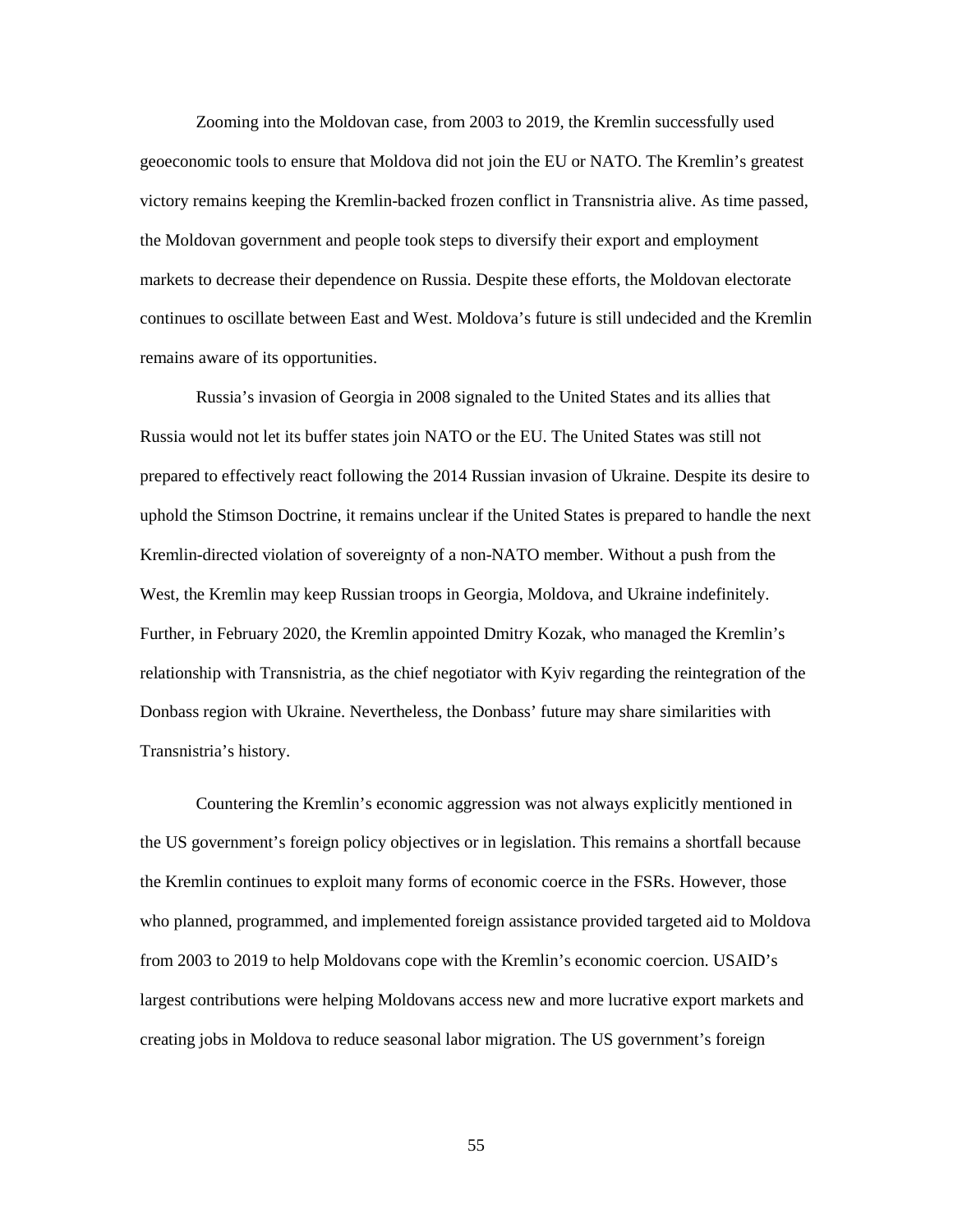assistance enabled Moldovans to look westward for economic opportunities while the Moldovan government charted its way forward as a neutral nation that must balance Russia and the West.

Economic aggression remains a real threat to US allies. It is especially troublesome when the targeted aggression constrains a country's ability to progress and join the EU and NATO. However, with increased policy focus and well-targeted foreign assistance, the US government can lessen the political and economic risk faced by its allies when threatened by others, including the Kremlin.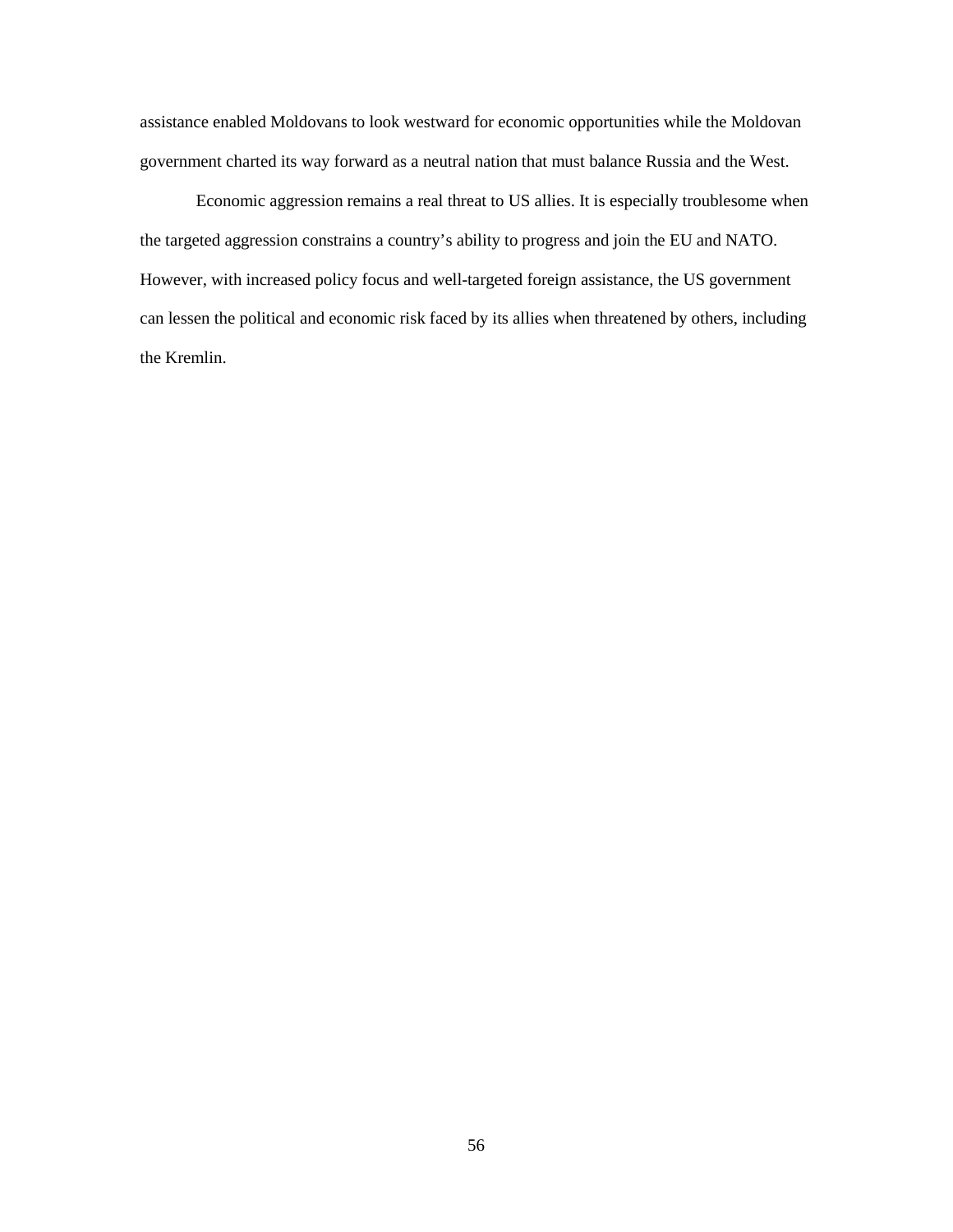# Bibliography

- Алексашенко, Сергей. "Европейский выбор: преступление и наказание [European Choice: Crime and Punishment]." *Газета.Ru*. Moscow, July 6, 2014. Accessed January 23, 2020. https://www.gazeta.ru/comments/2014/07/05\_a\_6098741.shtml.
- "Alert (TA18-074A): Russian Government Cyber Activity Targeting Energy and Other Critical Infrastructure Sectors." *US Cybersecurity and Infrastructure Security Agency*. Last modified March 15, 2018. https://www.us-cert.gov/ncas/alerts/TA18-074A.
- Antoci, Natalia. "Impactul Sancţiunilor Economice Asupra Comerţului Exterior al Republicii Moldova [Impact of Economic Sanctions on Foreign Trade of the Republic of Moldova]." Universitatea de Stat din Moldova [State University of Moldova], 2018.
- "Aproape un milion de moldoveni dețin cetățenia română! Alte sute de mii de cereri sunt în procesare [Almost one million Moldovans have Romanian citizenship! Other hundreds of thousands of applications are being processed]." *Telegraph*. Chisinau, March 28, 2018. https://telegraph.md/aproape-un-milion-de-moldoveni-detin-cetatenia-romana-alte-sutede-mii-de-cereri-sunt-in-procesare/.
- Baban, Inessa. *The Transnistrian Conflict in the Context of the Ukrainian Crisis*. Research Paper. NATO Defense College, December 2005.
- Baker, Mark. "Corked." *Foreign Policy*, August 2015.
- Basiul, Valentina. "2006: Ofensiva Rusiei: "războiul vinului" și gaze la prețuri dublate [2006: Russian Offensive: 'The wine war' and gas at a doubled price]." *RadioFreeEurope*, August 16, 2016.
- Belkin, Paul, Derek E. Mix, and Steven Woehrel. *NATO: Response to the Crisis in Ukraine and Security Concerns in Central and Eastern Europe*. Washington, DC: Congressional Research Service, July 31, 2014.
- "Bilateral Remittance Matrix 2018." World Bank, Updated October 2019, Accessed January 25, 2020 http://pubdocs.worldbank.org/en/904591573826885707/Bilateralremittancematrix2018- Oct2019.xlsx
- Birnbaum, Michael. "Russia Pressures Moldova and Ukraine Ahead of Signing of E.U. Association Agreement." *The Washington Post*, June 26, 2014.
- Blackwill, Robert D., and Jennifer M. Harris. *War by Other Means*. Cambridge: The Belknap Press of Harvard University Press, 2016.
- Boulanger, Pierre, Hasan Dudu, Emanuele Ferrari, and George Philippidis. "Russian Roulette at the Trade Table: A Specific Factors CGE Analysis of an Agri-Food Import Ban." *Journal of Agricultural Economics* 67, no. 2 (2016): 272–291.
- Bugajski, Janusz. *Unresolved Conflicts Benefit Moscow*. Center for European Policy Analysis, July 31, 2018.
- Burns, William J. "How the U.S.-Russian Relationship Went Bad." *The Atlantic*, April 2019.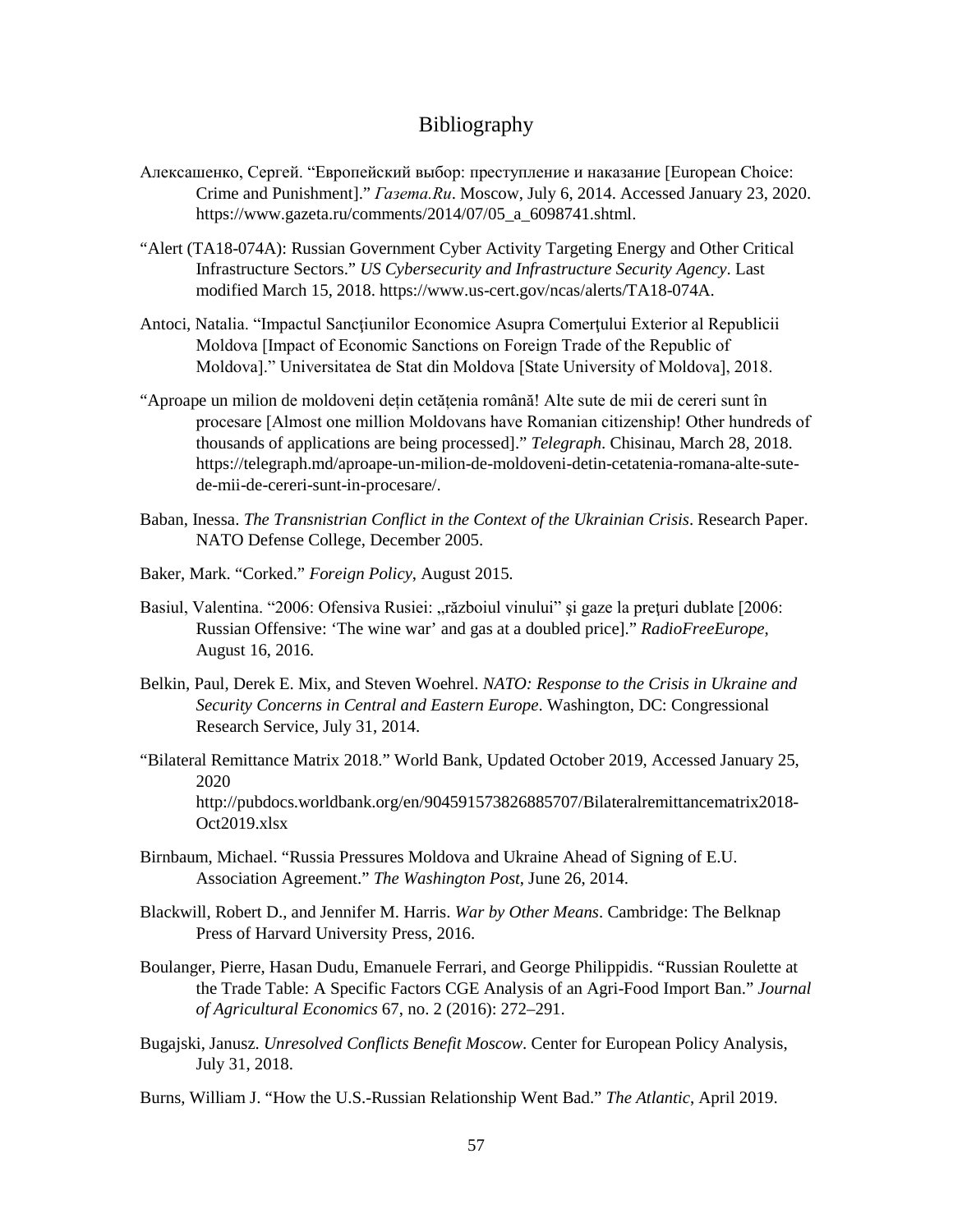———. *The Back Channel*. New York: Random House, 2019.

- Callaway, Rhonda L., and Elizabeth G. Matthews. *Strategic US Foreign Assistance*. Burlington: Ashgate Publishing Company, 2008.
- Calus, Kamil. *An Aided Economy: The Characteristics of the Transnistrian Economic Model*. OSW Commentary. Centre for Eastern Studies, May 14, 2013.

———. *Gagauzia: Growing Separatism in Moldova?* OSW Commentary. Centre for Eastern Studies, 2014.

- CBS. *Barometrul de Opinie Publică [Public Opinion Barometer]*. Moldova: Institutul de Politici Publice [Public Policy Institute], October 2016.
- Central Intelligence Agency. "Moldova." *The World Factbook*. Accessed February 29, 2020. https://www.cia.gov/library/publications/the-world-factbook/geos/md.html.
- Cenusa, Denis, Michael Emerson, Tamara Kovziridze, and Veronika Movchan. *Russia's Punitive Trade Policy Measures Towards Ukraine, Moldova, and Georgia*. Centre for European Policy Studies Working Document. Brussels, September 2014.
- "Chisinau Recognizes Romanian As Official Language." *RadioFreeEurope*, December 5, 2013. Accessed January 8, 2020. https://www.rferl.org/a/moldova-romanian-officiallanguage/25191455.html.
- Collins, Gabriel. *Russia's Use of the "Energy Weapon" in Europe*. Issue Brief. Rice University's Baker Institute for Public Policy, July 18, 2017.
- Cooley, Alexander. *Great Games, Local Rules*. New York: Oxford University Press, 2012.

———. *Whose Rules, Whose Sphere? Russian Governance and Influence in Post-Soviet States*. Task Force White Paper. Carnegie Endowment for International Peace, June 30, 2017.

- "Coordinated Direct Investment Survey, Moldova, 2018 Inward Direct Investment." International Monetary Fund, December 19, 2019.
- Current, Richard N. "The Stimson Doctrine and the Hoover Doctrine." *The American Historical Review* 59, no. 3 (April 1954): 513–542.
- "Cyber Crime and Security." Department of Justice. Last modified November 13, 2009. Accessed February 23, 2020. https://www.justice.gov/archives/opa/blog/cyber-crime-and-security.
- DAI. *Assessing Competitiveness in Moldova's Economy*. Assessment. Bethesda, MD, July 2004.
- Daly, John C. "Russia's New Passport Regulations Impose Additional Hardships on Tajik Migrant Workers." *Eurasian Daily Monitor* 11, no. 212 (November 26, 2014).
- Drezner, Daniel W. "The Hidden Hand of Economic Coercion." *International Organization* 57, no. 3 (2003): 643–659.
- Dunlop, Tessa. "Why Russian Wine Ban Is Putting Pressure on Moldova." *BBC*, November 21, 2013.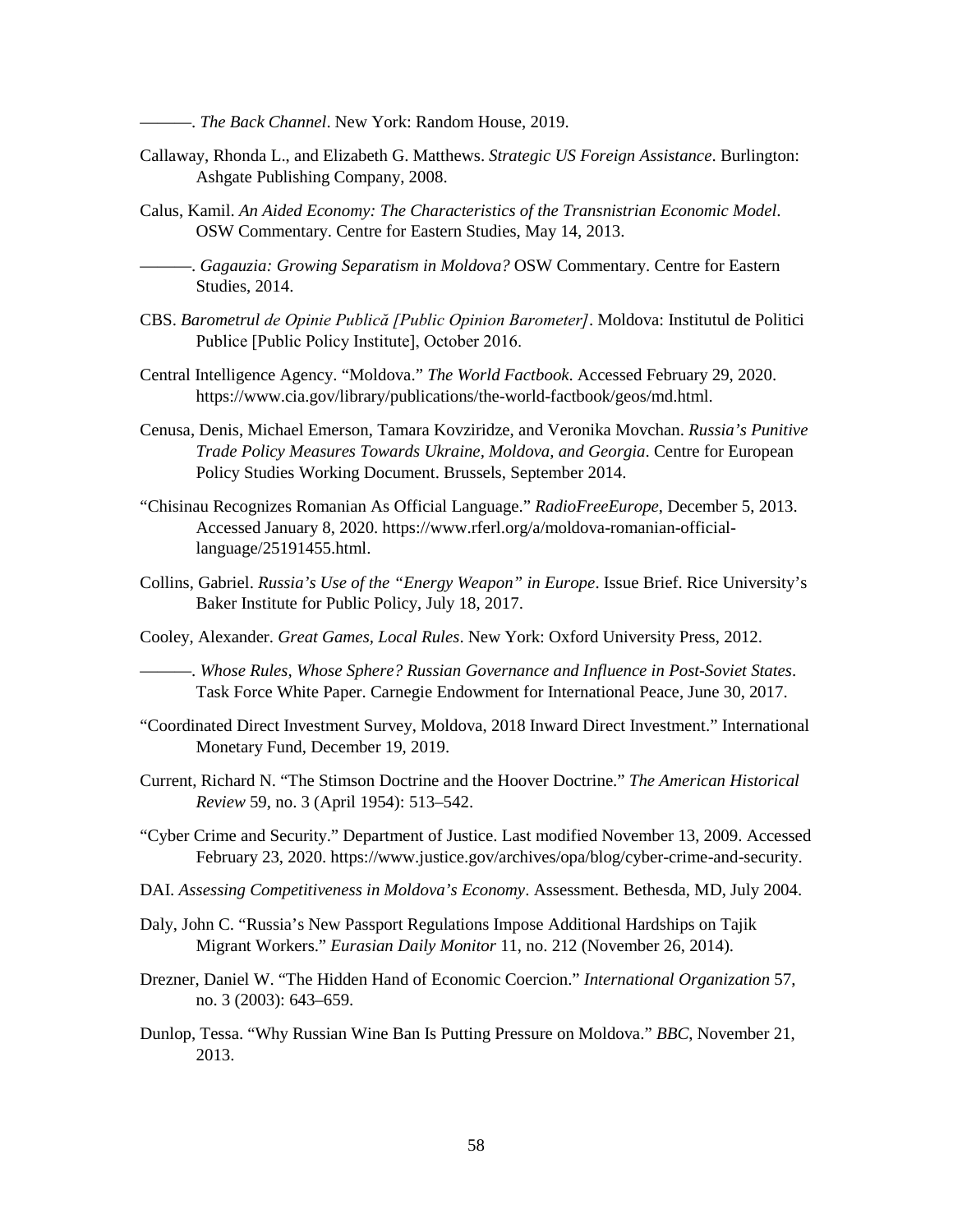- "Economic Dependence on Russia. What Has Moldova Learnt?" Mold-Street. Last modified March 29, 2013. Accessed November 1, 2019. https://www.moldstreet.com/?go=news&n=7276.
- Eriksen, Monika. "Assessing Russia's Doctrine of Realpolitik as Strategic Re-Contouring of Regional Power-Balance in the Post-Soviet Periphery." *Politeja* 41 (2016): 305–328.
- Ernst, Iulian. "Transnistria Slumps as Moscow Pulls the Strings." *BNE Intellinews*, May 27, 2016.
- Essex, Jamey. *Development, Security, and Aid Geopolitics*. Athens: University of Georgia Press, 2013.
- Fossett, Katelyn. "This Man Decides Whether Russians Consume Moldovan Wine, Lithuanian Cheese, and Ukrainian Chocolate." *Foreign Policy*, October 10, 2013.
- Garces de Los Fayos, Fernando. *The Signature of the Eurasian Union Treaty: A Difficult Birth, an Uncertain Future*. In-Depth Analysis. Brussels: European Parliament, Directorate-General for External Policies, August 2014.
- Gazprom. *PJSC Gazprom Financial Report*, 2018.
- "Gazprom OAO Revenue 2006-2019." *Macrotrends LLC*. Accessed January 22, 2020. https://www.macrotrends.net/stocks/charts/OGZPY/gazprom-oao/revenue.
- Gorchinskaya, Katya, and Darina Marchak. "Russia Gives Ukraine Cheap Gas, \$15 Billion in Loans." *Kyiv Post*, December 17, 2013.
- Gordon, Philip H., and Daniel Rosenblum. "The Freedom Support Act: 20th Anniversary." Last modified September 21, 2012. Accessed December 22, 2019. https://2009- 2017.state.gov/p/eur/rls/rm/2012/198152.htm.
- Grigas, Agnia. *Frozen Conflicts, A Tool Kit for US Policymakers*. Atlantic Council, Dinu Patriciu Eurasian Center, July 2016.
- Herszenhorn, David M. "Russia Putting a Strong Arm on Neighbors." *The New York Times*, October 22, 2013.
- Herszenhorn, David M., and Andrew E. Kramer. "Russia Offers Cash Infusion for Ukraine." *The New York Times*, December 17, 2013.
- IMAS-INC Chisinau. *Barometrul Opiniei Publice [Public Opinion Barometer]*. Moldova: Institutul de Politici Publice [Public Policy Institute], November 2009.
- Johnson, Keith. "Putin's Gas Gambit Backfires." *Foreign Policy*, December 12, 2013.
- Kennedy, Ryan. "Moldova: Counting Losses as Russian Wine Ban Lingers." *RadioFreeEurope*, April 4, 2007.
- King, Charles. *The Moldovans: Romania, Russia, and the Politics of Culture*. Stanford: Hoover Press, 2013.
- Kraatz, Susanne. *The Russian Embargo: Impact on the Economic and Employment Situation in the EU*. Briefing. Employment and Social Affairs. Brussels: European Parliament, 2014.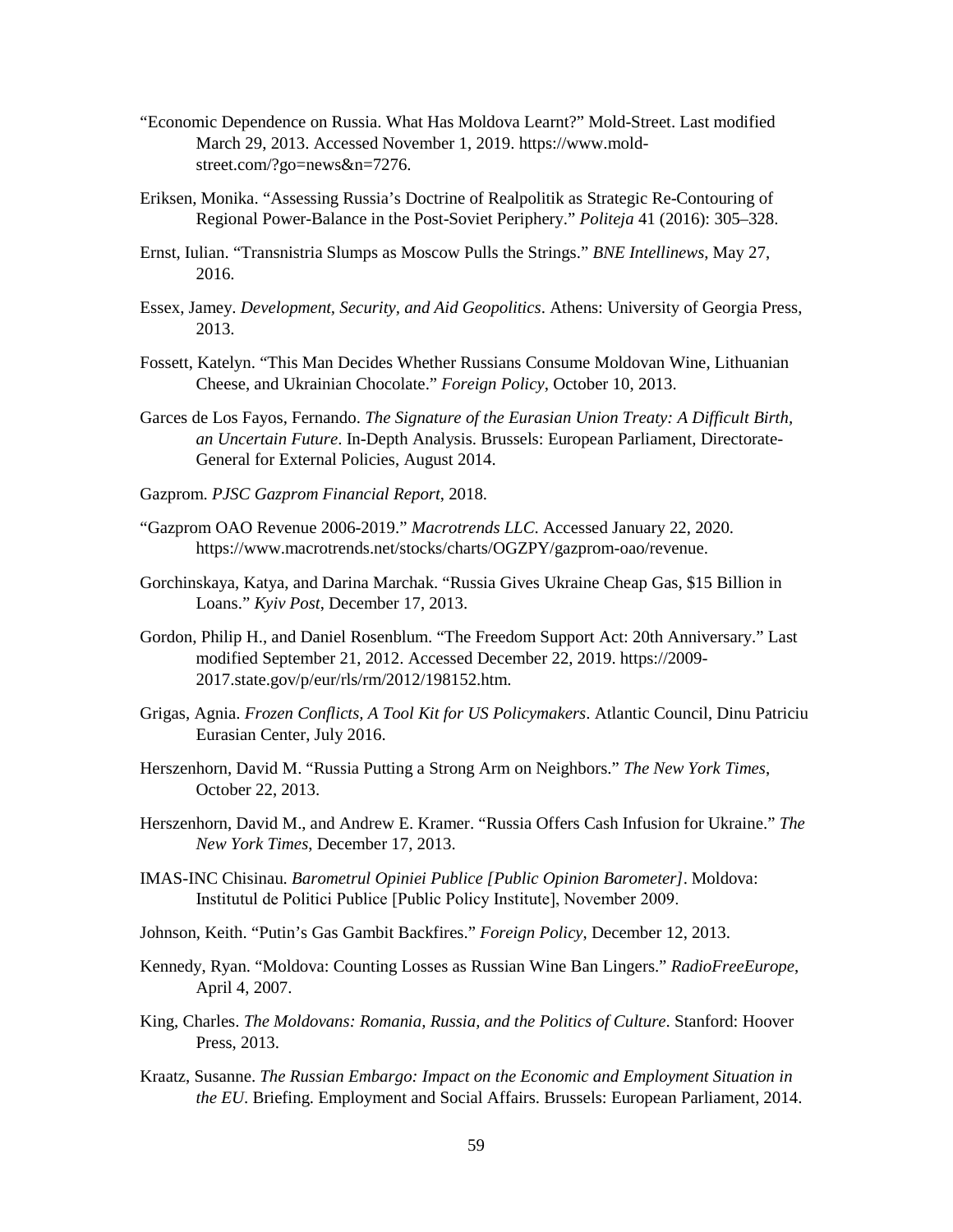- Kramer, Andrew E. "Gas Deal with Belarus Gives Control of Pipeline to Russia." *New York Times*, November 25, 2011.
- "Kremlin Names Veteran Kozak as New Ukraine Negotiator." *RadioFreeEurope*, February 11, 2020.
- Lemon, Edward. "Dependent on Remittances, Tajikistan's Long-Term Prospects for Economic Growth and Poverty Reduction Remain Dim." Migration Policy Institute. Last modified November 14, 2019. Accessed February 29, 2020. https://www.migrationpolicy.org/article/dependent-remittances-tajikistan-prospects-dimeconomic-growth.
- "'Меморандум Козака': Российский План Объединения Молдовы и Приднестровья [Kozak Memorandum: Russian Plan for the Unification of Moldova and Transnistria]." *Regnum*, May 23, 2005. Accessed September 4, 2019. https://regnum.ru/news/polit/458547.html.
- Millennium Challenge Corporation. *Millennium Challenge Corporation Board of Directors Announces 2007 Compact Eligible Countries: Moldova, Jordan, and Ukraine*, November 9, 2006.
- Ministerul Justitiei [Ministry of Justice], Autoritatea Nationala Pentru Cetatenie [National Citizenship Authority], Romania. *Procedura de redobândire a cetăţeniei române art. 11 [The procedure for regaining Romanian citizenship article 11]*. Vol. Article 11, n.d.
- Mitchell, Lincoln A. *The Color Revolutions*. Philadelphia: University of Pennsylvania Press, 2012.
- "Moldova Agribusiness Development Project." CNFA. Accessed February 23, 2020. https://www.cnfa.org/program/agricultural-development-program/.
- "Moldova Compact." Millennium Challenge Corporation. Accessed February 8, 2020. https://www.mcc.gov/where-we-work/program/moldova-compact#program-docs.
- "Moldova Economic Growth." US Agency for International Development. Last modified February 21, 2020. Accessed February 23, 2020. https://www.usaid.gov/moldova/economic-growth.
- "Moldova History." US Agency for International Development. Last modified February 21, 2020. Accessed February 23, 2020. https://www.usaid.gov/moldova/history.
- Moldovagaz. "The Gas Sector of Moldova National and Regional Security Issues" presented at the CESEC Gas Plenary and Working Group Meeting, Brussels, October 8, 2019. Accessed January 20, 2020. https://ec.europa.eu/energy/sites/ener/files/documents/tbrf\_state\_of\_play\_moldova\_0810 2019-final.pdf.
- Naylor, R. T. *Economic Warfare*. York: Maple Press, 1999.
- North Atlantic Treaty Organization. "Relations with the Republic of Moldova." Last modified October 12, 2018. Accessed February 28, 2020. https://www.nato.int/cps/en/natohq/topics\_49727.htm.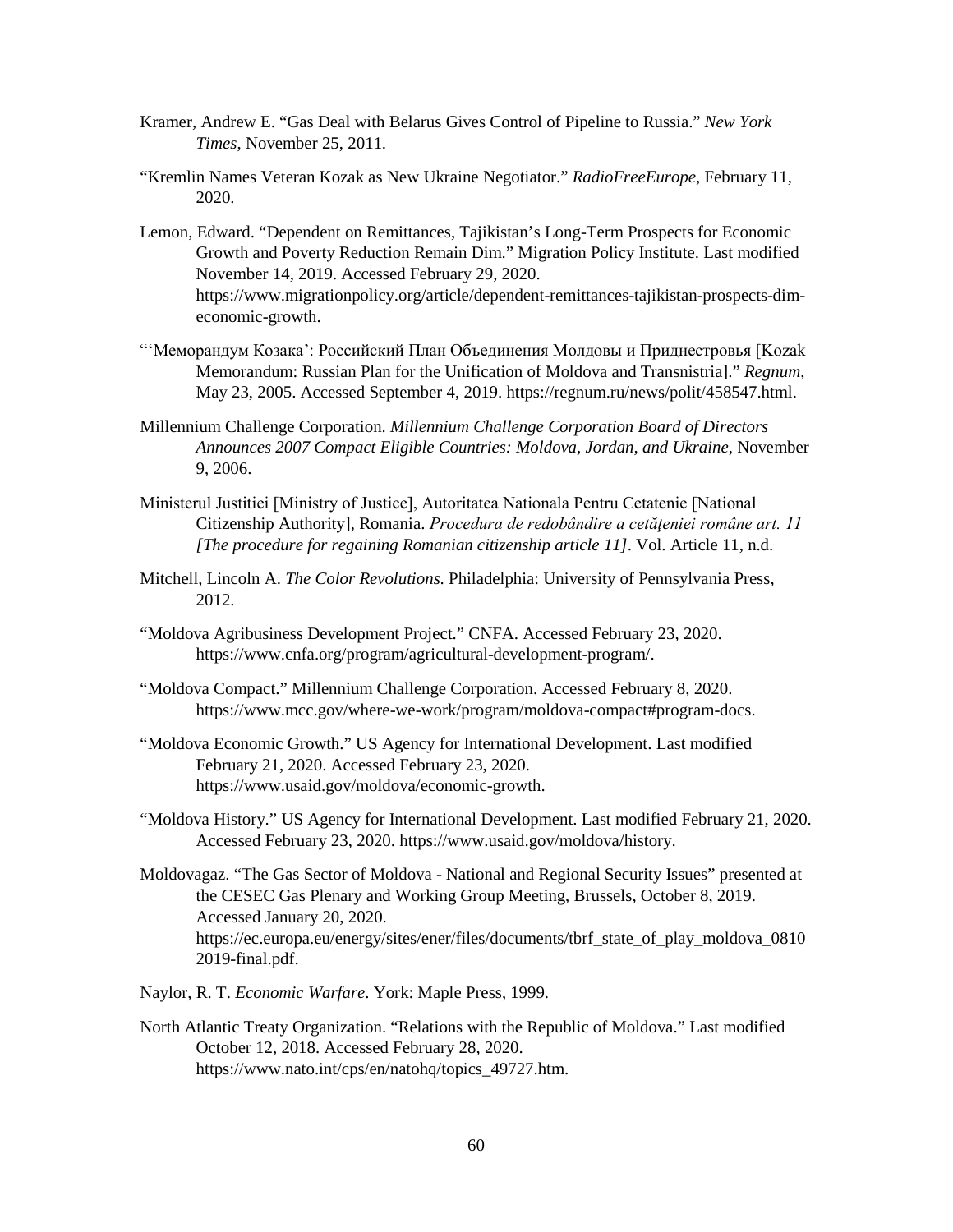- Oliver, Christian. "Moldovan Winemakers Struggle as Russia Vies with EU for Influence." *Financial Times*, April 8, 2014.
- *Olson & Price Launch Moldova Caucus*. Press Release. Washington, DC: Office of Congressman Pete Olson, July 13, 2017.
- "Онищенко, Геннадий [Onishchenko, Gennady]." *Lenta.Ru*. Accessed November 16, 2019. https://lenta.ru/lib/14162020/full.htm.
- Orenstein, Michael A. *The Lands in Between*. New York: Oxford University Press, 2019.
- *Organization for Security and Co-Operation in Europe Mission to Moldova*. Fact Sheet. Chisinau: OSCE, May 2019.
- O'Sullivan, Meghan L. *Shrewd Sanctions*. Washington, DC: Brookings Institution Press, 2013.
- Pan, Philip P. "Ukraine to Extend Russia Naval Base Lease, Pay Less for Natural Gas." *Washington Post*, April 22, 2010.
- Parfeni, Dumitru. *How the Russian Federation Uses the Informational Instrument of National Power to Influence the Republic of Moldova's Strategic Security Policy*. Thesis. Fort Leavenworth: US Army Command and General Staff College, 2006.
- Pirani, Simon, Jonathan Stern, and Katja Yafimava. *The Russo-Ukrainian Gas Dispute of January 2009: A Comprehensive Assessment*. Oxford Institute for Energy Studies, February 2009.
- Popa, Ana. *Moldova and Russia: Between Trade Relations and Economic Dependence*. Chisinau: Expert-Grup, April 2015.
- ПОСТАНОВЛЕНИЕ ГОСУДАРСТВЕННОЙ ДУМЫ ФЕДЕРАЛЬНОГО СОБРАНИЯ РОССИЙСКОЙ ФЕДЕРАЦИИ [Resolution of the State Duma, and of the Federal Meeting of the Russian Federation]. *Об обращении Верховного Совета Приднестровья [About the appeal of the Supreme Council of Transnistria]*, 1995.
- "Projects." *Gazprom*. Accessed January 22, 2020. https://www.gazprom.com/projects/.
- Raphelson, Samantha. "Report: Russian Hackers Had the Ability to Shut Down U.S. Power Plants." NPR. Last modified March 16, 2018. Accessed February 29, 2020. https://www.npr.org/2018/03/16/594371939/u-s-accuses-russia-of-cyberattacks-onenergy-infrastructure.
- *Reps. Price and Olson, Moldova Caucus Co-Chairs, Encouraged By New Government Formation*. Press Release. Washington, DC: Office of Congressman Pete Olson, June 18, 2019.
- Rice, Condoleezza. "Russia Invaded Georgia 10 Years Ago. Don't Say America Didn't Respond." *The Washington Post*, August 8, 2018.
- *Romanian Citizenship Offer to Moldovans: Exaggerated Fears in the European Union*. Press Release. European University Institute, May 12, 2009.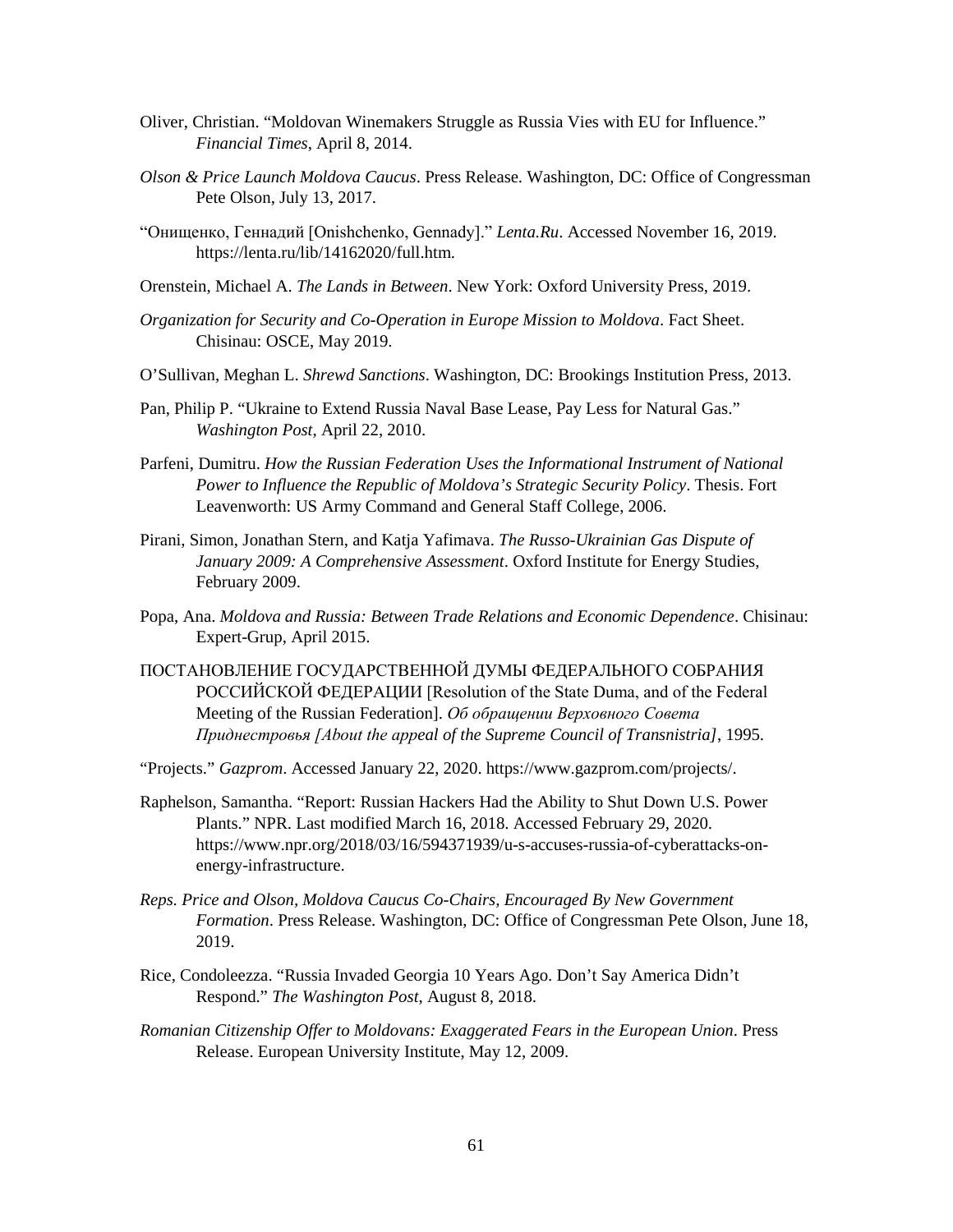Rumer, Eugene, Richard Sokolsky, Paul Stronski, and Andrew S. Weiss. *Illusions vs Reality: Twenty-Five Years of U.S. Policy Toward Russia, Ukraine, and Eurasia*. Washington, DC: Carnegie Endowment for International Peace, February 2017.

"Russia Cuts Gas to Moldova." *RadioFreeEurope*, January 2, 2006.

- "Russian Election: Biggest Protests since Fall of USSR." *BBC*, December 10, 2011.
- "Russia Suspends Free Trade Agreement with Ukraine," *The Moscow Times,* December 16, 2015.
- Sargent, Joe. "Moldova Gas Pipeline to Be Extended." *Construction Europe*, May 2, 2019.
- Schwirtz, Michael, and Joseph Goldstein. "Russian Espionage Piggybacks on a Cybercriminal's Hacking." *The New York Times*, March 12, 2017.
- "Seven New Members Join NATO." North American Treaty Organization. *NATO Update*. Last modified March 29, 2004. Accessed February 29, 2020. https://www.nato.int/docu/update/2004/03-march/e0329a.htm.
- Shagina, Maria. "Moldova´s Fragile Energy Security." *New Eastern Europe*. Last modified March 14, 2018. Accessed January 22, 2020. https://neweasterneurope.eu/2018/03/14/moldovas-energy-security/.
- Sherr, James. *The New East-West Discord: Russian Objectives, Western Interests.* Clingendael Institute, 2015.
- Shevin-Coetzee, Michelle. *The European Deterrence Initiative*. Center for Strategic and Budgetary Assessments, 2019.
- Shevtsova, Lilia. "Putin's Attempt to Recreate the Soviet Empire Is Futile." *Financial Times*, January 7, 2014.
- Shiryaevskaya, Anna, and Elena Mazneva. "Russian Gas." *Bloomberg*, July 8, 2018.
- Соловьев, Владимир. "Дмитрия Рогозина Не Ждали и Дождались [Dmitry Rogozin Was Not Expected and Waited]." *Коммерсантъ*, April 17, 2012.
- "Speech and the Following Discussion at the Munich Conference on Security Policy." President of Russia. Last modified February 10, 2007. Accessed February 8, 2020. http://en.kremlin.ru/events/president/transcripts/page/321.
- Stratan, Alexandru, Alexandru Fala, and Victoria Clipa. "Risks to the Agri-Food Sector of Republic of Moldova Associated with Restrictions Imposed by the Russian Federation on Moldovan Imports." *Procedia Economics and Finance* 32 (2015): 324–331.
- Stronski, Paul, and Richard Sokolsky. *The Return of Global Russia*. Washington, DC: Carnegie Endowment for International Peace, 2017.
- "Structura populației după limba maternă la recensămintele din anii 2004 și 2014, pe medii [Population structure by mother tongue at the 2004 and 2014 censuses, by areas]." National Bureau of Statistics of the Republic of Moldova, 2014. Accessed November 1, 2019.

http://statistica.gov.md/public/files/Recensamint/Recensamint\_pop\_2014/Rezultate/Tabel e/Caracteristici populatie RPL 2014 rom rus eng.xls.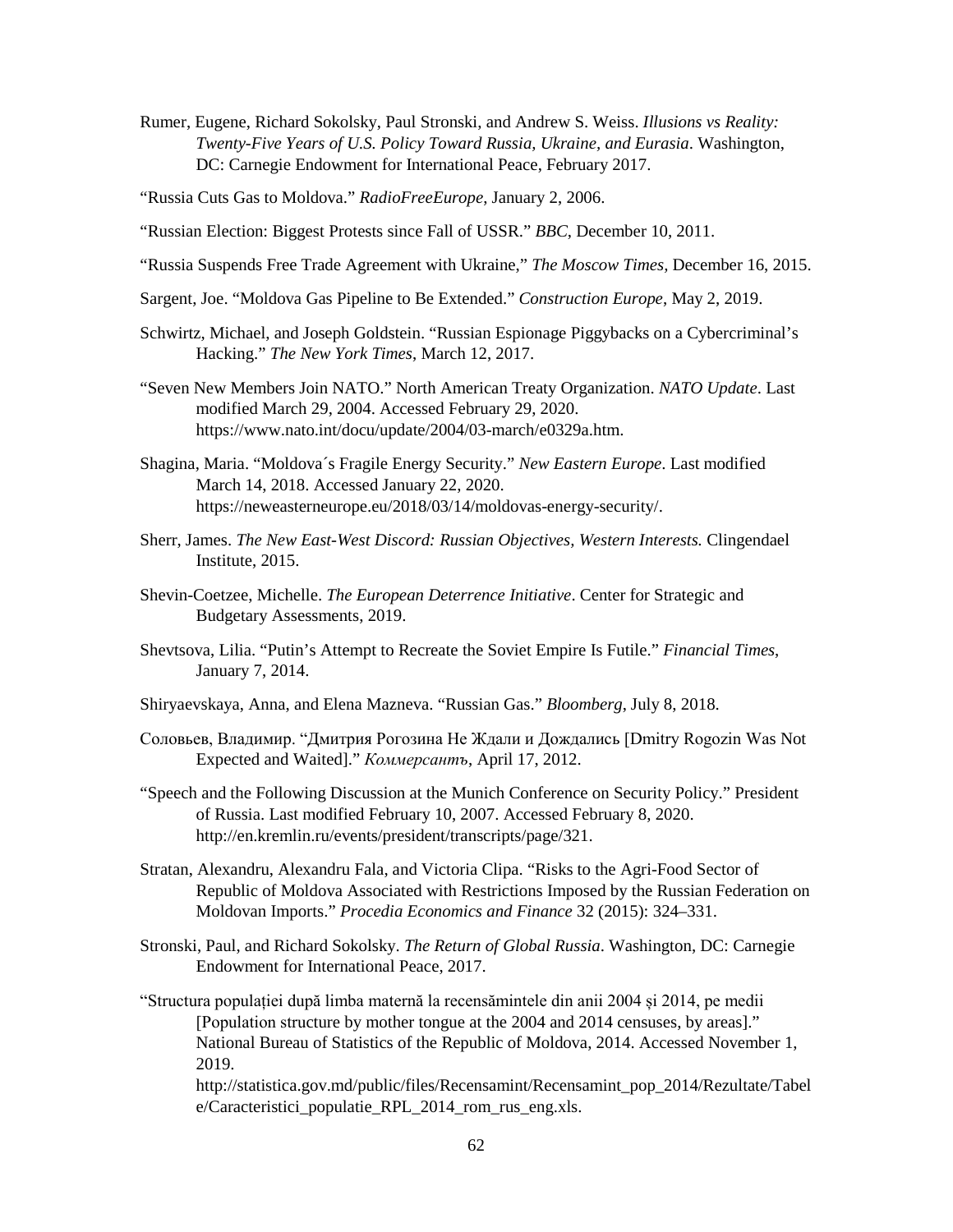- "Technical Information on Technical Barriers to Trade." *World Trade Organization*. Accessed January 27, 2020. https://www.wto.org/english/tratop\_e/tbt\_e/tbt\_info\_e.htm.
- "The Foreign Policy Concept of the Russian Federation." The Russian Federation, June 28, 2000.
- *The Policy World Meets Academia: Designing US Policy toward Russia*. Cambridge: American Academy of Arts & Sciences, 2010.
- Tsafos, Nikos. *Who's Afraid of Russian Gas? Bridging the Transatlantic Divide*. CSIS Briefs. Center for Strategic and International Studies, May 2018.
- Urse, Cristian. "Solving Transnistria: Any Optimists Left?" *Connections* 7, no. 1 (2008): 57-75.
- "Ukraine." *US Energy Information Administration*. Accessed January 27, 2020. https://www.eia.gov/international/analysis/country/UKR.
- US Agency for International Development. *20 Years of USAID Economic Growth Assistance in Europe and Eurasia*. Review. Washington, DC: US Agency for International Development, 2013.
	- ———. *Building Competitive Industries in Moldova: Moldova CEED Final Report*. Final Activity Report. Washington, DC: US Agency for International Development, 2010.
- ———. *Countering Malign Kremlin Influence (CMKI) Development Framework*. Strategy. Washington, DC: US Agency for International Development, 2019.
- ———. *Energy Regulatory & Security Program in Europe & Eurasia 2007-2017*. Final Activity Report. Washington, DC: US Agency for International Development, March 2017.
- ———. *FY 2006 Operational Plan*. Washington, DC: US Agency for International Development, USAID/Moldova, June 13, 2006.
- ———. *High-Value Agriculture Activity Annual Report*. Annual Activity Report. Washington, DC: US Agency for International Development, October 2019.
	- ———. *Moldova Agricultural Competitiveness and Enterprise Development (ACED) Project*. Final Activity Report. Washington, DC: US Agency for International Development, March 2016.
- ———. *Moldova Competitiveness Project Year Four Annual Report FY 19*. Annual Activity Report. Chisinau: US Agency for International Development, 2019.
- ———. *Strengthening the Wine Sector: Moldova's Living Legend*. Technical Brief. Washington, DC: US Agency for International Development, April 2015.
- ———. *USAID Administrator Mark Green's Remarks on Countering Malign Kremlin Influence*. Press Release. Washington, DC: US Agency for International Development, July 5, 2019.
- ———. *USAID's Assistance Strategy for Moldova 2001-2005*. Strategy. Washington, DC: US Agency for International Development, January 2001.
- ———. *USAID/Moldova Country Development Cooperation Strategy 2013 2020*. Strategy. Washington, DC: US Agency for International Development, 2020.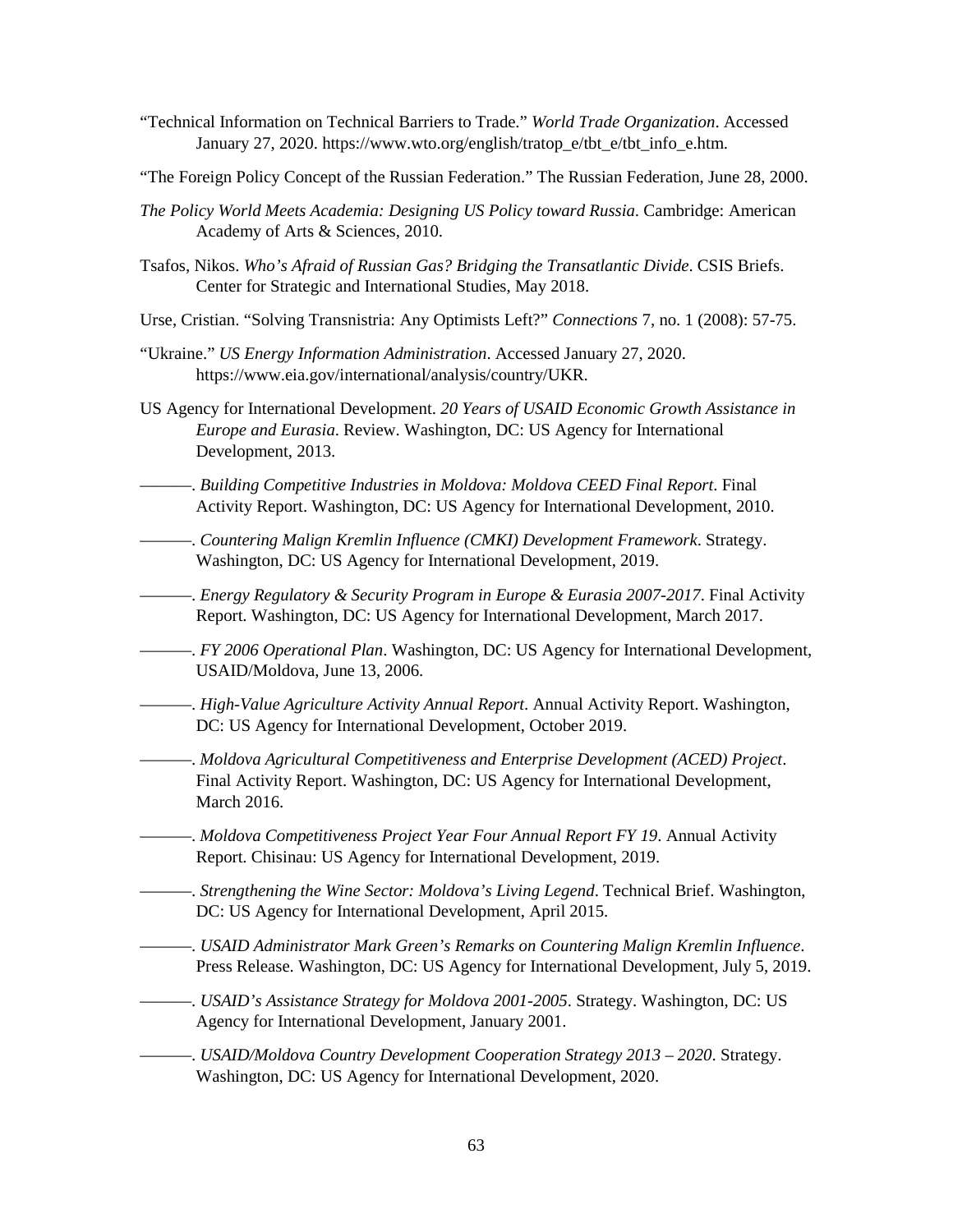- US Department of State. *Country Assessments and Performance Measures Moldova*. Washington, DC: US Department of State, Bureau of European and Eurasian Affairs, January 2007.
	- ———. *Integrated Country Strategy for Moldova*. Strategy. Chisinau: US Department of State, US Embassy Chisinau 2018.
- ———. *Moldova*. Foreign Assistance Fact Sheet. Washington, DC: US Department of State, Office of the Coordinator of US Assistance to Europe, Eurasia, and Central Asia. October 2018.
	- ———. *Report of Inspection, Embassy Chisinau, Moldova*. Chisinau: US Department of State, Office of Inspector General, March 2010.

———. "US Relations with Moldova." US Department of State, Bureau of European and Eurasian Affairs. *Bilateral Relations Fact Sheet*. Last modified January 7, 2020. Accessed February 8, 2020. https://www.state.gov/u-s-relations-with-moldova/.

US Department of State and US Agency for International Development. *Foreign Operations, Fiscal Year 2008*. Congressional Budget Justification. Washington, DC: US Department of State and US Agency for International Development, February 14, 2007.

———. *Joint Regional Strategy: State Bureau of European and Eurasian Affairs (EUR) and USAID Bureau for European and Eurasia (E&E)*. Strategy. Washington, DC: US Department of State and US Agency for International Development, January 1, 2019.

- "US Foreign Aid by Country." US Agency for International Development, February 20, 2020. Accessed February 23, 2020. https://explorerdev.usaid.gov/cd/MDA?fiscal\_year=2018&measure=Obligations&imple menting\_agency\_id=1.
- Weiner, Eric. *The Geography of Bliss*. First eBook edition. New York: Hachette Book Group, 2008.
- White House. *FACT SHEET: European Reassurance Initiative and Other U.S. Efforts in Support of NATO Allies and Partners*. June 3, 2014.
	- ———. *Remarks by Vice President Joe Biden in Chisinau, Moldova*. March 11, 2011.
- Woehrel, Steven. *Moldova: Background and US Policy*. Washington, DC: Congressional Research Service, April 23, 2014.
- "World Bank National Accounts Data: GDP (Current \$), Moldova." World Bank. Accessed January 23, 2020. https://data.worldbank.org/indicator/NY.GDP.MKTP.CD?locations=MD.
- Worley, D. Robert. *Orchestrating the Instruments of Power: A Critical Examination of the U.S. National Security System*. Lincoln: University of Nebraska Press, 2015.
- Youngs, Richard, and Kateryna Pishchikova. *Smart Geostrategy for the Eastern Partnership*. London: Carnegie Endowment for International Peace, 2013.